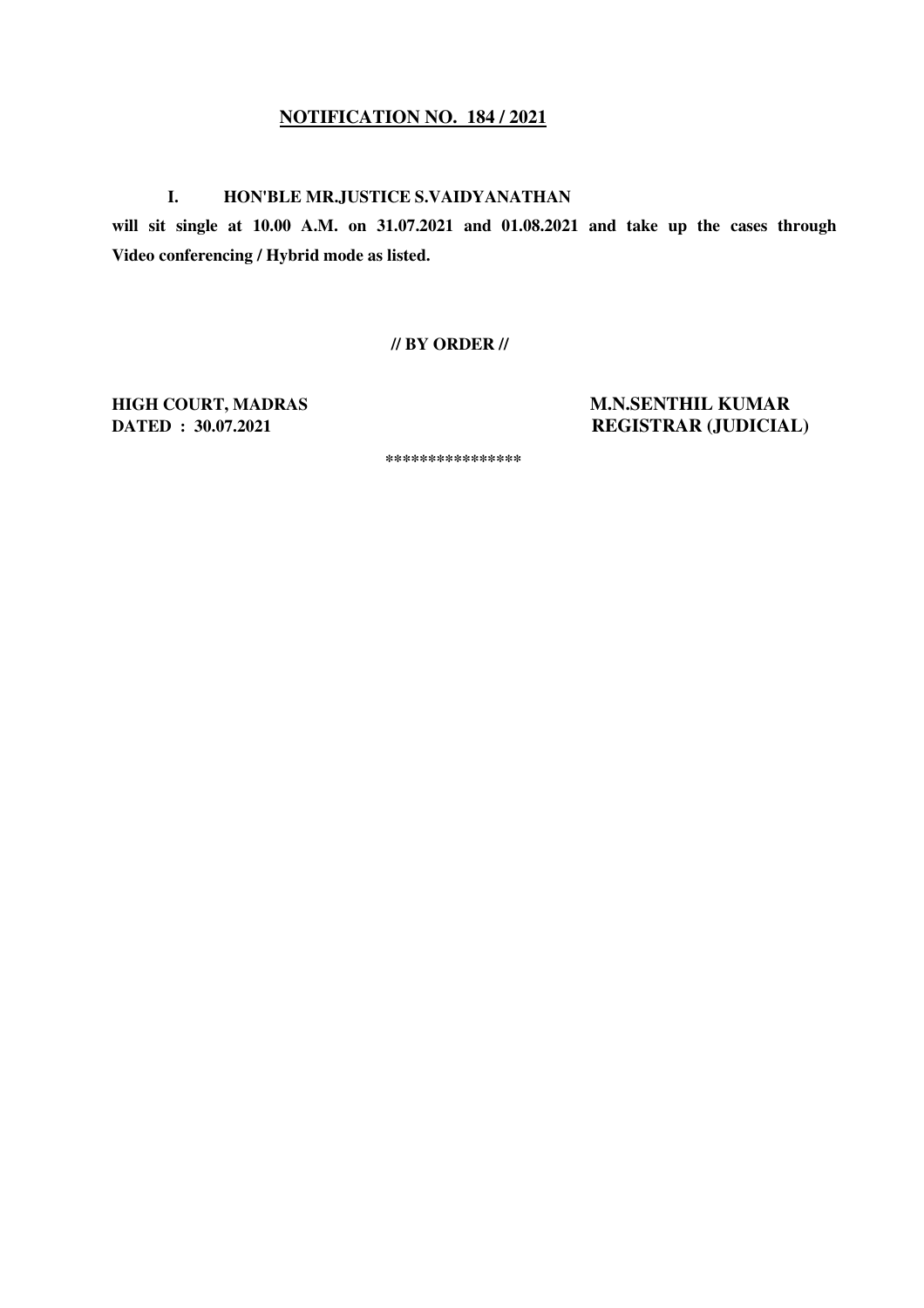**TO BE HEARD THROUGH VIDEO CONFERENCING/HYBRID MODE ON SATURDAY THE 31ST DAY OF JULY 2021 AT 10:00 A.M.**

**COURT NO: VC 11**

|   | THE ADVOCATES/PARTY IN PERSON ARE REQUESTED<br>1. TO INSTALL MICROSOFT TEAMS VC APPLICATION IN THEIR DESKTOP/LAPTOP / I-PAD /<br>MOBILE PHONE AND TO JOIN THE COURT VC SESSION CLICK HERE<br>2. TO MENTION THE ITEM NO AND NAME WHILE LOGIN TO THE COURT.<br>3. TO MAINTAIN PROPER DRESS CODE.<br><b>4. TO MUTE THEIR MIC WHILE OTHER COUNSEL IS IN ARGUMENT, TO PREVENT UNWANTED NOISE</b><br>DISTURBANCE DURING THE VIDEO CONFERENCING AND UNMUTE THE MIC ONLY AT THE TIME OF<br>THEIR ARGUMENT.<br><b>5. LAWYERS TO KEEP THEIR VIDEOS ON BUT MIC OFF.</b><br>6. COURT LINK ALSO AVAILABLE IN<br>https://www.mhc.tn.gov.in/vclink |                                                                                  |                                                                                                                  |  |  |
|---|-------------------------------------------------------------------------------------------------------------------------------------------------------------------------------------------------------------------------------------------------------------------------------------------------------------------------------------------------------------------------------------------------------------------------------------------------------------------------------------------------------------------------------------------------------------------------------------------------------------------------------------|----------------------------------------------------------------------------------|------------------------------------------------------------------------------------------------------------------|--|--|
|   |                                                                                                                                                                                                                                                                                                                                                                                                                                                                                                                                                                                                                                     | FOR ORDERS                                                                       |                                                                                                                  |  |  |
| 1 | WP/13508/2004<br>(Labour)                                                                                                                                                                                                                                                                                                                                                                                                                                                                                                                                                                                                           | <b>M.DASARATHAN</b><br>vs<br>THE MANAGEMENT AND ANOTHER.                         | M/S.S.THAMIZHARASI<br>S.THAMILSELVI<br><b>CYNTHIA</b><br>M/S V.JEEVAGIRIDHARAN                                   |  |  |
|   | <b>AND</b>                                                                                                                                                                                                                                                                                                                                                                                                                                                                                                                                                                                                                          |                                                                                  | P.S.KOTHANDARAMAN FOR R1<br>R2-COURT                                                                             |  |  |
|   | WPMP 7251/2005                                                                                                                                                                                                                                                                                                                                                                                                                                                                                                                                                                                                                      | M. DASARATHAN,<br>vs<br>THE MANAGEMENT, AND ANOTHER.                             | M/S S.TAMIZHARAS<br>S. THAMIL SELVI<br>M.S. CYNTHIA                                                              |  |  |
|   |                                                                                                                                                                                                                                                                                                                                                                                                                                                                                                                                                                                                                                     | FOR REPORTING SETTLEMENT                                                         |                                                                                                                  |  |  |
|   |                                                                                                                                                                                                                                                                                                                                                                                                                                                                                                                                                                                                                                     | MP.1/2015-FOR STAY                                                               |                                                                                                                  |  |  |
| 2 | WP/8621/2015<br>(Labour)                                                                                                                                                                                                                                                                                                                                                                                                                                                                                                                                                                                                            | WABCO INDIA LTD<br>vs<br>THE PRESIDING OFFICER AND<br><b>ANOTHER.</b>            | M/S.T.S.GOPALAN AND CO.<br>R1- LABOUR COURT<br>M/S.S.RAVI<br><b>S.BASKAR AND</b>                                 |  |  |
|   | <b>AND</b><br>WP 20331/2015<br>(Labour)                                                                                                                                                                                                                                                                                                                                                                                                                                                                                                                                                                                             | <b>HARISH KUMAR</b><br>vs<br><b>THE PRESIDING OFFICER AND</b><br><b>ANOTHER.</b> | A.MEENA FOR R2<br>M/S.R.RAJARAM<br>S.RAVI<br>S.BASKER & A.MEENA<br>M/S.T.S.GOPALAN&CO FOR R2                     |  |  |
|   |                                                                                                                                                                                                                                                                                                                                                                                                                                                                                                                                                                                                                                     | FOR REPORTING COMPLIANCE                                                         |                                                                                                                  |  |  |
| 3 | WP/42554/2016<br>(Labour)                                                                                                                                                                                                                                                                                                                                                                                                                                                                                                                                                                                                           | THE MANAGEMENT OF<br>vs<br>THE SPECIAL DEPUTY AND ANOTHER.                       | $M/S.A.SUNDARAVADANAN$ (9841799445)<br><b>M/S.R.KRISHNASWAMY</b><br><b>V.AJAY KHOSE</b><br><b>M. KARUNAKARAN</b> |  |  |
|   | <b>AND</b>                                                                                                                                                                                                                                                                                                                                                                                                                                                                                                                                                                                                                          | For Direction                                                                    | S.MANOGARAN FOR R2<br>ADDL GOVT PLEADER FOR R1                                                                   |  |  |
|   | WMP 23854/2018                                                                                                                                                                                                                                                                                                                                                                                                                                                                                                                                                                                                                      | S.VISVANATHAN,<br>vs<br>THE MANAGEMENT OF AND ANOTHER.                           | M/S. A.SUNDARAVADANAN<br>AGP FOR R1                                                                              |  |  |
|   | <b>AND</b><br>WMP 36491/2016                                                                                                                                                                                                                                                                                                                                                                                                                                                                                                                                                                                                        | To Dispense With<br>THE MANAGEMENT OF<br>vs<br>THE SPECIAL DEPUTY AND ANOTHER.   | M/S.A. SUNDARAVADANAN                                                                                            |  |  |
|   | AND<br>WMP 36492/2016                                                                                                                                                                                                                                                                                                                                                                                                                                                                                                                                                                                                               | For Injunction<br>THE MANAGEMENT OF<br>VS<br>THE SPECIAL DEPUTY AND ANOTHER.     | M/S.A.SUNDARAVADANAN<br>------------------                                                                       |  |  |
|   |                                                                                                                                                                                                                                                                                                                                                                                                                                                                                                                                                                                                                                     | <b>ADJOURNED ADMISSION</b>                                                       |                                                                                                                  |  |  |
| 4 | WP/15136/2021<br>(Labour)                                                                                                                                                                                                                                                                                                                                                                                                                                                                                                                                                                                                           | THE GENERAL MANAGER,<br>vs<br>A.ELAMURUGAN AND ANOTHER.                          | M/S. D.VENKATACHALAM<br><b>L. RAMANATHAN</b>                                                                     |  |  |
|   | AND<br>WMP 16040/2021                                                                                                                                                                                                                                                                                                                                                                                                                                                                                                                                                                                                               | Interim injunction<br>THE GENERAL MANAGER,<br>VS<br>S. DURAIKANNU AND ANOTHER.   | M/S. D. VENKATACHALAM<br><b>L. RAMANATHAN</b><br>------------------                                              |  |  |
|   | AND<br>WP 15139/2021<br>(Labour)                                                                                                                                                                                                                                                                                                                                                                                                                                                                                                                                                                                                    | THE GENERAL MANAGER,<br>vs<br>S. DURAIKANNU AND ANOTHER.                         | M/S. D.VENKATACHALAM<br><b>L. RAMANATHAN</b><br>------------------                                               |  |  |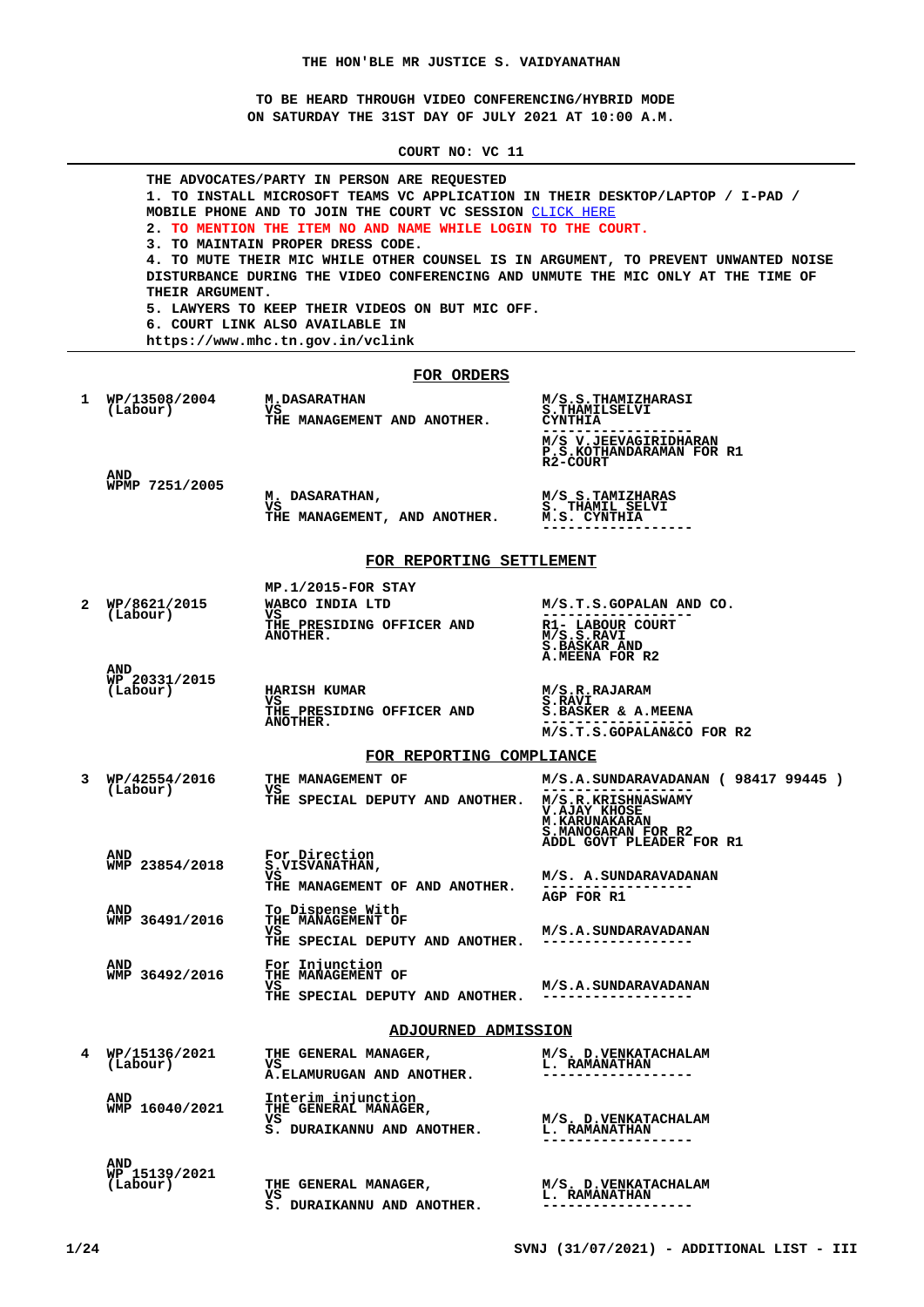|   | AND<br>WMP 16038/2021                   | Interim injunction<br>THE GENERAL MANAGER,                                                                          |                                                                                                                                                                                                                                                                                                                                                                                                                                       |  |  |
|---|-----------------------------------------|---------------------------------------------------------------------------------------------------------------------|---------------------------------------------------------------------------------------------------------------------------------------------------------------------------------------------------------------------------------------------------------------------------------------------------------------------------------------------------------------------------------------------------------------------------------------|--|--|
|   |                                         | VS<br>A.ELAMURUGAN AND ANOTHER.                                                                                     | M/S. D.VENKATACHALAM<br><b>L. RAMANATHAN</b>                                                                                                                                                                                                                                                                                                                                                                                          |  |  |
|   | ===============================         |                                                                                                                     |                                                                                                                                                                                                                                                                                                                                                                                                                                       |  |  |
| 5 | WP/18886/2003<br>(Labour)               | T.N.STATE TRANSPORT CORPN.<br>VS<br>THE PRESIDING OFFICER AND<br>ANOTHER.                                           | T.N.STATE TRANSPORT CORPN. (COIMBATORE DIVN.-II) LTD. ERODE.<br>M/S. A.SUNDARAVATHANAM<br>R1- LABOUR COURT<br>R2-DISD. VIDE COURT ORDER DT. 03/03/2020<br>RR3 & 6 DECEASED STEPS DUE TO BRING ON<br>RECORDS AS DECEASED<br>LRS APP.NOT READY<br>PVT. NOTICE PERMITTED REG RR3, 6 PROOF NOT<br>FILED<br>R-4 TMT.REENA NO.462, STONY BRIDGE, METTUR<br>ROAD, ERODE.<br>R-5 THIRU JAGADEESH NO.462, STONY BRIDGE,<br>METTUR ROAD, ERODE. |  |  |
|   | <b>AND</b><br>WMP 7663/2020             | Implead<br><b>TAMIL NADU STATE TRANSPORT</b><br><b>CORPORATION</b><br>VS.<br>THE PRESIDING OFFICER AND 5<br>OTHERS. | M/S. T.CHANDRASEKARAN<br>-----------------                                                                                                                                                                                                                                                                                                                                                                                            |  |  |
| 6 | WP/37613/2003<br>(Labour)               | K.N.PALANISAMY<br>VS<br>1. THE PRESIDING OFFICER, AND<br>ANOTHER.                                                   | M/S.V. AJOYKHOSE<br>R1-COURT<br>M/S K.ELANGO<br>MR.L.P.SHANMUGASUNDARAM LEARNED COUNSEL<br>FOR COOPERATIVE SOCITY.                                                                                                                                                                                                                                                                                                                    |  |  |
|   | <b>AND</b><br>WP 10948/2003<br>(Labour) | THE GENERAL MANAGER<br>VS<br>THE PRESIDING OFFICER AND<br>ANOTHER.                                                  | <b>MR.P.NARAYANAMOORTHY</b><br>------------------<br>R1- COURT<br>M/S.V. AJOY KHOSE FOR R2                                                                                                                                                                                                                                                                                                                                            |  |  |
|   | <b>AND</b><br>WP 25822/2006<br>(Labour) | K.N. PALANISAMY<br>VS<br>THE PRESIDING OFFICER, AND<br>ANOTHER.                                                     | M/S.V.AJOY KHOSE<br>M/S.K.ELANGOO<br>P.NETHAJI FOR R2<br>R1-LABOUR COURT                                                                                                                                                                                                                                                                                                                                                              |  |  |
|   | AND<br>WP 25823/2006<br>(Service)       | K. N. PALANISAMY<br>VSI<br>GOVERNMENT OF TAMILNADU AND 2<br>OTHERS.                                                 | M/S.V.AJOY KHOSE<br>$AGP(W)$ FOR R1<br>M/S.K.ELANGOO<br>P.NETHAJI FOR R3<br>R2- THE COMMISSIONER FOR<br>MILK PRODUCTION AND DAIRY<br>DEVELOPMENT MADHAVARAM<br><b>CHENNAI-51</b><br>$M/S.SPL.GP(CO-OP)$ FOR R1, R2 MEMO DT $24.11.2020$                                                                                                                                                                                               |  |  |
| 7 | WP/4411/2004<br>(Labour)                | MP.1/2009 For Stay MP.1/2010 To Extend<br>THE MANAGEMENT, MGR TRANSPORT<br>VS<br>THIRU LAKSHMIPATHY AND ANOTHER.    | THE MANAGEMENT, MGR TRANSPORT CORPORATION,<br><b>KANCHEEPURAM</b><br><b>MR.SATHISH</b><br>. - - - - - - - .<br>R2- LABOUR COURT<br>M/S S.RAVI<br>P.R.AJAYKUMAR FOR R1                                                                                                                                                                                                                                                                 |  |  |
|   | AND<br>WP 23528/2009<br>(Labour)        | <b>THE GENERAL MANAGER</b><br>VS.<br>THE PRESIDING OFFICER AND<br>ANOTHER.                                          | <b>MR.SATHISH</b><br>R1-COURT<br>M/S S.RAVI<br>P.R.AJAYKUMAR FOR R2                                                                                                                                                                                                                                                                                                                                                                   |  |  |
| 8 | WP/5935/2004<br>(Labour)                | THE MANAGEMENT OF SAB WABCO<br>VS<br>THE PRESIDING OFFICER, AND<br><b>ANOTHER.</b>                                  | M/S.T.S.GOPALAN<br><b>S.RAVINDRAN</b><br><b>V.KARTHIC</b><br>M/S.V.AJOY KHOSE FOR RR2 TO 4.<br>R1- LABOUR COURT                                                                                                                                                                                                                                                                                                                       |  |  |
|   | AND<br>WPMP 173/2014                    | Fix an early date<br>THE MANAGEMENT OF SAB WABCO<br>VS<br>THE PRESIDING OFFICER, AND<br>ANOTHER.                    | M/S.T.S.GOPALAN & CO<br>R1- LABOUR COURT<br>M/S.R.K.RISHNASWAMY<br>V. AJOY KHOSE FOR R2                                                                                                                                                                                                                                                                                                                                               |  |  |
| 9 | WP/9033/2004<br>(Labour)                | THE PRESIDENT, FAIR<br>vs<br>THE GENERAL MANAGER, M/S.FINE<br>AND ANOTHER.                                          | M/S.V.AJOY KHOSE<br>MR. S. JAYARAMAN<br>V.V. BALASUBRAMANIAN FOR RR1<br>R2- LABOUR COURT PONDICHERRY                                                                                                                                                                                                                                                                                                                                  |  |  |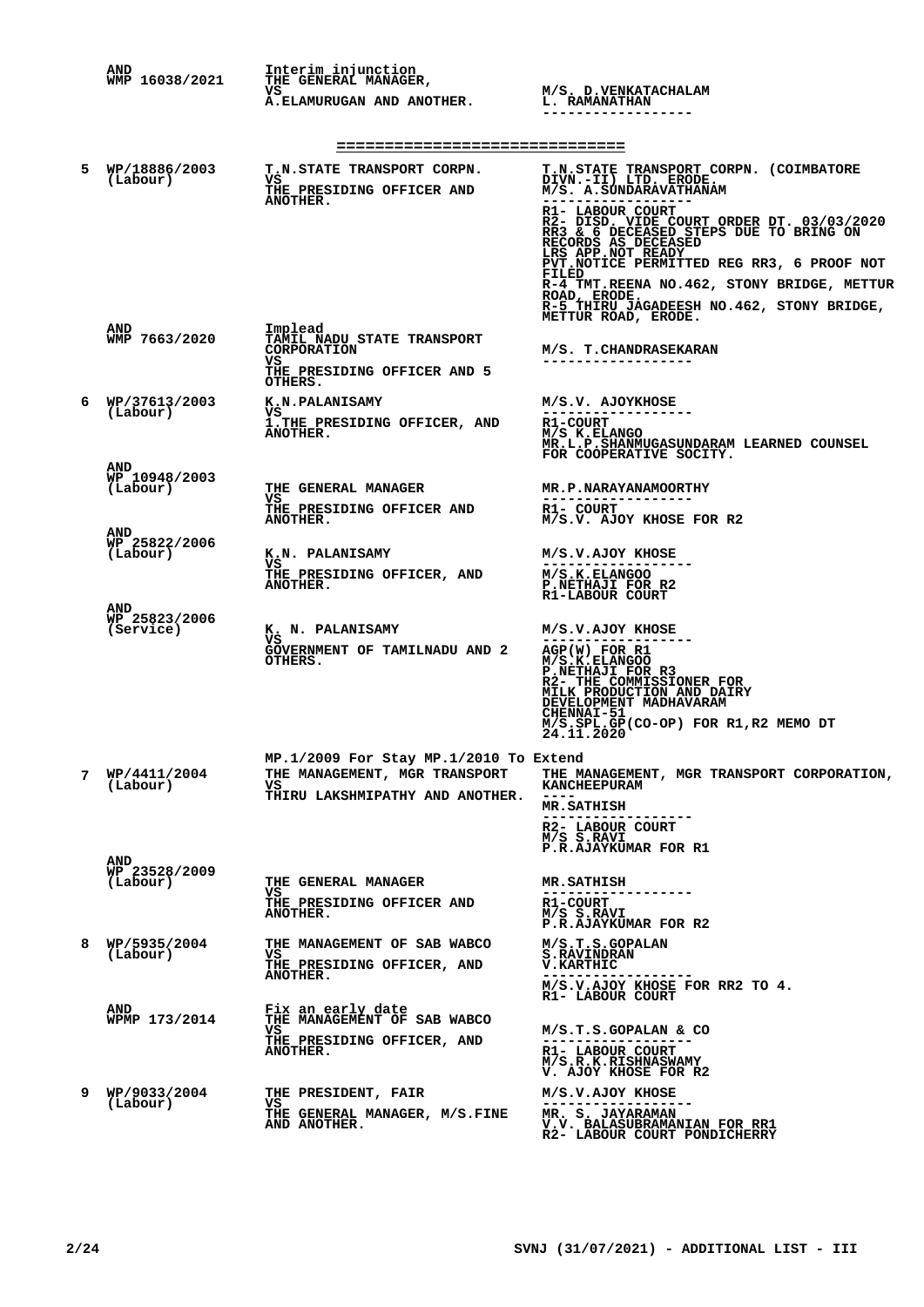| 10 WP/12556/2004<br>(Labour)           | <b>S.ELANGOVAN</b><br>VS<br>THE PRESIDING OFFICER AND<br><b>ANOTHER.</b>               | M/S.K.ELANGO<br>G.CHAMKI RAJ<br><b>E.VINOTH KUMAR</b><br>R1-LABOUR COURT<br>R-2 THE MANAGEMENT OF STATE TRANSPORT<br>CORPN. LTD. DIVISION-2, BHARATHIPURAM<br>DHARMAPURI-5.<br>M/S.S.RAJENI RAMADASS FOR R2                                                                                                                                                                                                                                                                                                                                                                                          |
|----------------------------------------|----------------------------------------------------------------------------------------|------------------------------------------------------------------------------------------------------------------------------------------------------------------------------------------------------------------------------------------------------------------------------------------------------------------------------------------------------------------------------------------------------------------------------------------------------------------------------------------------------------------------------------------------------------------------------------------------------|
| 11 WP/16635/2004<br>(Labour)           | THE MANAGEMENT OF ABT PARCEL<br>vs<br>THE PRESIDING OFFICER AND<br>ANOTHER.            | M/S.T.S.GOPALAN<br><b>S.RAVINDRAN</b><br><b>V.KARTHIC</b><br>M/S.K.ELANGO<br><b>G. CHAMKIRAJ</b><br><b>E.VINOTHKUMAR FOR R2</b><br>R1-LABOUR COURT                                                                                                                                                                                                                                                                                                                                                                                                                                                   |
| AND<br>WP 16665/2004<br>(Labour)       | THE MANAGEMENT OF ABT PARCEL<br>vs<br>THE PRESIDING OFFICER AND<br>ANOTHER.            | M/S.T.S.GOPALAN<br><b>S.RAVINDRAN</b><br><b>V.KARTHIC</b><br>-----------<br>R1-LABOUR COURT<br>M/S.K.ELANGO<br><b>G.CHAMKIRAJ</b><br>E.VINOTH KUMAR FOR R2                                                                                                                                                                                                                                                                                                                                                                                                                                           |
| 12 WP/16641/2004<br>(Labour)           | <b>M.RAJAPPAN</b><br>VS<br>THE PRESIDING OFFICER AND<br><b>ANOTHER.</b>                | M/S.M.BHARATHI MOHAN<br><b>S.HEMALATHA</b><br>V.THIRUPATHI<br>R1-LABOUR COURT<br>R-2 THE MANAGEMENT T.N.A.T.C, (SALEM<br>DIV-2)LTD SALEM MAIN ROAD, BHARATHI<br>PURAMDHARMAPURI DIST.<br>MR. D.RAGHU FOR R2                                                                                                                                                                                                                                                                                                                                                                                          |
| 13 WP/18192/2004<br>(Labour)           | <b>MAHENDRAN</b><br>vs<br>TAMIL NADU STATE TRANSPORT AND<br>ANOTHER.                   | V.AJOY KHOSE<br>MR. C.S.K.SATHISH FOR R1<br>R-2 LABOUR COURT                                                                                                                                                                                                                                                                                                                                                                                                                                                                                                                                         |
| 14 WP/22281/2004<br>(Labour)           | THE TAMILNADU STATE TRANSPORT<br>VS.<br>THE PRESIDING OFFICER AND 15<br>OTHERS.        | <b>THE TAMILNADU STATE TRANSPORT CORPORATION,</b><br>KUMBAKONAM DIV. LTD., REP. BY GENERAL<br>MANAGER KUMBAKONAM<br>D. VENKATACHALAM FOR PETITIONER<br>MR. C.V.RAMACHANDRAMOORTHY FOR RR1 & 2<br>R-8 MUTHUKRISHNAN THIRUMANGANAVEEDI<br>PEERACHERRY POST THIRANGANPADI<br><b>TALUK, KUMBAKONAM</b><br>R-13 KRISHNAMOORTHY 28, KARUDALIYA STREET<br>KUMBAKONAM<br>R-14 PRAKASAM AMMAN STREET OOTTUKOTTAI<br><b>TRICHY DISTRICT</b><br>RR5, 6, 7, 10 & 11 - II BATTA WITH<br>PETITION AND CORRECT ADDRESS<br>RR3, 4,9, 12 & 15 STEPS DUE TO BRING ON RECORD OF THE DECEASED LR'S<br>NO APP. NOT READY. |
| <b>AND</b><br>WPMP 26980/2004          | THE TAMILNADU STATE TRANSPORT<br>VS.<br>THE PRESIDING OFFICER AND 15<br>OTHERS.        | -------------------<br>II BATTA WITH PETITION AND<br>CORRECT ADDRESS DUE<br>REG RR5 6 8 9 10 AND 14 IN MP                                                                                                                                                                                                                                                                                                                                                                                                                                                                                            |
| 15 WP/23005/2004<br>(Labour)           | <b>TAMILNADU STATE TRANSPORT</b><br>vs<br>THE PRESIDING OFFICER AND<br><b>ANOTHER.</b> | MR.D. RAGHU<br>. _ _ _ _ _ _ _ _ _ _ _ _ _ _ _ _ _ _<br>M/S.V.THIRUPATHI<br>M.BHARATHIMOHAN FOR R2<br>R1 LABOUR COURT                                                                                                                                                                                                                                                                                                                                                                                                                                                                                |
| 16 WP/23642/2004<br>(Labour)           | TAMILNADU STATE TRANSPORT<br>vs<br>THE PRESIDING OFFICER AND<br><b>ANOTHER.</b>        | MR. D.RAGHU<br>MR.V.AJOY KHOSEE FOR R2<br>R1-LABOUR COURT                                                                                                                                                                                                                                                                                                                                                                                                                                                                                                                                            |
| 17 WP/25692/2004<br>(Labour)           | TAMILNADU STATE TRANSPORT<br>VS.<br>THE PRESIDING OFFICER AND<br>ANOTHER.              | TAMILNADU STATE TRANSPORT CORPORATION<br>(SALEM)LTD SALEM<br>MR. D.RAGHU<br>M/S.K.V.SHANMGANATHAN<br>V. VAIJAYANATHAMALA FOR R2<br>R1 LABOUR COURT                                                                                                                                                                                                                                                                                                                                                                                                                                                   |
| 18 WP/25708/2004<br>(Labour)           | <b>TAMILNADU STATE TRANSPORT</b><br>VS<br>THE PRESIDING OFFICER AND<br><b>ANOTHER.</b> | <b>TAMILNADU STATE TRANSPORT</b><br>CORPORATION (SALEM) LTDSALEM REP BY ITS<br>MANAGING DIRECTOR<br>M/S. D.RAGHU<br>V.VAIJAYANTHIMALA FOR RR2 R1 COURT<br>R1-LABOUR COURT<br>M/S. K.V. SHANMUGANATHAN<br>V. VAIJAYANTHIMALA FOR R2                                                                                                                                                                                                                                                                                                                                                                   |
| 19 WP/27851/2004<br>(Labour)           | <b>N.SENTHIL</b><br>vs<br>THE PRESIDING OFFICER AND<br>ANOTHER.                        | M/S.V.VIJAY SHANKAR<br>N.BALAMURALIKRISHNAN<br><b>K.BHASKER</b><br>SPL.GP FOR R1<br>M/S.B.T. SESHADRI                                                                                                                                                                                                                                                                                                                                                                                                                                                                                                |
| <b>AND</b><br>WP 5242/2004<br>(Labour) | MANAGEMENT OF INDIAN INSTITUTE                                                         | R. DASARATHAN FOR R2<br>M/S.B.T.SESHADRI                                                                                                                                                                                                                                                                                                                                                                                                                                                                                                                                                             |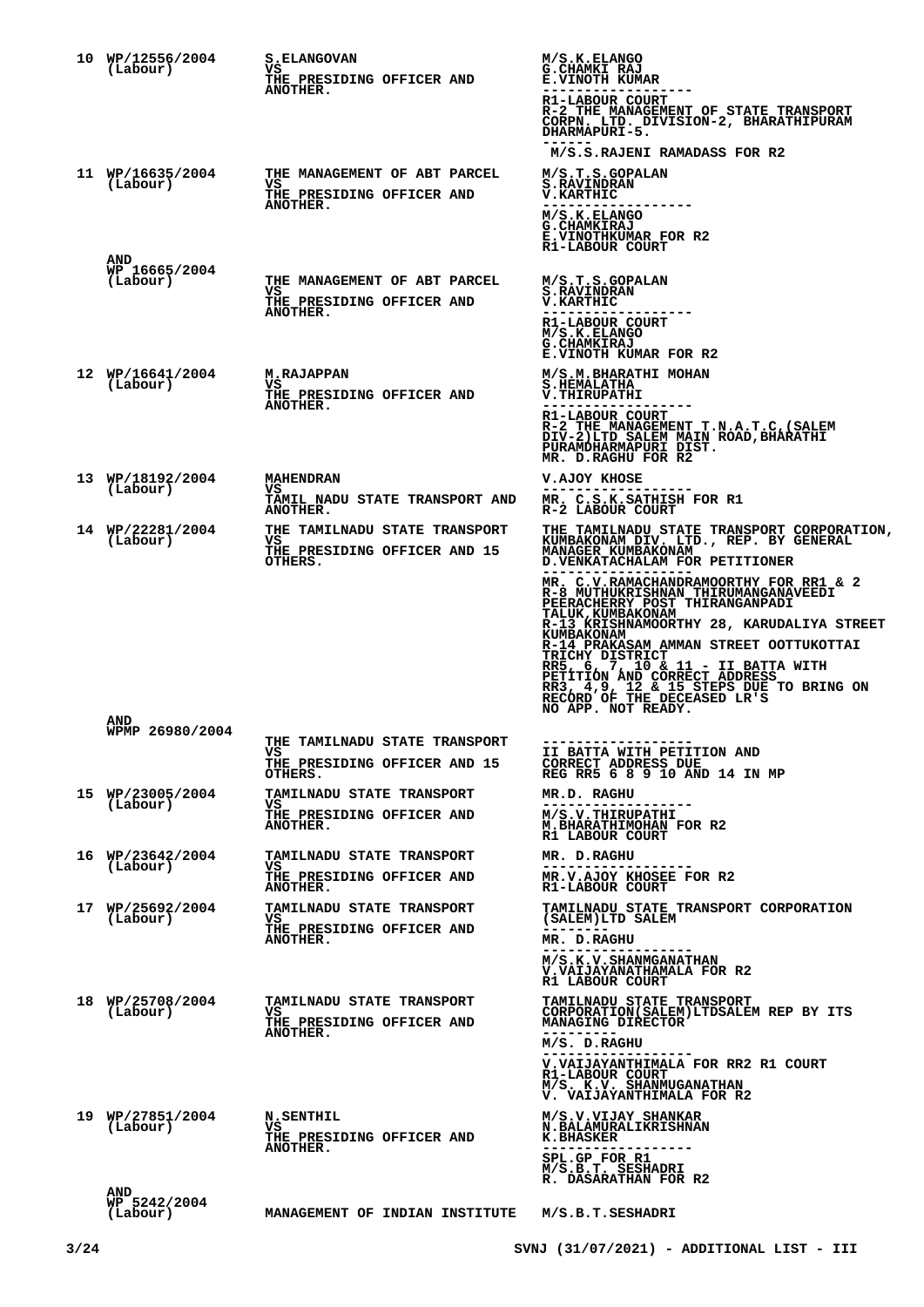|                                         | vs<br>N.SENTHIL, AND ANOTHER.                                                                                 | R.DASARATHA RAO<br>M/S.V.VIJAY SHANKAR<br><b>N.BALAMURALIKRISHNAN</b>                                                                                                                                                                                                                                                                                                                                                                                                                                                                                                                                                                                                                                                                                                                                                 |
|-----------------------------------------|---------------------------------------------------------------------------------------------------------------|-----------------------------------------------------------------------------------------------------------------------------------------------------------------------------------------------------------------------------------------------------------------------------------------------------------------------------------------------------------------------------------------------------------------------------------------------------------------------------------------------------------------------------------------------------------------------------------------------------------------------------------------------------------------------------------------------------------------------------------------------------------------------------------------------------------------------|
| 20 WP/28791/2004<br>(Labour)            | THE MANAGING DIRECTOR,<br>VS<br>C.VINAGAYAMOORTHY AND ANOTHER.                                                | K.BHASKAR FOR R1<br>R2-COURT<br>M/S. D.RAGHU<br>MR. V. MANISEKARAN FOR R1<br>R2-LABOUR COURT                                                                                                                                                                                                                                                                                                                                                                                                                                                                                                                                                                                                                                                                                                                          |
| AND<br>WPMP 34981/2004                  | THE MANAGING DIRECTOR,<br>VS<br>C.VINAGAYAMOORTHY AND ANOTHER.                                                | M/S G.MUNIRATNAM<br>A.K.BASKARAPANDIAN                                                                                                                                                                                                                                                                                                                                                                                                                                                                                                                                                                                                                                                                                                                                                                                |
| 21 WP/29066/2004<br>(Labour)            | <b>BASKARAN</b><br>VS<br>THE PRESIDING OFFICER AND<br>ANOTHER.                                                | M/S.V.AJOY KHOSE<br>------------------                                                                                                                                                                                                                                                                                                                                                                                                                                                                                                                                                                                                                                                                                                                                                                                |
| AND<br>WP 30933/2004<br>(Labour)<br>AND | <b>TAMILNADU STATE TRANSPORT</b><br>vs<br>R.BASKARAN, DRIVER AND ANOTHER. MR.V.AJOY KHOSE FOR R1              | M/S. D.RAGHU<br>R2-LABOUR COURT                                                                                                                                                                                                                                                                                                                                                                                                                                                                                                                                                                                                                                                                                                                                                                                       |
| WPMP 37487/2004                         | <b>TAMILNADU STATE TRANSPORT</b><br>vs<br>R.BASKARAN, DRIVER AND ANOTHER. MR.V.AJOY KHOSE FOR R1              | <b>MR.R.ARUNMOZHI</b><br>R2 COURT                                                                                                                                                                                                                                                                                                                                                                                                                                                                                                                                                                                                                                                                                                                                                                                     |
| 22 WP/29464/2004<br>(Labour)            | <b>INAYATHULLAH</b><br>VS.<br>THE PRESIDING OFFICER, AND<br><b>ANOTHER.</b>                                   | M/S. V.AJOY KHOSE<br>M/S. D.RAGHU FOR R2<br>R1 COURT<br>MR.KRISHNA SAMY FOR RR2 TO 4 (WPS)                                                                                                                                                                                                                                                                                                                                                                                                                                                                                                                                                                                                                                                                                                                            |
| <b>AND</b><br>WP 25093/2003<br>(Labour) | TAMILNADU STATE TRANSPORT<br>CORPORATION AND 3 OTHERS.<br>VS.<br>THE PRESIDING OFFICER AND<br><b>ANOTHER.</b> | M/S. D.RAGHU<br>-------<br>R1- COURT<br>R-2 A.S. INAYATHULLA, (DECEASED)<br>4/392B, RAJEEV NAGAR, VENKATTAPURAM,<br>KRISHNAGIRI.<br>R-3 ASKARIJOHN 4/392B, RAJEEV<br>R-3 ASAARIJOHN <sup>4</sup> /392B, KAJ ERIBINAGIRI. R-4<br>JAHEER ABBAS 4/392B, RAJEEV<br>NAGAR, VENKATTAPURAM, KRISHNAGIRI. R-5<br>NAGAR, WAKATTAPURAM, KRISHNAGIRI. R-5<br>NAGAR, VENKATTAPURAM, KRISHNAGIRI. (R3 TO 5<br>ARE SUBSTITUTED AS LRS. OF<br>R2.INAYATHULLAH, AS PER ORDER<br>DT.14.08.2019 BY VMVJ IN WMP.22557/19 IN<br>WP.25093/2003)<br>R-4.JAHEER ABBAS 4/392B.RAJEEV<br>NAGAR, VENKATTAPURAM, KRISHNAGIRI.<br>R-5 NAZEEMA, 4/392B, RAJEEV<br>NAGAR, VENKATTAPURAM, KRISHNAGIRI. (R3 TO 5<br>ARE_SUBSTITUTED_AS_LRS_OF_DECEASED<br>R2.INAYATHULLAH, AS PER ORDER<br>DT.14.08.2019 BY VMVJ IN WMP.22557/19 IN<br>WP.25093/2003) |
| 23 WP/29581/2004<br>(Labour)            | THE MANAGEMENT, TAMILNADU<br>VS.<br>THE LABOUR COURT AND ANOTHER.                                             | M/S A. SUNDARAVADANAM<br>M/S.K.V.SHANMUGANATHAN<br>V. VAIJAYANTHIMALA FOR R2<br>R1-COURT                                                                                                                                                                                                                                                                                                                                                                                                                                                                                                                                                                                                                                                                                                                              |
| 24 WP/29719/2004<br>(Labour)<br>AND     | TAMILNADU STATE TRANSPORT<br>vs<br>PRESIDING OFFICER AND ANOTHER.                                             | MR. C.S.K.SATHISH<br>R1- TRIBUNAL<br>M/S. P.V. SUDHAKAR FOR R2                                                                                                                                                                                                                                                                                                                                                                                                                                                                                                                                                                                                                                                                                                                                                        |
| WPMP 36099/2004                         | <b>TAMILNADU STATE TRANSPORT</b><br>vs<br>PRESIDING OFFICER AND ANOTHER.                                      |                                                                                                                                                                                                                                                                                                                                                                                                                                                                                                                                                                                                                                                                                                                                                                                                                       |
| 25 WP/32116/2004<br>(Labour)            | <b>THE MANAGEMENT OF NPKRR</b><br>vs l<br>THE PRESIDING OFFICER AND<br><b>ANOTHER.</b>                        | M/S K.RAJASEKARAN<br><b>N.SHANMUGASELVAM</b><br>M/S.A.MUTHUKUMAR<br>P.NARESH KUMAR FOR R2<br>R1- LABOUR COURT                                                                                                                                                                                                                                                                                                                                                                                                                                                                                                                                                                                                                                                                                                         |
| 26 WP/32908/2004<br>(Labour)            | <b>TAMILNADU STATE TRANSPORT</b><br>vs<br>THE PRESIDING OFFICER AND<br><b>ANOTHER.</b>                        | MR. D.RAGHU<br>R1 LABOUR COURT<br>M/S.K.V.SHANMUGANATHAN<br>V.VAIJAYANTHIMALA FOR R2                                                                                                                                                                                                                                                                                                                                                                                                                                                                                                                                                                                                                                                                                                                                  |
| AND<br>WVMP 254/2005                    | ------<br>vs<br>------                                                                                        | M/S.M.RAVIBHARATHI<br>I.JESU<br>------------------                                                                                                                                                                                                                                                                                                                                                                                                                                                                                                                                                                                                                                                                                                                                                                    |
| 27 WP/33338/2004<br>(Labour)            | THE MANAGEMENT OF TAMILNADU<br>VS.<br>R.MUTHUSAMY, S/O.RAMASAMY AND<br><b>ANOTHER.</b>                        | M/S A. SUNDARAVADANAM<br>R-1 R.MUTHUSAMY, S/O.RAMASAMY MOOLAKADU,<br>VELLODU PERUNDURAI TALUK ERODE DISTRICT<br><b>R2-COURT</b>                                                                                                                                                                                                                                                                                                                                                                                                                                                                                                                                                                                                                                                                                       |
| AND<br>WPMP 40289/2004                  | THE MANAGEMENT OF TAMILNADU                                                                                   | M/S.RAJNISH PATHIYIL                                                                                                                                                                                                                                                                                                                                                                                                                                                                                                                                                                                                                                                                                                                                                                                                  |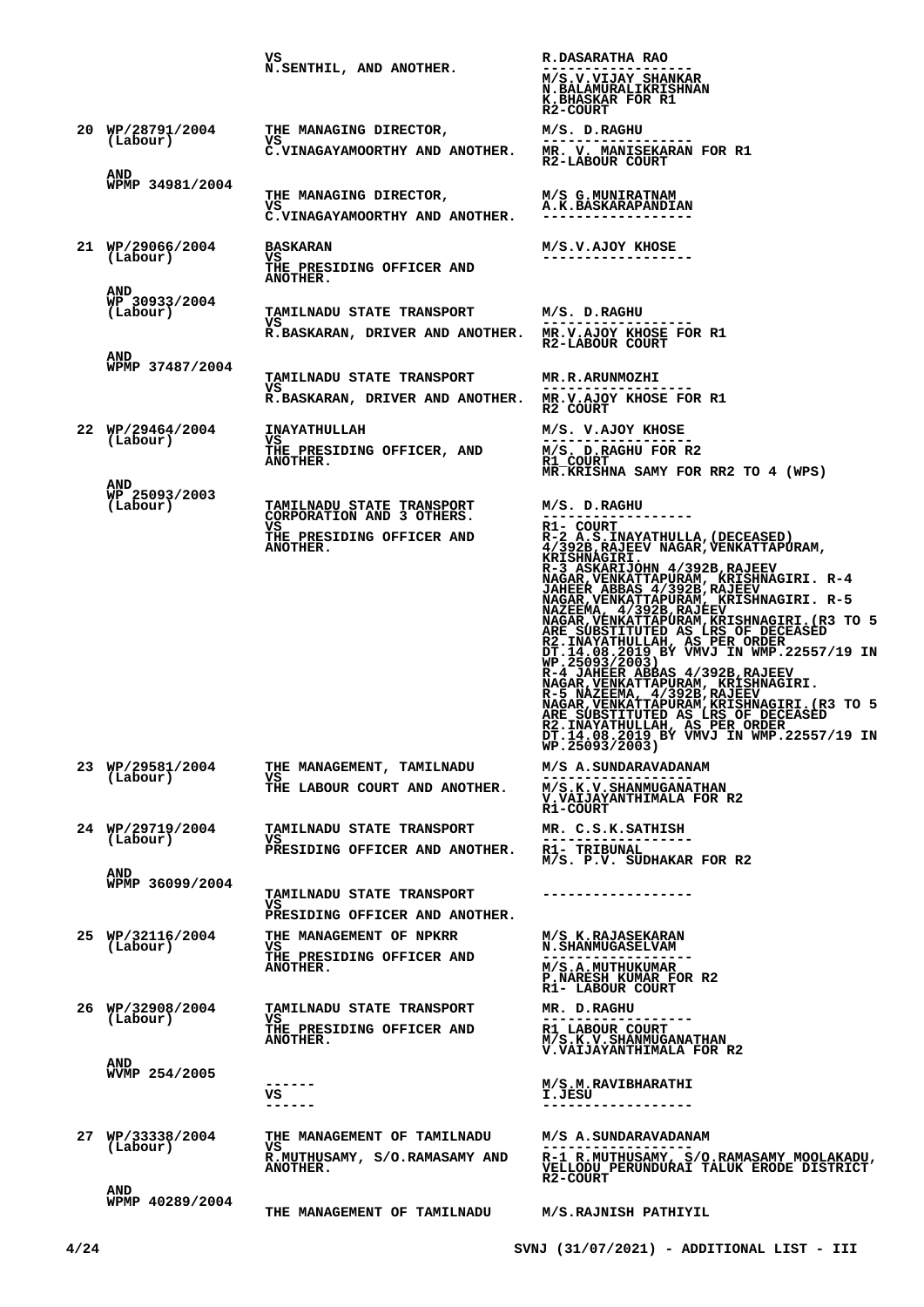|                                  | vs<br>R.MUTHUSAMY, S/O.RAMASAMY AND<br><b>ANOTHER.</b>                                    | <b>OM PRAKASH</b><br><b>PALANISAMY</b><br>I BATTA WITH PETITION DUE<br>REG R1 IN MP                                                                                                                                 |
|----------------------------------|-------------------------------------------------------------------------------------------|---------------------------------------------------------------------------------------------------------------------------------------------------------------------------------------------------------------------|
| 28 WP/35791/2004                 | <b>S.MOHANRAJ</b>                                                                         | <b>MR.S.BASKARAN</b>                                                                                                                                                                                                |
| (Labour)                         | VS<br>THE PRESIDING OFFICER, LABOUR<br>AND ANOTHER.                                       | ------------------<br><b>R1-COURT</b><br>R-2 THE LABOUR OFFICER, PONDICHERRY CO-<br>OPERATIVE SPINNING MILLS LTD, PONDICHERRY                                                                                       |
| 29 WP/35792/2004<br>(Labour)     | V. ARUNACHALAM<br>VS<br><b>THE PRESIDING OFFICER AND 2</b><br>OTHERS.                     | M/S.V. THIRUPATHI<br>M. BHARATHI MOHAN<br>------------------<br>R1-COURT<br>MR.RAGHU COUNSEL FOR TRANSPORT CORPORATION<br>FOR R2                                                                                    |
| 30 WP/36934/2004<br>(Labour)     | <b>THE PERIA KARAMALAI TEA &amp;</b><br>VS<br>THE PRESIDING OFFICER AND<br>ANOTHER.       | M/S.T.S.GOPALAN<br><b>S.RAVINDRAN</b><br><b>V.KARTHIC</b><br>------------------<br>M/S.J.ANANDAVALLI<br>G. SUMITHRA FOR R2                                                                                          |
| 31 WP/37368/2004<br>(Labour)     | THE MANAGEMENT<br>vs<br>THE PRESIDING OFFICER AND<br>ANOTHER.                             | R1 -TRIBUNAL<br>M/S.V.RAGHUPATHI<br><b>K.N.PANDIAN</b><br>G.DEVI<br>R1-COURT<br>R-2 UTHIRAIYA MARY 5/A, SAVARAIYAR KOIL ST<br>KOMPS TOWN TIRUCHIRAPALLI<br>M/S.V.AJOY KHOSE, M.KARUNAKARAN FOR R3 TO R5 DT 5/9/2017 |
| AND<br>WP 37370/2004<br>(Labour) | THE MANAGEMENT<br>VS<br>THE PRESIDING OFFICER AND<br>ANOTHER.                             | M/S.V.RAGHUPATHI<br><b>K.N.PANDIAN</b><br>G.DEVI<br><b>R1-COURT</b><br>M/S. V. AJOY KHOSE<br>FOR R2<br>M/S.V.AJOY KHOSE, M. KARUNAKARAN FOR R3 TO<br>R5 DT 5/9/2017                                                 |
| 32 WP/38301/2004<br>(Labour)     | THE MANAGEMENT OF DUNLOP INDIA<br>vs<br>THE PRESIDING OFFICER AND<br>ANOTHER.             | M/S.BALAN HARIDAS<br>R.KAMATCHI SUNDARESAN<br>R1 COURT<br>M/S.G.KUMAD JHABAKA &<br>M.L.RAMESH FOR R2                                                                                                                |
| AND<br>WPMP 45830/2004           | THE MANAGEMENT OF DUNLOP INDIA<br>vs<br>THE PRESIDING OFFICER AND<br>ANOTHER.             | M/SKING & PARTRIDGE                                                                                                                                                                                                 |
| 33 WP/39583/2004<br>(Labour)     | <b>TAMILNADU STATE TRANSPORT</b><br>VS.<br><b>THE PRESIDING OFFICER AND</b><br>ANOTHER.   | TAMILNADU STATE TRANSPORT CORPORATION<br>(SALEM) LTD., SALEM REP. BY M.D.<br>MR. D.RAGHU<br>. - - - - - - -<br><b>M/S.K.V.SHANMUGANATHAN</b><br>V.VAIJAYANTHIMALA FOR R2<br>R1-LABOUR COURT                         |
| AND<br>WPMP 47202/2004           | <b>TAMILNADU STATE TRANSPORT</b><br>VS<br>THE PRESIDING OFFICER AND<br>ANOTHER.           | <b>MR.L.G.SAHADEVAN</b><br>DO.<br>----                                                                                                                                                                              |
| 34 WP/39642/2004<br>(Labour)     | <b>TAMILNADU STATE TRANSPORT</b><br>VS.<br>THE PRESIDING OFFICER AND<br><b>ANOTHER.</b>   | TAMILNADU STATE TRANSPORT CORPORATION<br>(SALEM) LTD., SALEM REP. BY M.D.<br>MR. D.RAGHU<br>.<br>R1-LABOUR COURT<br>MR. M. SELVAM FOR R2                                                                            |
| 35 WP/39706/2004<br>(Labour)     | N.KALAIAZHAGAN<br>VS<br><b>THE PRESIDING OFFICE AND 2</b><br>OTHERS.                      | M/S.R.RENGARAMANUJAM<br><b>J.MUTHUKUMARAN</b><br><b>N.SELVI</b><br>M/S.R.MUTHAIAN FOR R3<br><b>R1-COURT</b><br>DIRECTOR, T.N.S.T.C VILLUPURAM DIVISON.<br>MR. C.S.K.SATHISH FOR R2                                  |
| AND<br>WPMP 13677/2006           | Fix an early date<br><b>N.KALAIAZHAGAN</b><br>vs<br>THE PRESIDING OFFICE AND 2<br>OTHERS. | M/S.R.RENGARAMANUJAM<br>S. SHINU<br>----------<br>--------                                                                                                                                                          |
| 36 WP/6679/2005<br>(Labour)      | THE MANAGEMENT OF TAMILNADU<br>vs<br>P. SOUNDARAJ AND ANOTHER.                            | THE MANAGEMENT OF TAMILNADU STATE<br>TRANSPORT CORPORATION (COIMBATORE) LTD.,<br>ERODE REGION, ERODE-638 002.<br>MR. A. SUNDARAVADHANAM<br>M/S.V.AJOY KHOSE FOR R1<br>R2-COURT                                      |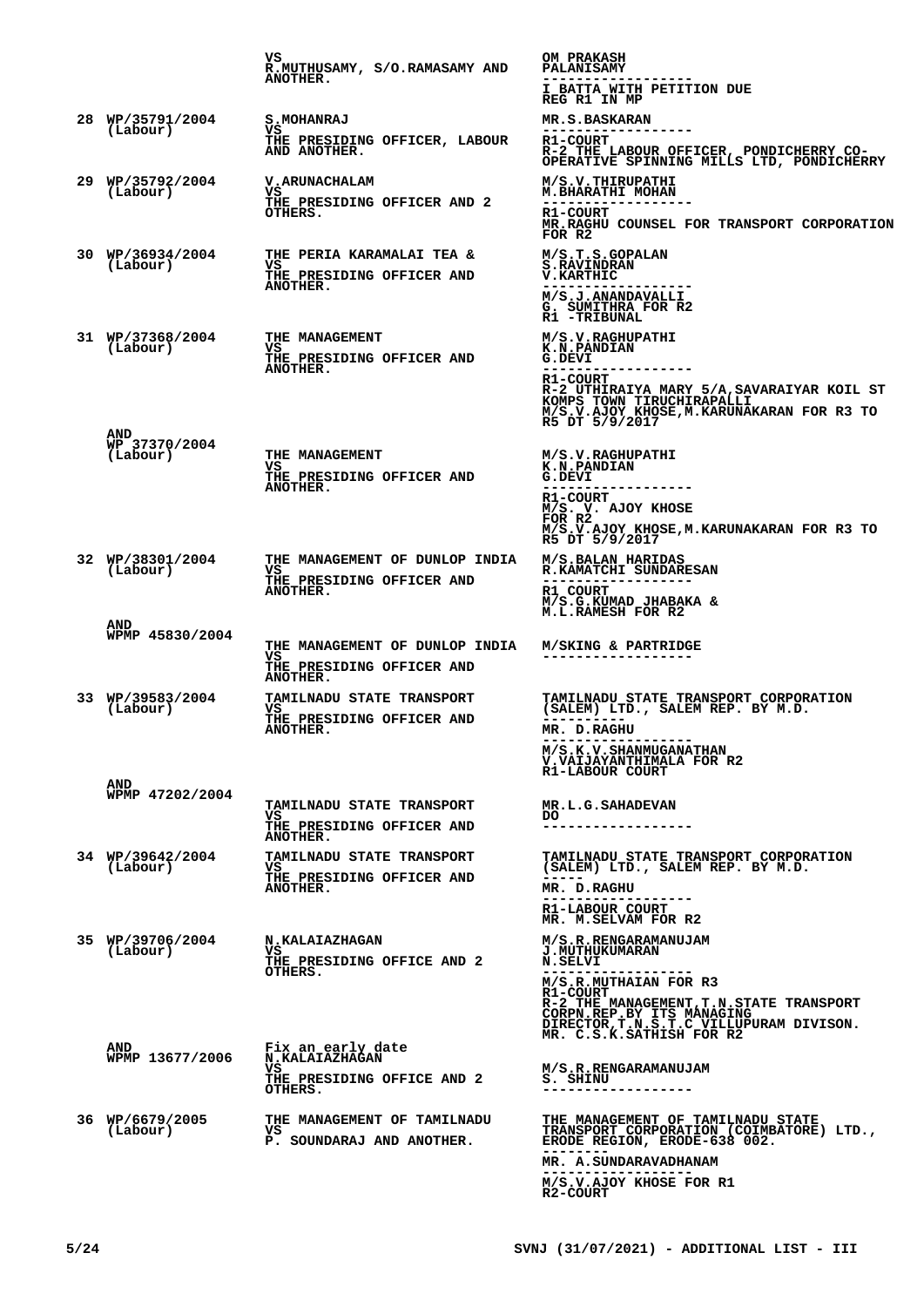|    | AND<br>WVMP 186/2007          | To vacate stay<br>P.SOUNDARAJ                                              |                                                                                                                                      |
|----|-------------------------------|----------------------------------------------------------------------------|--------------------------------------------------------------------------------------------------------------------------------------|
|    |                               | vs<br>THE MANAGEMENT OF TAMILNADU AND<br>ANOTHER.                          | M/S.V.AJOY KHOSE<br>M/S.M. RAVI BHARATHI<br>E. MURUGANANDAM<br>P. DAMODARAN                                                          |
|    | AND<br>WPMP 7336/2005         | For Stay<br>THE MANAGEMENT OF TAMILNADU<br>vs<br>P. SOUNDARAJ AND ANOTHER. | M/S RAJNISH PATHIYIL<br><b>OM PRAKASH</b><br><b>PALANISAMY</b>                                                                       |
|    | 37 WP/8954/2005               | THE MANAGEMENT OF TAMILNADU                                                | M/S.V. AJOY KHOSE<br>R2 COURT<br>THE MANAGEMENT OF TAMILNADU STATE                                                                   |
|    | (Labour)                      | VS<br>MR.K. KARUNANIDHI AND ANOTHER.                                       | TRANSPORT CORPORATION (COIMBATORE) LTD.,<br>ERODE REGION., ERODE-638 001.<br>MR. A. SUNDARAVADHANAM<br><b>MR.V.AJOY KHOSE FOR R1</b> |
|    | <b>AND</b>                    | To vacate stay                                                             | R2-COURT                                                                                                                             |
|    | WVMP 1695/2005                | K.KARUNANIDHI<br>vs<br>THE MANAGEMENT OF TAMILNADU AND<br><b>ANOTHER.</b>  | M/S.V.AJOY KHOSE<br>------------------                                                                                               |
|    | AND<br>WPMP 27453/2005        | For Direction<br><b>K.KARUNANIDHI</b><br>vs                                | M/S D.HARIPARANTHAMAN                                                                                                                |
|    |                               | THE MANAGEMENT OF TAMILNADU AND<br><b>ANOTHER.</b>                         | V.AJOY KHOSE                                                                                                                         |
|    | 38 WP/9098/2005<br>(Labour)   | THE MANAGING DIRECTOR<br>vs<br>K.EASWARAMOORTHY AND ANOTHER.               | MR. A. SUNDARAVADHANAM<br>M/S.V.AJOY KHOSE FOR R1                                                                                    |
|    | 39 WP/10870/2005              | <b>K.ASEERVATHAM</b>                                                       | R2 COURT<br>THE MANAGEMENT TAMILNADU STATE TRANSPORT,                                                                                |
|    | (Labour)                      | VS<br>THE MANAGEMENT AND ANOTHER.                                          | CORPORATION, BHARATHIPURAM, DHARMAPURI<br>DIST<br>------------------<br>MR. D.RAGHU FOR R1                                           |
|    | <b>AND</b>                    |                                                                            | R2 -LABOUR COURT IN ALL WP'S                                                                                                         |
|    | WPMP 11830/2005               | R. CHANDRAMOHAN<br>VS<br>THE MANAGEMENT AND ANOTHER.                       | M/S V. THIRUPATHI<br>M. BHARATHI MOHAN                                                                                               |
|    | AND                           |                                                                            |                                                                                                                                      |
|    | WP 10871/2005<br>(Labour)     | <b>R.GANESAN</b><br>VS<br>THE MANAGEMENT AND ANOTHER.                      |                                                                                                                                      |
|    | <b>AND</b><br>WPMP 11831/2005 | For Stay<br><b>R.GANESAN</b><br>vs                                         | M/S V. THIRUPATHI                                                                                                                    |
|    |                               | THE MANAGEMENT AND ANOTHER.                                                | <b>M.BHARATHI MOHAN</b><br>. _ _ _ _ _ _ _ _ _ _ _ _ _ _ _ _                                                                         |
| 40 | WP/14219/2005<br>(Labour)     | MANAGEMENT OF T.U.C.S.LTD.,<br>vs                                          | <b>M/S.P.ANBARASAN</b><br><b>A.KARTHIKESAN</b>                                                                                       |
|    |                               | THE SPECIAL DEPUTY COMMISSIONE<br>AND ANOTHER.                             | AGP (W) FOR R1<br>MR.V.AJAY KHOSE FOR R2                                                                                             |
|    | <b>AND</b><br>WPMP 15572/2005 | For Stay<br>MANAGEMENT OF T.U.C.S.LTD.,<br>VS                              | M/S.P.ANBARASAN                                                                                                                      |
|    |                               | THE SPECIAL DEPUTY COMMISSIONE<br>AND ANOTHER.                             | <b>A.KARTHIKESAN</b>                                                                                                                 |
|    | <b>AND</b><br>WPMP 61/2013    | For Direction<br>E.SEKAR,<br>VS                                            | M/S.M. MUTHUPANDIAN                                                                                                                  |
|    | AND                           | THE SPECIAL DEPUTY COMMISSIONE<br>AND ANOTHER.<br>For Direction            |                                                                                                                                      |
|    | WPMP 62/2013                  | E.SEKAR,<br>vs<br>THE SPECIAL DEPUTY COMMISSIONE                           | M/S.M. MUTHUPANDIAN<br>------------------                                                                                            |
|    | 41 WP/14220/2005              | AND ANOTHER.<br>MANAGEMENT OF T.U.C.S.LTD.,                                | <b>M/S.P.ANBARASAN</b>                                                                                                               |
|    | (Labour)                      | VS<br>THE SPECIAL DEPUTY COMMISSIONE<br>AND ANOTHER.                       | <b>A.KARTHIKESAN</b><br>AGP (W) FOR R1                                                                                               |
|    |                               |                                                                            | MR.V.AJAY KHOSE<br>FOR R2                                                                                                            |
|    | AND<br>WPMP 64/2013           | For Direction<br>E.ELANGOOVAN,<br>VS                                       | M/S.M.MUTHUPANDIAN                                                                                                                   |
|    | <b>AND</b>                    | THE SPECIAL DEPUTY COMMISSIONE<br>AND ANOTHER.<br>For Stay                 | ------------------                                                                                                                   |
|    | WPMP 15573/2005               | MANAGEMENT OF T.U.C.S.LTD.,<br>VS                                          | M/S.P.ANBARASAN                                                                                                                      |
|    |                               | THE SPECIAL DEPUTY COMMISSIONE<br>AND ANOTHER.                             | <b>A.KARTHIKESAN</b>                                                                                                                 |
|    | <b>AND</b><br>WPMP 63/2013    | For Direction<br>E.ELANGOOVAN,<br>VS                                       | M/S.M. MUTHUPANDIAN                                                                                                                  |
|    |                               | THE SPECIAL DEPUTY COMMISSIONE                                             | ------------------                                                                                                                   |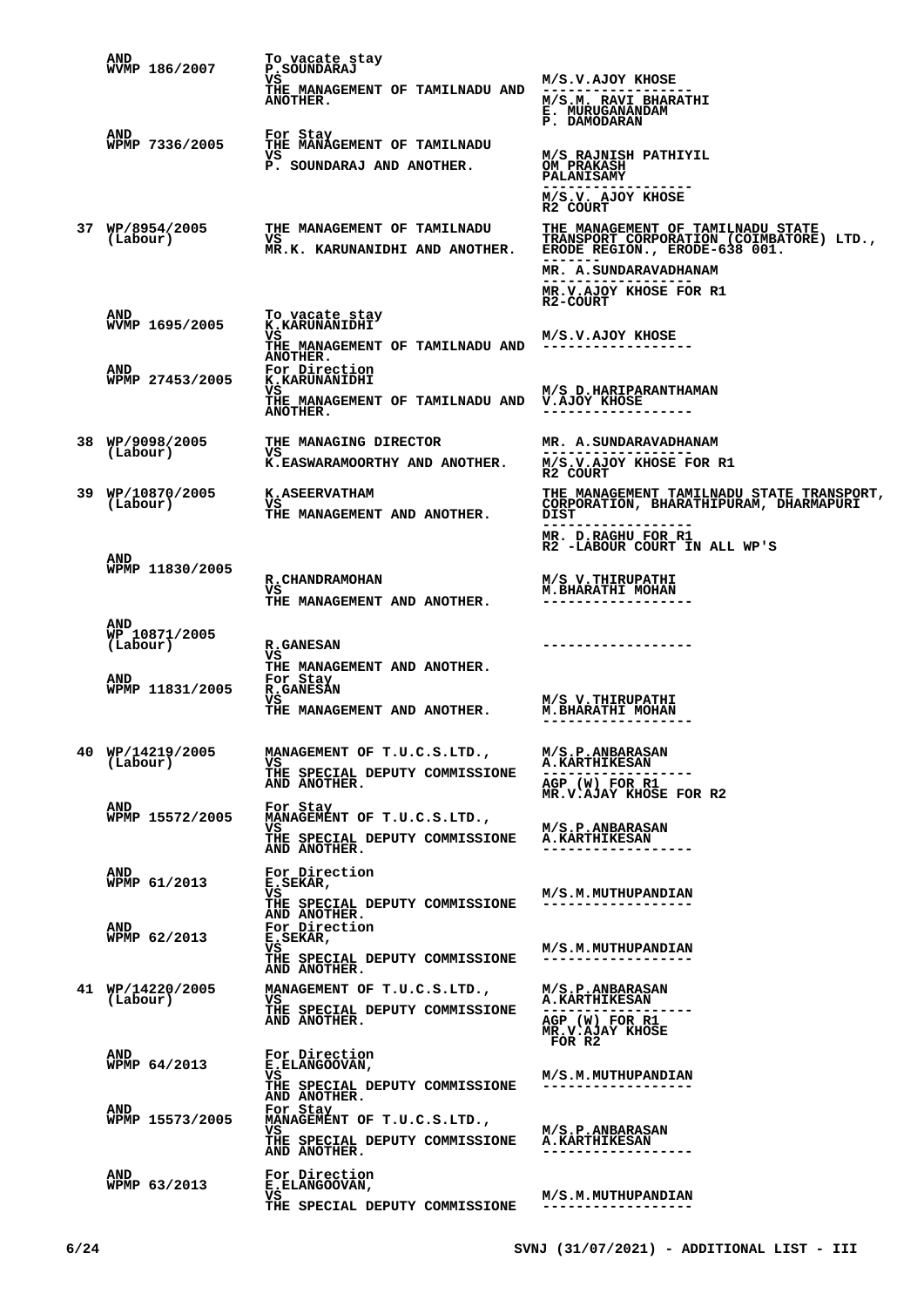|                                  | AND ANOTHER.                                                                                        |                                                                                                                                                                                                                                                                                    |
|----------------------------------|-----------------------------------------------------------------------------------------------------|------------------------------------------------------------------------------------------------------------------------------------------------------------------------------------------------------------------------------------------------------------------------------------|
| 42 WP/14505/2005<br>(Labour)     | E. MANI,<br>vs<br>THE MANAGING DIRECTOR, AND<br>ANOTHER.                                            | M/S V.AJAY KHOSE<br>M/S.P.KANNAN KUMAR<br>S.ANBAZHAGAN FOR R1<br>R-1 THE MANAGING DIRECTOR, TAMILNADU STATE<br>TRANSPORT CORPORATION, (CBE-DIV-I) LTD.,<br>R2-LABOUR COURT                                                                                                         |
| 43 WP/17359/2005<br>(Labour)     | THE MANAGEMENT OF METROPOLITAN<br>vs<br>THE PRESIDING OFFICER, AND<br>ANOTHER.                      | <b>THE MANAGEMENT OF METROPOLITAN TRANSPORT</b><br>CORPORATION LTD., REP. BY ITS MANAGING<br>DIRECTOR, PALLAVAN HOUSE, CHENNAI -2.<br>M/S. RAJENI RAMADOSS<br>R1-COURT<br>M/S. S. RAVI<br>P.R. AJAYKUMAR FOR R2                                                                    |
| 44 WP/23466/2005<br>(Labour)     | D. BADUSHA,<br>vs<br>THE PRESIDING OFFICER, AND<br>ANOTHER.                                         | M/S P.GANESAN<br><b>S.EZHILAN</b><br>R1 LABOUR COURT<br>MR.P.PARAMASIVA DOSS FOR R2                                                                                                                                                                                                |
| 45 WP/24801/2005<br>(Labour)     | R. SEKAR,<br>vs<br>THE MANAGEMENT OF AND ANOTHER.                                                   | M/S.S.GIRIJA<br>M/S T.S.GOPALAN & CO FOR R1<br>R2 - LABOUR COURT                                                                                                                                                                                                                   |
| 46 WP/26314/2005<br>(Labour)     | <b>AMILNADU STATE TRANSPORT</b><br>ANOTHER.                                                         | <b>TAMIL NADU STATE TRANSPORT CORPORATION</b><br>CORPORATION LTD., VILLUPURAM LTD., VILLUPURAM CORPN. (VILLUPURAM) LTD., VS<br>VS 3/137, SALAMEDU, VILLUPURAM - 605 602,<br>PRESIDING OFFICER, CUDDALORE AND REP. BY ITS MANAGING DIRECTOR.<br>R1 COURT<br>MR.T.DHANYAKUMAR FOR R2 |
| 47 WP/26476/2005<br>(Labour)     | <b>M.KANNAN</b><br>VS<br>THE TELECOM DISTRICT ENGINEER<br>AND ANOTHER.                              | M/S P.V.S.GIRIDHAR<br><b>ASSOCIATES</b><br><b>T.SAI SRUJAN</b><br>M/S.K.V.SHANMUGANATHAN<br><b>V.VAIJAYANTHIMALA</b><br>R.M.D.NASRULLAH<br>L.VIVEKNANDAN AND<br>M.LAKSHMI FOR R1<br>R2-COURT                                                                                       |
| AND<br>WP 26477/2005<br>(Labour) | <b>S.DHARMARAJ</b><br>VS<br>THE TELECOM DISTRICT ENGINEER<br>AND 3 OTHERS.                          | M/S P.V.S.GIRIDHAR<br><b>ASSOCIATES</b><br><b>T.SAI SRUJAN</b><br>M/S.K.V.SHANMUGANATHAN<br>V.VAIJAYANTHIMALA<br><b>R.M.D.NASRULLAH</b><br>L.VIVEKNANDAN AND<br><b>M.LAKSHMI FOR R1</b>                                                                                            |
| 48 WP/27689/2005<br>(Labour)     | THE MANAGEMENT<br>VS.<br>THE PRESIDING OFFICER AND<br><b>ANOTHER.</b>                               | M/S T.S.GOPALAN<br><b>S.RAVINDRAN</b><br><b>V.KARTHIC</b><br>R1- LABOUR COURT<br>M/S.G.JERMIAH FOR R2                                                                                                                                                                              |
| AND<br>WPMP 103/2015             | Withdraw<br><b>J.MARIASELVAM,</b><br>vs<br>THE MANAGEMENT, AND ANOTHER.                             | M/S.G.JEREMIAH<br>K.VELU<br>M/S.T.S.GOPALAN<br><b>S.RAVINDRAN</b><br><b>V.KARTHICK</b>                                                                                                                                                                                             |
| AND<br>WPMP 30103/2005           | For Stay<br>THE MANAGEMENT<br>VS<br>THE PRESIDING OFFICER AND<br><b>ANOTHER.</b>                    | M/S T.S.GOPALAN<br><b>S.RAVINDRAN</b><br><b>V.KARTHIC</b><br>R1 LABOUR COURT<br>M/S.G.JEREMIAH<br>D.RAJALAKSHMI FOR R2                                                                                                                                                             |
| 49 WP/33086/2005<br>(Labour)     | P. AYOTHI AND 5 OTHERS.<br>vs<br>THE MANAGEMENT OF TAMIL NADU AND MR.C.KANAGARAJ FOR R1<br>ANOTHER. | M/S. V.AJOY KHOSE<br>R2-COURT                                                                                                                                                                                                                                                      |
| 50 WP/36737/2005<br>(Labour)     | M/S. JAMEEL LEATHERS & UPPERS,<br>vs<br>THE PRESIDING OFFICER, AND 2<br>OTHERS.                     | M/S V.JEEVAGIRIDHARAN<br><b>P.S.KOTHANDARAMAN</b><br>M/S. E.SRINIVASAN<br>A.SENTHILKUMAR FOR R2<br><b>R1-COURT</b>                                                                                                                                                                 |
| 51 WP/36780/2005<br>(Labour)     | <b>R.MUNUSAMY</b><br>VS<br>THE MANAGEMENT AND ANOTHER.                                              | M/S.T.I.RAMANATHAN<br>MR.D.RAGHU FOR R1<br>R2-COURT                                                                                                                                                                                                                                |
| 52 WP/36815/2005<br>(Labour)     | <b>TAMILNADU STATE TRANSPORT</b><br>VS<br>THE JOINT COMMISSIONER OF LAB<br>AND ANOTHER.             | M/S KALA RAMESH<br>R-1 THE JOINT COMMISSIONER OF LAB<br>(CONCILIATION), D.M.S.COMPOUND, TEYNAMPET,                                                                                                                                                                                 |
| <b>AND</b>                       |                                                                                                     | M/S T.DHANYAKUMAR FOR R2                                                                                                                                                                                                                                                           |

**AND WP 36816/2005**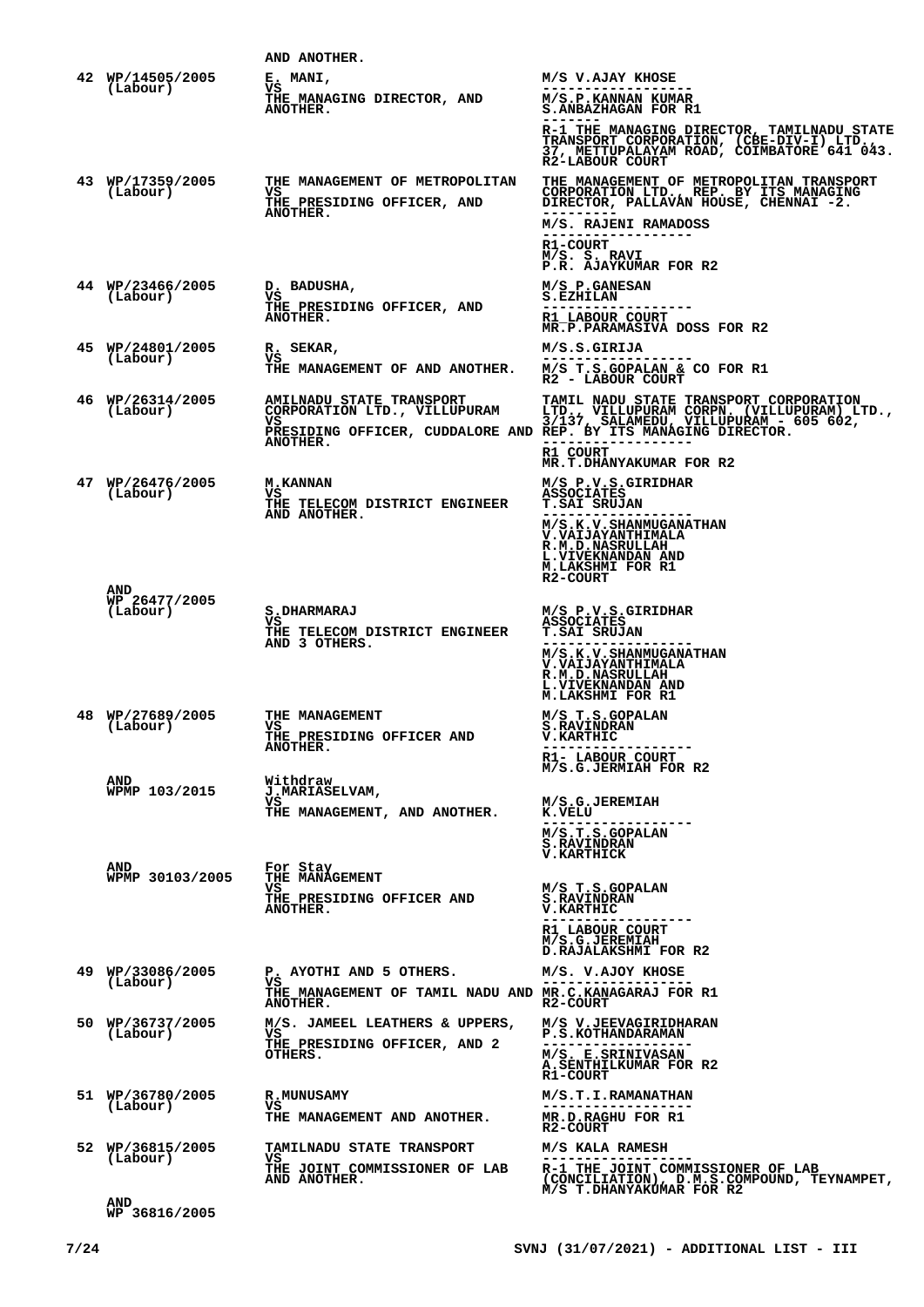|  | (Labour)                         | <b>TAMILNADU STATE TRANSPORT</b><br>VS                                                  | M/S KALA RAMESH                                                                                                                         |
|--|----------------------------------|-----------------------------------------------------------------------------------------|-----------------------------------------------------------------------------------------------------------------------------------------|
|  |                                  | AND ANOTHER.                                                                            | THE JOINT COMMISSIONER OF LAB R-1 THE JOINT COMMISSIONER OF LAB<br>(CONCILIATION), D.M.S.COMPOUND, TEYNAMPET<br>MR. V.AJOY KHOSE FOR R2 |
|  | <b>AND</b><br>WPMP 1071/2006     | For Direction<br><b>R.KESAVANARAYANAN</b>                                               |                                                                                                                                         |
|  |                                  | vs<br><b>TAMILNADU STATE TRANSPORT AND</b><br>ANOTHER.                                  | IN WP.36816/2005<br>M/S V.AJOY KHOSE<br>M/S KALA RAMESH                                                                                 |
|  | AND                              | For Injunction                                                                          |                                                                                                                                         |
|  | WPMP 39429/2005                  | <b>TAMILNADU STATE TRANSPORT</b><br>VS<br>THE JOINT COMMISSIONER OF LAB<br>AND ANOTHER. | M/S KALA RAMESH                                                                                                                         |
|  | <b>AND</b><br>WPMP 39430/2005    | For Injunction<br>TAMILNĀDU STATE TRANSPORT<br>VS.                                      | M/S KALA RAMESH                                                                                                                         |
|  |                                  | THE JOINT COMMISSIONER OF LAB<br>AND ANOTHER.                                           | ------------------                                                                                                                      |
|  | AND<br>WPMP 39431/2005           | For Injunction<br>TAMILNADU STATE TRANSPORT<br>VS.                                      | M/S KALA RAMESH                                                                                                                         |
|  | AND                              | THE JOINT COMMISSIONER OF LAB<br>AND ANOTHER.                                           | ------------------                                                                                                                      |
|  | WVMP 376/2006                    | Vacate interim injunction<br>S.SEBASTIAN<br>VS                                          | M/S T.DHANYAKUMAR                                                                                                                       |
|  | AND                              | TAMILNADU STATE TRANSPORT AND<br><b>ANOTHER.</b><br>To vacate stay                      | ------------------                                                                                                                      |
|  | WVMP 93/2006                     | <b>R.KESAVANARAJĀNAN</b><br>VS.<br>TAMILNADU STATE TRANSPORT AND M/S V.AJOY KHOSE       | IN WP.36816/05                                                                                                                          |
|  |                                  | ANOTHER.                                                                                | M/S KALA RAMESH                                                                                                                         |
|  | 53 WP/2047/2006<br>(Labour)      | VALLALAR GRAMA BANK<br>VS                                                               | M/S.AIYAR AND DOLIA<br>V.KALYANARAMAN                                                                                                   |
|  |                                  | THE PRESIDING OFFICER, AND<br>ANOTHER.                                                  | <b>R1 TRIBUNAL</b><br>R2 DISD. VIDE COURT ORD.<br>DATED 24.6.11 BY MJJ                                                                  |
|  | AND<br>WMP 5464/2020             | TO CONDONE THE DELAY<br>VALLALAR GRAMA BANK                                             |                                                                                                                                         |
|  |                                  | vs<br>THE PRESIDING OFFICER, AND<br><b>ANOTHER.</b>                                     | M/S.AIYAR AND DOLIA<br>------------------                                                                                               |
|  | AND<br>WPMP 2332/2006            | For Stay<br>VALLALAR GRAMA BANK                                                         |                                                                                                                                         |
|  |                                  | VS<br>THE PRESIDING OFFICER, AND<br><b>ANOTHER.</b>                                     | M/S.AIYAR AND DOLIA<br><b>V.KALYANARAMAN</b><br>------------------                                                                      |
|  | 54 WP/7914/2006                  | <b>T.SUBRAMANIYAN</b>                                                                   | M/S.V.AJOY KHOSE                                                                                                                        |
|  | (Labour)                         | VS<br>THE GOVERNMENT OF INDIA AND<br>ANOTHER.                                           | M/S.AIYAR & DOLIA<br>V.KALYANA RAMAN FOR R2<br>M/S.B.K.GIRISH NEELAKANTAN FOR R1 (MEMO)                                                 |
|  |                                  |                                                                                         | DT 03/04/2019<br>M/S. K. SUBBU RANGA BHARATHI, CGC FOR R1<br>MEMO DT 01/03/2021                                                         |
|  | 55 WP/10062/2006<br>(Labour)     | THE MANAGEMENT OF ANDREW<br>vs.<br>THE PRESIDING OFFICER AND                            | M/S T.S.GOPALAN<br><b>B.RAVINDRAN</b><br><b>V.KARTHIC</b>                                                                               |
|  |                                  | <b>ANOTHER.</b>                                                                         | <b>R1-TRIBUNAL</b><br>M/S.P.K.GOPAL RAJ                                                                                                 |
|  |                                  |                                                                                         | P.K.MOHAN VEL<br>G.UMA FOR R2                                                                                                           |
|  | AND<br>WP 10063/2006<br>(Labour) | THE MANAGEMENT OF ANDREW                                                                | M/S T.S.GOPALAN                                                                                                                         |
|  |                                  | VS.<br>THE PRESIDING OFFICER AND<br>ANOTHER.                                            | <b>B.RAVINDRAN</b><br><b>V.KARTHIC</b>                                                                                                  |
|  |                                  |                                                                                         | M/S.P.K.GOPAL RAJ<br>P.K.MOHAN VEL<br>G.UMA FOR R2<br><b>R1 TRIBUNAL</b>                                                                |
|  | 56 WP/10533/2006                 | <b>TAMILNADU STATE TRANSPORT</b>                                                        | <b>MR.D.RAGHU</b>                                                                                                                       |
|  | (Labour)                         | VS.<br>THE PRESIDNG OFFICER, LABOUR AND M/S.L.SWAMINATHAN<br>ANOTHER.                   | I.ILAN KUMAR FOR R2<br>R1-COURT                                                                                                         |
|  | <b>AND</b><br>WMP 11414/2019     | To vacate stay<br><b>R.PERIYASAMY</b>                                                   |                                                                                                                                         |
|  |                                  | VS<br>TAMIL NADU STATE TRANSPORT AND<br>ANOTHER.                                        | M/S.L.SWAMINATHAN<br><b>I.ILANKUMAR</b><br><b>P. SOUNDARARAJAN</b><br>.                                                                 |
|  | AND<br>WPMP 11903/2006           | For Stay<br><b>TAMILNADU STATE TRANSPORT</b>                                            |                                                                                                                                         |
|  |                                  | VS.<br>THE PRESIDNG OFFICER, LABOUR AND ---------------<br><b>ANOTHER.</b>              | M/S L.G.SAHADEVAN                                                                                                                       |
|  |                                  |                                                                                         |                                                                                                                                         |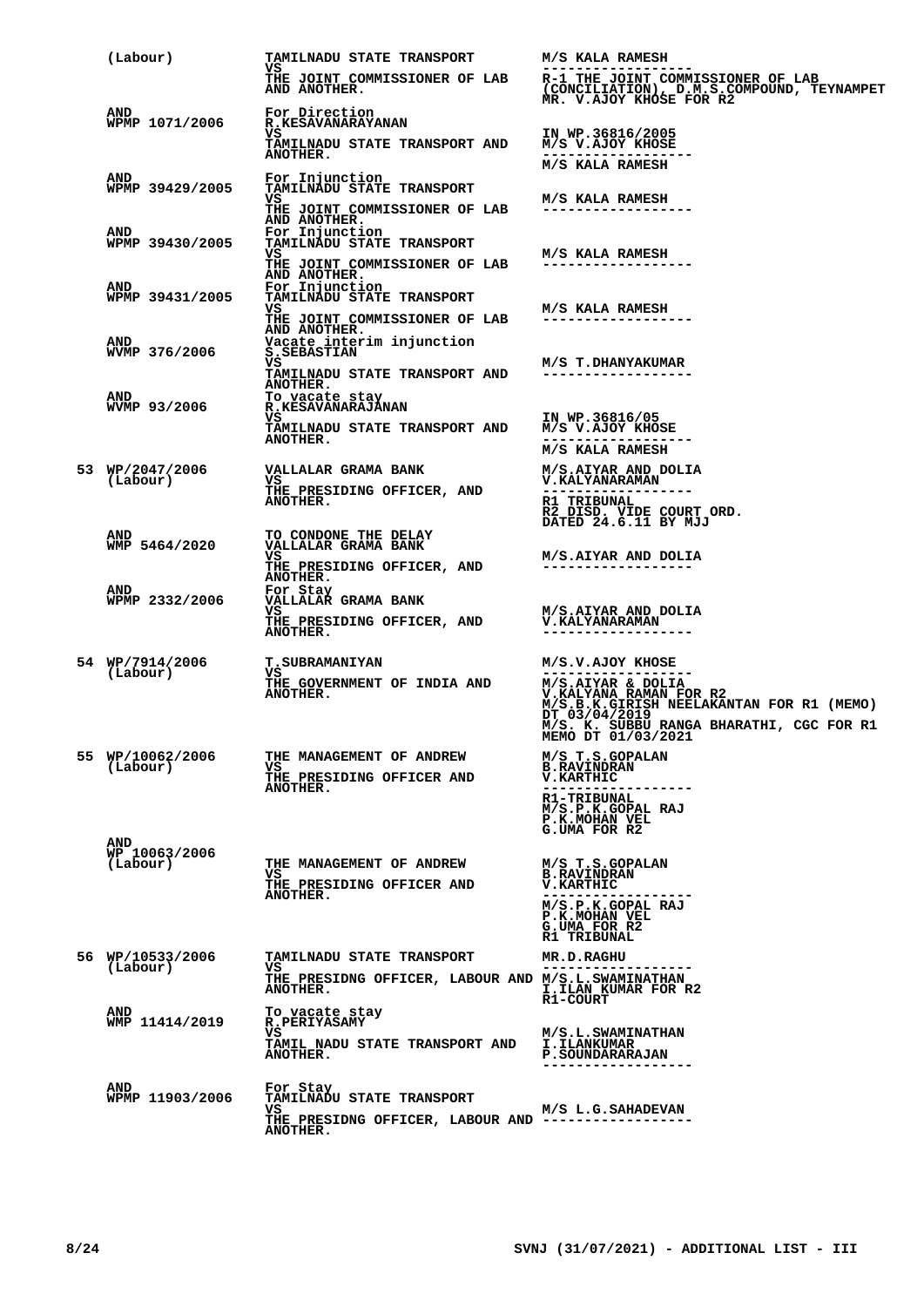| 57 WP/10781/2006<br>(Labour)            | THE MANAGEMENT,<br>VS<br>P. BALAKRISHNAN, S/O.P.PERUMAL RAMESH VENKATACHALAPATHY<br>AND ANOTHER.         | M/S M.SRIRAM<br><b>D.RAJENDRAN</b><br>M/S.K.V.SHANMUGANATHAN<br><b>V.VAIJAYANTHIMALA</b><br>FOR R1<br>R2 COURT                                                                      |
|-----------------------------------------|----------------------------------------------------------------------------------------------------------|-------------------------------------------------------------------------------------------------------------------------------------------------------------------------------------|
| AND<br>WPMP 12218/2006                  | THE MANAGEMENT,<br>VS<br>ANNAMALAI, S/O. KUTTAIYAN, AND KAMESH VENKATACHALAPATHY<br>ANOTHER.             | M/S M.SRIRAM<br><b>D.RAJENDRAN</b><br>.                                                                                                                                             |
| AND<br>WPMP 12220/2006                  | For Stay<br>THE MANAGEMENT,<br>VS.<br>V. BHASKARAN, S/O. VEDAMUTHU AND D.RAJENDRAN<br>ANOTHER.           | M/S M.SRIRAM<br><b>RAMESH VENKATACHALAPATHY</b><br>-------------------                                                                                                              |
| <b>AND</b><br>WPMP 12221/2006           | To Dispense With<br>THE MANAGEMENT,<br>VS<br>K. CHINNAKANNU, AND ANOTHER.                                | M/S M.SRIRAM<br><b>D.RAJENDRAN</b><br>RAMESH VENKATACHALAPATHY                                                                                                                      |
| <b>AND</b><br>WVMP 112/2009             | To vacate stay<br><b>SARAVANAN</b><br>VS<br>THE LABOUR COURT, AND ANOTHER. V.VAIJAYANTHIMALA             | M/S K.V.SHANMUGANATHAN<br><b>L.VIVEKANANDAN</b>                                                                                                                                     |
| <b>AND</b><br>WP 10782/2006<br>(Labour) | THE MANAGEMENT,<br>VS D'AAJENDRAN<br>ANNAMALAI, S/O. KUTTAIYAN, AND RAMESH VENKATACHALAPATHY<br>ANOTHER. | M/S M.SRIRAM<br>--------------<br>M/S.K.V.SHANMUGANATHAN<br>V.VAIJAYANTHIMALA FOR R1                                                                                                |
| AND<br>WP 10783/2006<br>(Labour)        | THE MANAGEMENT,<br>VS<br>V. BHASKARAN, S/O. VEDAMUTHU AND RAMESH VENKATACHALAPATHY<br>ANOTHER.           | M/S M.SRIRAM<br><b>D.RAJENDRAN</b><br>-------------------<br>M/S.K.V.SHANMUGANATHAN<br>V.VAIJAYANTHIMALA FOR R1                                                                     |
| <b>AND</b><br>WP 10784/2006<br>(Labour) | THE MANAGEMENT,<br>vs<br>K. CHINNAKANNU, AND ANOTHER.                                                    | M/S M.SRIRAM<br><b>D.RAJENDRAN</b><br><b>RAMESH VENKATACHALAPATHY</b><br>M/S.K.V.SHANMUGANATHAN<br>V. VALJAYANTHIMALA FOR R1                                                        |
| AND<br>WVMP 108/2009                    | To vacate stay<br>P. BALAKRISHNAN, S/O.P.PERUMAL<br>VS<br>THE LABOUR COURT, AND ANOTHER.                 | M/S K.V. SHANMUGANATHAN<br><b>V.VAIJAYANTHIMALA</b><br><b>L.VIVEKANANDAN</b><br>M/S.M. SRIRAM<br><b>D. RAJENDRAN</b><br><b>RAMESHVENKATACHALAPATHY</b><br>FOR R1<br><b>R2-COURT</b> |
| AND<br>WPMP 12224/2006                  | For Stay<br>THE MANAGEMENT,<br>vs<br>SARAVANAN, S/O. MOHAN AND<br>ANOTHER.                               | -----------------                                                                                                                                                                   |
| AND<br>WVMP 109/2009                    | To vacate stay<br><b>ANNAMALAI</b><br>vs<br>THE LABOUR COURT, AND ANOTHER.                               | M/S K.V. SHANMUGANATHAN<br><b>V.VAIJAYANTHIMALA</b><br><b>L.VIVEKANANDAN</b><br>. _ _ _ _ _ _ _ _ _ _ _ _ _ _ _ _ _ _                                                               |
| AND<br>WVMP 110/2009                    | To vacate stay<br><b>V.BHASKARAN</b><br>vs<br>THE LABOUR COURT, AND ANOTHER.                             | M/S K.V. SHANMUGANATHAN<br><b>V.VAIJAYANTHIMALA</b><br><b>L.VIVEKANANDAN</b><br>------------------                                                                                  |
| AND<br>WVMP 111/2009                    | To vacate stay<br><b>K.CHINNAKANNU</b><br>vs<br>THE LABOUR COURT, AND ANOTHER.                           | M/S K.V. SHANMUGANATHAN<br>V. VAIJAYANTHIMALA<br><b>L. VIVEKANANDAN</b>                                                                                                             |
| AND<br>WP 10785/2006<br>(Labour)        | THE MANAGEMENT,<br>VS.<br>SARAVANAN, S/O. MOHAN AND<br><b>ANOTHER.</b>                                   | M/S M.SRIRAM<br><b>D.RAJENDRAN</b><br>RAMESH VENKATACHALAPATHY<br>.<br>M/S.K.V.SHANMUGANATHAN<br>V.VAIJAYANTHIMALA FOR R1                                                           |
| AND<br>WPMP 12216/2006                  | For Stay<br>THE MANAGEMENT,                                                                              |                                                                                                                                                                                     |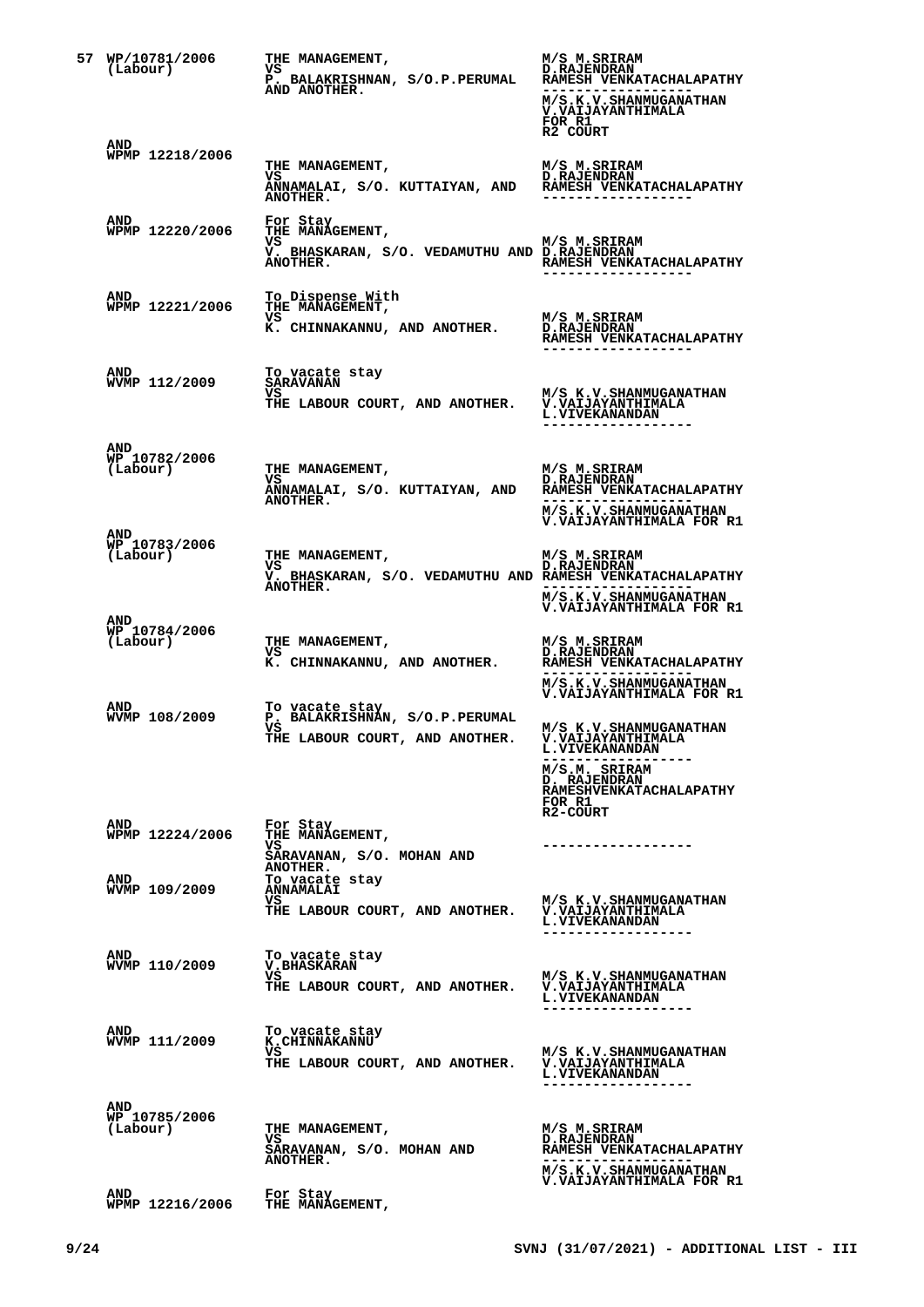**VS P. BALAKRISHNAN, S/O.P.PERUMAL AND ANOTHER. IN WP. 10781 TO 10785/06 M/S M.SRIRAM D.RAJENDRAN ------------------ M/S.K.V. SHANMUGHANATHAN V. VAIJAYANTHIMALA FOR R1 R2- COURT 58 WP/13497/2006 (Labour) M/S.RAJAM SECURITY BUREAU VS THE DEPUTY COMMISSIONER AND ANOTHER. M/S P.M.DURAISWAMY** ----------------<br>M/S A.M.KRISHNAMURTHY<br>SUNDRAVADIVEL FOR R2<br>R1-THE DEPUTY COMMISSIONER OF LABOUR<br>(MINIMUM WAGES), CHENNAI. **59 MP. 1/2006 - for stay WP/24173/2006 (Labour) THE MANAGEMENT OF TAMIL NADU VS THE PRESIDING OFFICER, AND ANOTHER. M/S.D.VENKATACHALAM ------------------ M/S.G.PURUSHOTHAMAN K.THANGAPANDI FOR R2 R1 COURT 60 MP.1/2006\_FOR STAY AND MP.1/2007\_FOR DIRECTION WP/24204/2006 (Labour) THE TAMILNADU STATE TRANSPORT VS THE PRESIDING OFFICER AND ANOTHER. MR.D.RAGHU** -----------------<br>R1 COURT<br>M/S PAPPIAH DHARMARAJAN<br>S.SANKARANARAYANA PANDIAN **FOR R2 61 MP 1/2006 FOR STAY. WP/33379/2006 (Labour) METROPOLITAN TRANSPORT VS THE PRESIDING OFFICER AND ANOTHER. MR.K.MOORTHY ------------------ M/S.K.S.NARCHONAI A.JAYANTHI FOR R2 R1 COURT. 62 MP.1/2006 To Dispense With WP/34726/2006 (Labour) J. PULENDRAN - 27 YRS, VS THE PRESIDING OFFICER, AND ANOTHER. M/S.K.V.SHANMUGANATHAN V.VAIJAYANTHIMALA L.VIVEKANANTHAN ------------------ M/S.RAJNISH PATHIYIL S.GEETHA R.PALANISAMY FOR R2 R1-COURT AND WP 34727/2006 (Labour) R. MUTHUKUMAR - 28 YRS R**<sub>S</sub> **THE PRESIDING OFFICER, AND ANOTHER. M/S.K.V.SHANMUGANATHAN V.VAIJAYANTHIMALA L.VIVEKANANTHAN ------------------ M/S.RAJNISH PATHIYIL S.GEETHA R.PALANISAMY FOR R2 R1- COURT 63 MP.1/2010 TO FIX AN EARLY DATE WP/41011/2006 (Labour) THE MANAGER OF VS THIRU D. RAVICHANDRA AND ANOTHER. MR.K.MOORTHY ------------------ M/S.V.AJOY KHOSE FOR R1 R2 - LABOUR COURT 64 WP/43947/2006 (Labour) M/S. HATSUN AGRO PRODUCTS LTD. VS THE DEPUTY COMMISSIONER OF AND ANOTHER. M/S.JAYARAMAN AND ASSOCIATES ------------------ R1 LABOUR COURT R-2 NAGAVEL NO.72 PARUTHIKULAM VILLAGE KANCHEEPURAM TALUK 65 WP/4200/2008 (Labour) THE MANAGEMENT VS M. CHANDRABABU AND ANOTHER. M/S.RAJNISH PATHIYIL ------------------ R2-LABOUR COURT M/S.S.GIRIJA FOR R1 DT 07/01/2019 66 WP/16333/2008 (Labour) T.JAGADEESAN [DIED] AND 3 OTHERS. VS THE MANAGING DIRECTOR AND 2 OTHERS. M/S.A.K.RAJESWARI ASSO. T.P.KATHIRRAVAN M/S. L.RAJASEKAR, D. MUTHUKUMAR, K.RATHNA KUMARAN DT 09/12/2020 ------------------ R1-THE MANAGING DIRECTOR TAMILNADU STATE TRANSPORT CORPORATION LTD, VIZHUPURAM DIVISION NO.1, VIZHUPURAM DT. MR.K.J. SIVAKUMAR FOR RR1 & 2 R3-LABOUR COURT 67 MP.1/2008 FOR STAY & mp. 1/2009 To vacate stay WP/16765/2008 (Labour) THE MANAGEMENT VS THE PRESIDING OFFICER AND ANOTHER. M/S.T.S.GOPALAN AND CO. ------------------ R-3 MRS.SELVA KANNAMMAL MOTHER OF LATE JOHN DE BRITTO, NO.17/3, KALAIGNAR 2ND STREET, KALINJUR, KATPADI. R1 LABOUR COURT MR.V.SELVARAJ M/S.D.JAYASINGH, V.S.MANIMEKALAI FOR R4 TO R6 DT 13/11/2019 R2-DECEASED**

**MP. 1/2010 FOR STAY**

**68**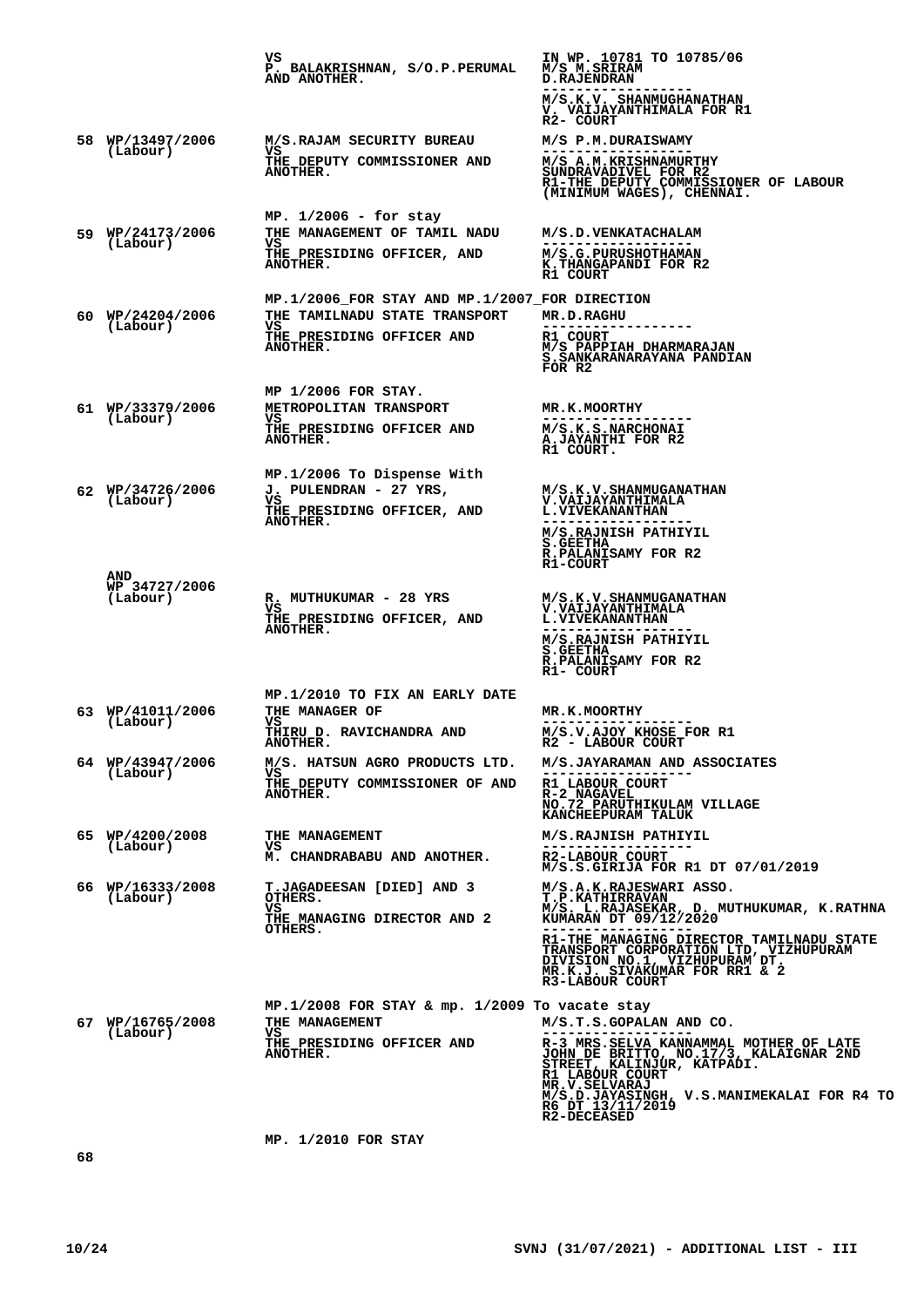| WP/24657/2010<br>(Labour)    | THE MANAGING DIRECTOR,<br>vs<br>THIRU.N.NATARAJAN, AND ANOTHER.                                      | THE MANAGING DIRECTOR, METROPOLITAN<br>TRANSPORT CORPORATION LTD, PALLAVAN ILLAM,<br>CHENNAI-2.<br>M/S.M.CHIDAMBARAM, S.ANDAL & R.MEENA,<br><b>A.Q.CHOUDHURY</b>                                                                                                                                                                                                                                                                  |
|------------------------------|------------------------------------------------------------------------------------------------------|-----------------------------------------------------------------------------------------------------------------------------------------------------------------------------------------------------------------------------------------------------------------------------------------------------------------------------------------------------------------------------------------------------------------------------------|
|                              |                                                                                                      | M/S S.RAVI<br>P.R.AJAYKUMAR FOR R1<br>R2- LABOUR COURT                                                                                                                                                                                                                                                                                                                                                                            |
| 69 WP/28105/2011<br>(Labour) | <b>R.VASANTHAN,</b><br>vs<br>THE TAMILNADU ELECTRICITY AND 3<br>OTHERS.                              | M/S.N.SURESH<br>G.BABY<br>M/S. T.S.GOPALAN & CO., FOR RR1 TO 3<br>AGP (W) FOR R4                                                                                                                                                                                                                                                                                                                                                  |
| 70 WP/26122/2012<br>(Labour) | MP.1/2012 - FOR DIRECTION<br><b>R.SAMPATH</b><br>VS.<br>THE PRESIDING OFFICER AND<br><b>ANOTHER.</b> | M/S.V.BABU<br><b>T.L.THIRUMALAISAMY</b><br>K.S.YUVARAJ<br>R1- LABOUR COURT<br>M/S. MEENAKSHI SUNDARAM<br><b>DWARAKANATHAN</b><br>M. SURESH AND<br>D. VEDA FOR R2                                                                                                                                                                                                                                                                  |
| 71 WP/33795/2012<br>(Labour) | MP 1/2012 INTERIM STAY<br>THE MANAGEMENT<br>vs<br>THIRU D. ANANDHAN AND ANOTHER.                     | M/S.D.VENKATACHALAM<br>------------------<br>M/S.R.KRISHNASWAMY<br>V.AJOY KHOSE<br>M. MUTHUPANDIAN FORR 1                                                                                                                                                                                                                                                                                                                         |
| 72 WP/19529/2013<br>(Labour) | <b>T.GOVINDARAJ</b><br>VS.<br>THE GENERAL MANAGER AND 2<br>OTHERS.                                   | M/S.LAW SQUARE<br><b>S.SIVAKUMAR</b><br>G.P.ARIVUCHUDAR<br>N.INDUMATHI & R.ARUNA<br>THE GENERAL MANAGER TAMILNADU STATE<br>TRANSPORT CORPORATION, KUMBAKKONAM<br>DIVISION, KUMBAKKONAM<br>M/S.D.VENKATACHALAM, V.HEMALATHA FOR RR1 &<br>2. DT_2/12/2019<br>R3-LABOUR COURT                                                                                                                                                        |
| 73 WP/2695/2014<br>(Labour)  | <b>M.RAMALINGAM</b><br>VS.<br>THE PRESIDING OFFICER AND 2<br>OTHERS.                                 | M/S.T.FENNWALTER ASSO.<br><b>R.JAIKUMAR</b><br>M/S.M.CHIDAMBARAM<br>A.Q.CHOUDHURY<br>R. PAVITHRA FOR R2<br>R-1 LABOUR COURT<br>R-3 THE STATE OF TAMILNADU REP. BY ITS<br>SECRETARY, TRANSPORT DEPARTMENT, FORT ST.<br>GEORGE, CHENNAI-9                                                                                                                                                                                           |
| 74 WP/3154/2014<br>(Labour)  | MP 1/2014 INTERIM INJUNCTION<br>THE MANAGEMENT<br>vs<br>THE JOINT COMMISSIONER OF AND<br>ANOTHER.    | THE MANAGEMENT TAMILNADU STATE TRANSPORT<br>CORPORATION, MUMBAKKONAM DIVISION LTD.,<br>PERIYAMILAGUPARAI, TRICHY-1<br>M/S.D. VENKATACHALAM<br>R-2 S.THANGARAJ S/O.K.SHANMUGAM, DRIVER,<br>STAFF NO.13148, 187-B, EAST STREET,<br>ARAVAKKURUCHI, KARUR DISTRICT<br>M/S R.KRISHNASWAMY<br>V.AJOY KHOSE<br>M.MUTHUPANDIAN FOR R-2<br>R-1 THE JOINT COMMISSIONER OF LABOUR<br>(CONCILIATION) (I/C) DMS COMPOUND,<br><b>CHENNAI-18</b> |
| 75 WP/4309/2014<br>(Labour)  | MP.1/2014-FOR STAY<br>THE MANAGEMENT,<br>vs<br>THE PRESIDING OFFICER, AND 4<br>OTHERS.               | P1-THE MANAGEMENT, TAMIL NADU STATE<br>TRANSPORT CORPORATION (KUMBAKONAM<br>DIVISION) LIMITED, KUMBAKONAM.<br>M/S.D. VENKATACHALAM<br>R1 COURT<br>M/S.R.KRISHNASWAMY FOR R1 TO 4<br>R5 DISD VIDE COURT ORDER<br>DT 17.8.2015 BY PSNJ                                                                                                                                                                                              |
| 76 WP/4749/2014<br>(Labour)  | MP.1/2014-INTERIM INJUNCTION<br>THE GENERAL MANAGER,<br>VS.<br>THE SPECIAL DEPUTY AND ANOTHER.       | MR.C.S.K.SATHISH<br>FOR PETITIONER<br>M/S.R.M.MUTHU KUMAR LEARNED<br>GOVT. ADVOCATE TAKES NOTICE<br>FOR R1<br>R-2 A.KRISHNAMURTHY, S/O.HARI GOVINDAN,<br>3/283, NADUSTREET, KANDHARIPALAYAM,<br>V.AKRAHARAM POST, VILLUPURAM-605 115.                                                                                                                                                                                             |
| 77 WP/4845/2014<br>(Labour)  | THE MANAGEMENT<br>VS<br>THE PRESIDING OFFICER AND 4<br>OTHERS.                                       | M/S.R.K.GANDHI<br>MR. D.RAGHU LEARNED COUNSEL FOR PETITIONER<br>R1 LABOUR COURT<br>M/S K.GOVI GANESAN<br><b>D.ARUN KUMAR</b><br>S.VINOTH KUMAR FOR R2 TO R5                                                                                                                                                                                                                                                                       |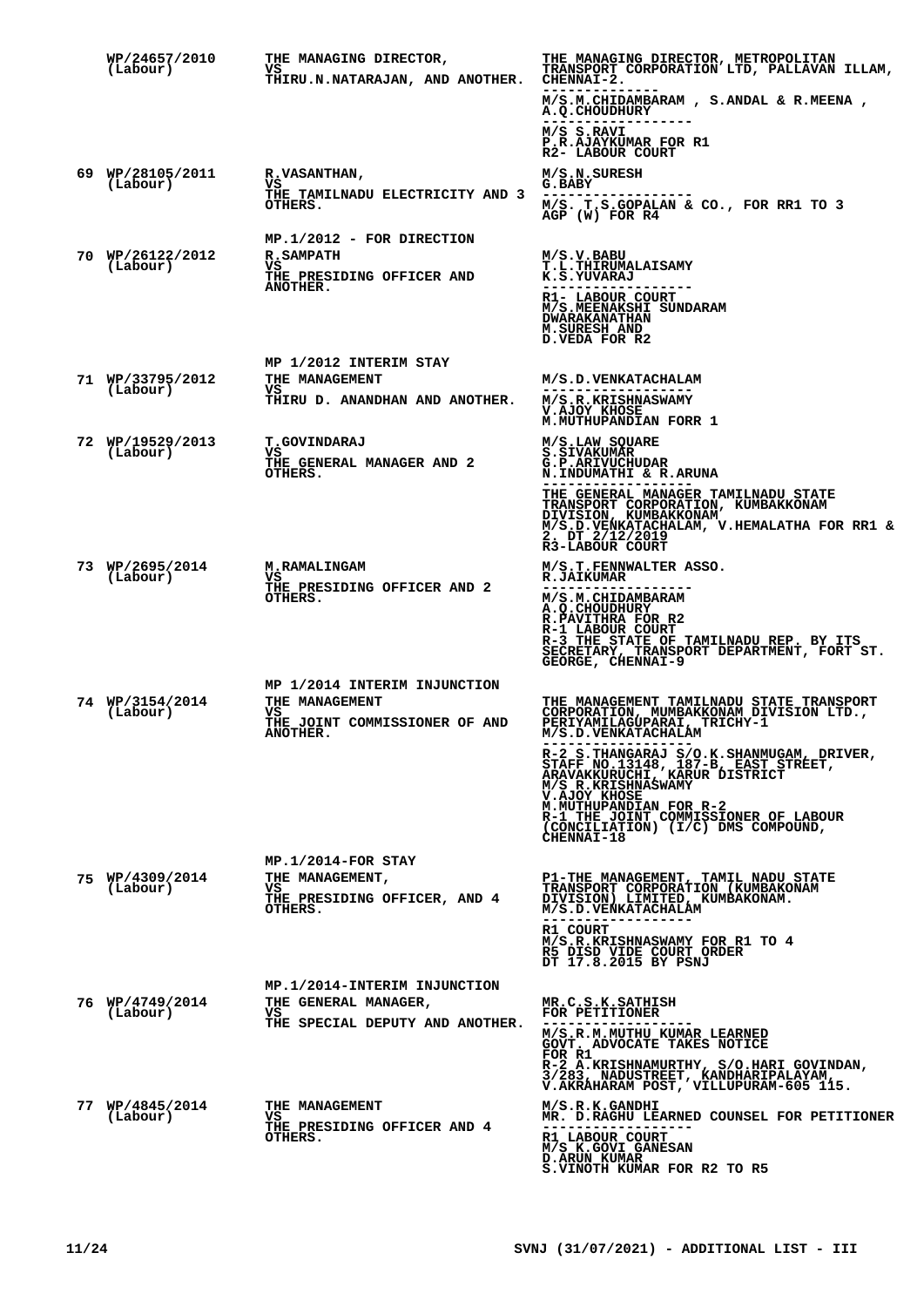| 78 WP/18047/2014<br>(Labour) | <b>THE MANAGEMENT,</b><br>vs                                           | M/S.K.J.SIVAKUMAR,J.LOKESH SC-TNSTC AND<br>SETC DT.10.10.2018                                                                                                                                                                                             |
|------------------------------|------------------------------------------------------------------------|-----------------------------------------------------------------------------------------------------------------------------------------------------------------------------------------------------------------------------------------------------------|
|                              | THE PRESIDING OFFICER, AND<br>ANOTHER.                                 | M/S.K.ARUNA GIRI<br>L.S.M.HASAN FIZAL AND<br>R.S.KRISHNASWAMY FOR R2<br>R1 LABOUR COURT                                                                                                                                                                   |
|                              | MP.1/2014 INTERIM STAY                                                 |                                                                                                                                                                                                                                                           |
| 79 WP/21697/2014<br>(Labour) | <b>THE MANAGEMENT,</b><br>vs<br>K.RADHAKRISHNAN, AND ANOTHER.          | THE MANAGEMENT, TAMILNADU STATE EXPRESS<br>TRANSPORT CORPÓRATION, PALLAVAN SALAI, CHENNAI-2, REP. BY ITS GENERAL MANAGER<br><b>K.KATHIRESAN-</b><br>MS/2245/2007, N. MENAKA, M. YUVARAJ DT<br>17/03/2020                                                  |
|                              |                                                                        | K.RADHAKRISHNAN, S/O.KESAVAN, CONDUCTOR, CR.030, C/O.P.A.JOSEPH, 313/5, ANNA SALAI,<br>PERIYAR NAGAR, SOUTH VRIDHACHALAM.<br>M/S.R.MURALIDHARAN_,<br>S.VENKIDUSAMY FOR R1<br>R2- LABOUR COURT                                                             |
| <b>AND</b><br>WMP 6880/2018  | For Direction<br>K.RADHAKRISHNAN,                                      |                                                                                                                                                                                                                                                           |
|                              | vs<br>THE MANAGEMENT, AND ANOTHER.                                     | M/S.R.MURALIDHARAN<br><b>S.VENKIDUSAMY</b><br><b>S.M.MEERA MOHIDEEN</b>                                                                                                                                                                                   |
|                              | TO PERMIT THE PETITIONER TO WITHDRAW 50% AWARD AMOUNT IN WP 21697/2014 |                                                                                                                                                                                                                                                           |
| <b>AND</b><br>WMP 6878/2018  | For Direction<br>K.RADHAKRISHNAN,                                      |                                                                                                                                                                                                                                                           |
|                              | vs<br>THE MANAGEMENT, AND ANOTHER.                                     | M/S.R.MURALIDHARAN<br><b>S.VENKIDUSAMY</b><br>S.M.MEERA MOHIDEEN                                                                                                                                                                                          |
|                              |                                                                        | MR. A.ANTONY AROKIARAJ FOR R1<br>R2 LABOUR COURT                                                                                                                                                                                                          |
|                              | $MP.1/2015-FOR$ STAY                                                   |                                                                                                                                                                                                                                                           |
| 80 WP/7296/2015<br>(Labour)  | <b>MANAGEMENT</b><br>vs                                                | M/S.P.ANBARASAN<br><b>A.KARTHIKESAN</b>                                                                                                                                                                                                                   |
|                              | K.KUTTIAPPAN AND ANOTHER.                                              | M/S.K.V.SHANMUGANATHAN<br><b>V.VAIJAYANTHIMALA</b><br><b>R.M.D.NASRULLAH</b><br>L.VIVEKANANDAN AND<br>M.LAKSHMI FOR R2<br>R-1 K.KUTTIAPPAN S/O.KAVERI GOUNDAR,<br>NORACHIVALAVU, SOORAPALLI POST,<br>JALAKANDAPURAM VIA, METTUR TALUK, SALEM<br>DISTRICT. |
| 81 WP/8298/2015<br>(Labour)  | <b>S.JAYAPAL</b><br>vs                                                 | M/S.M.BALACHANDER<br><b>M.SHANMUGA PRIYA</b>                                                                                                                                                                                                              |
|                              | THE PRESIDING OFFICER AND<br>ANOTHER.                                  | <b>A. VINOTHKUMAR</b><br>R1 LABOUR COURT                                                                                                                                                                                                                  |
|                              |                                                                        | MR.D.RAGHU FOR R2                                                                                                                                                                                                                                         |
| 82 WP/8978/2015              | MP.1/2015 FOR STAY<br>M/S.ZB-75, ANANTHANDAVAPURAM                     | M/S.L.P.SHANMUGASUNDARAM                                                                                                                                                                                                                                  |
| (Labour)                     | VS<br>THE DEPURT COMMISSIONER OF AND<br>ANOTHER.                       | R-1 THE DEPURT COMMISSIONER OF LABOUR,<br>TRICHIRAPPALLI<br>R2 TAPAL RETURNED<br>NO SUCH PERSON<br>PRIVATE NOTICE PERMITTED<br>PROOF FILED VIDE USR. NO. 23238 DT.<br>9/7/2021                                                                            |
|                              | MP.1/2015-FOR STAY                                                     |                                                                                                                                                                                                                                                           |
| 83 WP/18585/2015<br>(Labour) | THE MANAGEMENT<br>VS<br>K.GOPALAN AND ANOTHER.                         | M/S.D.VENKATACHALAM<br>M/S.R.KRISHNASWAMY                                                                                                                                                                                                                 |
|                              |                                                                        | V.AJAY KHOSE AND<br>A.RAHUL FOR R1<br>R-2 THE SPECIAL DEPUTY COMMISSIONER OF<br>LABOUR (CONCILIATION), DMS COMPOUND,<br>CHENNAI.                                                                                                                          |
| 84 WP/22768/2016<br>(Labour) | THE MANAGEMENT,<br>vs                                                  | M/S.D.VENKATACHALAM<br>G.RAMAR                                                                                                                                                                                                                            |
|                              | THE SPECIAL DEPUTY AND ANOTHER.                                        | AGP TAKES NOTICE FOR R1 M/S.R.KRISHNASWAMY<br>V.AJAY KHOSE, M.KARUNAKARAN<br>FOR R2                                                                                                                                                                       |
| 85 WP/26450/2016<br>(Labour) | THE MANAEMENT<br>VS                                                    | M/S.A.SUNDARAVADANAM<br>---------------                                                                                                                                                                                                                   |
|                              | G.KRISHNAMOORTHY AND 2 OTHERS.                                         | M/S.R.KRISHNAMOORTHY<br>V.AJAY KHOSE<br><b>M.KARUNAKARAN FOR R1</b><br>R-2 THE JOINT COMMISSIONER<br>OF LABOUR/(APPELLATE<br>AUTHORITY AS UNDER PAYMENT<br>OF GRATUITY ACT 1972)<br>COIMBATORE<br>R-3 THE ASSISTANT COMMISSIONER                          |
| AND<br>WMP 22673/2016        | To Dispense With<br><b>THE MANAGEMENT</b>                              | OF LABOUR/(CONTROLLING                                                                                                                                                                                                                                    |
|                              | vs                                                                     | M/S.P.PARAMASIVA DOSS                                                                                                                                                                                                                                     |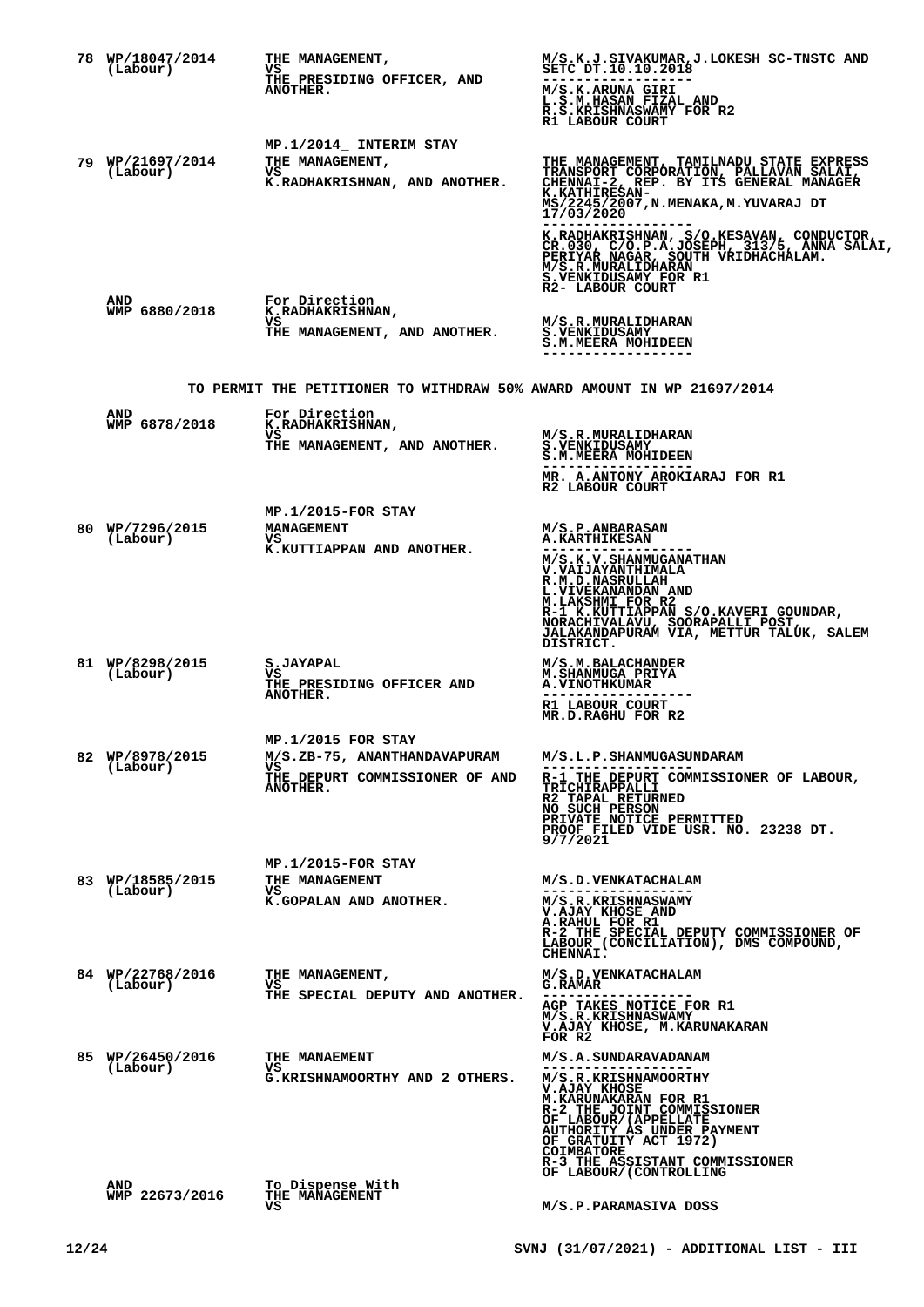|                                  | S. SELLADURAI AND 2 OTHERS. A. DAMODARAN                                      |                                                                                                                                                                                                                                                                                                                                                                           |
|----------------------------------|-------------------------------------------------------------------------------|---------------------------------------------------------------------------------------------------------------------------------------------------------------------------------------------------------------------------------------------------------------------------------------------------------------------------------------------------------------------------|
| AND<br>WMP 22671/2016            | For Stay<br>THE MANAEMENT<br>vs<br>G.KRISHNAMOORTHY AND 2 OTHERS. A.DAMODARAN | M/S.P.PARAMASIVA DOSS                                                                                                                                                                                                                                                                                                                                                     |
| AND<br>WMP 22674/2016            | For Stay<br>THE MANAGEMENT<br>VS.<br>S.SELLADURAI AND 2 OTHERS.               | M/S.P.PARAMASIVA DOSS<br>A.DAMODARAN                                                                                                                                                                                                                                                                                                                                      |
| AND<br>WP 26452/2016<br>(Labour) | THE MANAGEMENT<br>VS<br>S. SELLADURAI AND 2 OTHERS.                           | M/S.P.KANNAN KUMAR<br><b>S . ANBAZHAGAN</b><br>M/S.R.KRISHNASWAMY<br>V.AJAY KHOSE<br><b>M.KARUNAKARAN FOR R1</b><br>R-2 THE JOINT COMMISSIONER<br>OF LABOUR/(APPELLATE<br>AUTHORITY AS UNDER PAYMENT<br>OF GRATUITY ACT 1972)<br><b>COIMBATORE</b><br>R-3 THE ASSISTANT COMMISSIONER<br>OF LABOUR/ (CONTROLLING<br>OF GRATUITY ACT1972)                                   |
| AND<br>WMP 22670/2016            | To Dispense With<br>THE MANAEMENT<br>vs<br>G.KRISHNAMOORTHY AND 2 OTHERS.     | M/S.P.PARAMASIVA DOSS<br><b>A.DAMODARAN</b>                                                                                                                                                                                                                                                                                                                               |
| 86 WP/26451/2016<br>(Labour)     | THE MANAGEMENT<br>VS.<br>THIRU P.DURAIRAJ AND ANOTHER.                        | THE MANAGEMENT TAMILNADU STATE TRANSPORT<br>CORPORATION (COIMBATORE) LTD, 37,<br>METTUPALAYAM SALAI, COIMBATORE-43, REP BY<br>ITS GENERAL MANAGER<br>MR.A. SUNDARAVADHANAN<br><b>S.ANBAZHAGAN</b>                                                                                                                                                                         |
|                                  |                                                                               | THIRU P.DURAIRAJ CONDUCTOR, NO. 010234, POLLACHI-3, L-127, POLICE COLONY, BHARÁTHI<br>NAGAR, GANAPATHY POST, COIMBATORE-6<br>M/S.R.KRISHNASWAMY,<br><b>V.AJAY KHOSE</b><br><b>M. KARUNAKARAN</b><br>S.MANOGARAN FOR R1<br>R-2 THE SPECIAL DEPUTY COMMISSIONER OF<br>LABOUR (CONCILLIATION), DMS COMPOUND,<br><b>CHENNAI</b><br>MS.T.GIRIJA GOVT.ADVOCATE TAKES NOTICE FOR |
| AND<br>WMP 22672/2016            | For Injunction<br>THE MANAGEMENT<br>vs<br>THIRU P.DURAIRAJ AND ANOTHER.       | R2<br>M/S.P.PARAMASIVA DOSS<br><b>A.DAMODARAN</b>                                                                                                                                                                                                                                                                                                                         |
| 87 WP/26453/2016<br>(Labour)     | THE MANAGEMENT,<br>vs<br>THIRU.A.VELIYANGIRI, AND<br>ANOTHER.                 | THE MANAGEMENT, TAMILNADU STATE TRANSPORT<br>CORPORATION (CÓIMBATORE) LTD., NO.37,<br>METTUPALAYAM ROAD, COIMBATORE-37 REP. BY<br>ITS MANAGING DIRECTOR.<br>M/S.P.KANNAN KUMAR<br><b>S. ANBAZHAGAN</b>                                                                                                                                                                    |
|                                  |                                                                               | THIRU.A.VELIYANGIRI, DRIVER, NO.012321,<br>S/O.ARUMUGA GOUNDER, 12, SELVAKUMAR<br>GOUNDER STREET, VADÚKAMPALAYAM,<br>POLLACHI-642 001.<br>M/S.R.KRISHNASWAMY, V.AJAY KHOSE AND<br><b>M.KARUNAKARAN FOR R1</b><br>R-2 THE SPECIAL DEPUTY COMMISSIONER OF LABOUR (CONCILIATION), D.M.S. COMPOUND,<br><b>CHENNAI</b><br>MR.T.GIRIJA GATAKES NOTICE FOR R2                    |
| 88 WP/26454/2016<br>(Labour)     | THE MANAGEMENT<br>VS.<br>K.DURAI(48) AND 2 OTHERS.                            | M/S.P.KANNAN KUMAR<br><b>S.ANBAZHAGAN</b><br>M/S.B.RAJAGOPAL<br>K.SATHIYAMURTHI<br><b>A.DEIVASIGAMANI FOR R1</b><br>R-3 THE ASSISTANT COMMISSIONER<br>OF LABOUR/ (CONTROLLING<br>AUTHORITY AS UNDER PAYMENT<br>OF GRATUITY ACT1972)<br><b>COIMBATORE</b><br>R2 TAPAL DUE NO APP. NOT READY<br>PVT. NOTICE PERMITTED<br>PROOF NOT FILED                                    |
| AND<br>WMP 22676/2016            | To Dispense With<br>THE MANAGEMENT<br>vs<br>K.DURAI(48) AND 2 OTHERS.         | M/S.P.PARAMASIVA DOSS<br><b>A.DAMODARAN</b><br>----------                                                                                                                                                                                                                                                                                                                 |
| AND<br>WMP 22677/2016            | For Stay<br>THE MANAGEMENT<br>vs<br>K.DURAI(48) AND 2 OTHERS.                 | M/S.P.PARAMASIVA DOSS<br>A.DAMODARAN<br>------------------                                                                                                                                                                                                                                                                                                                |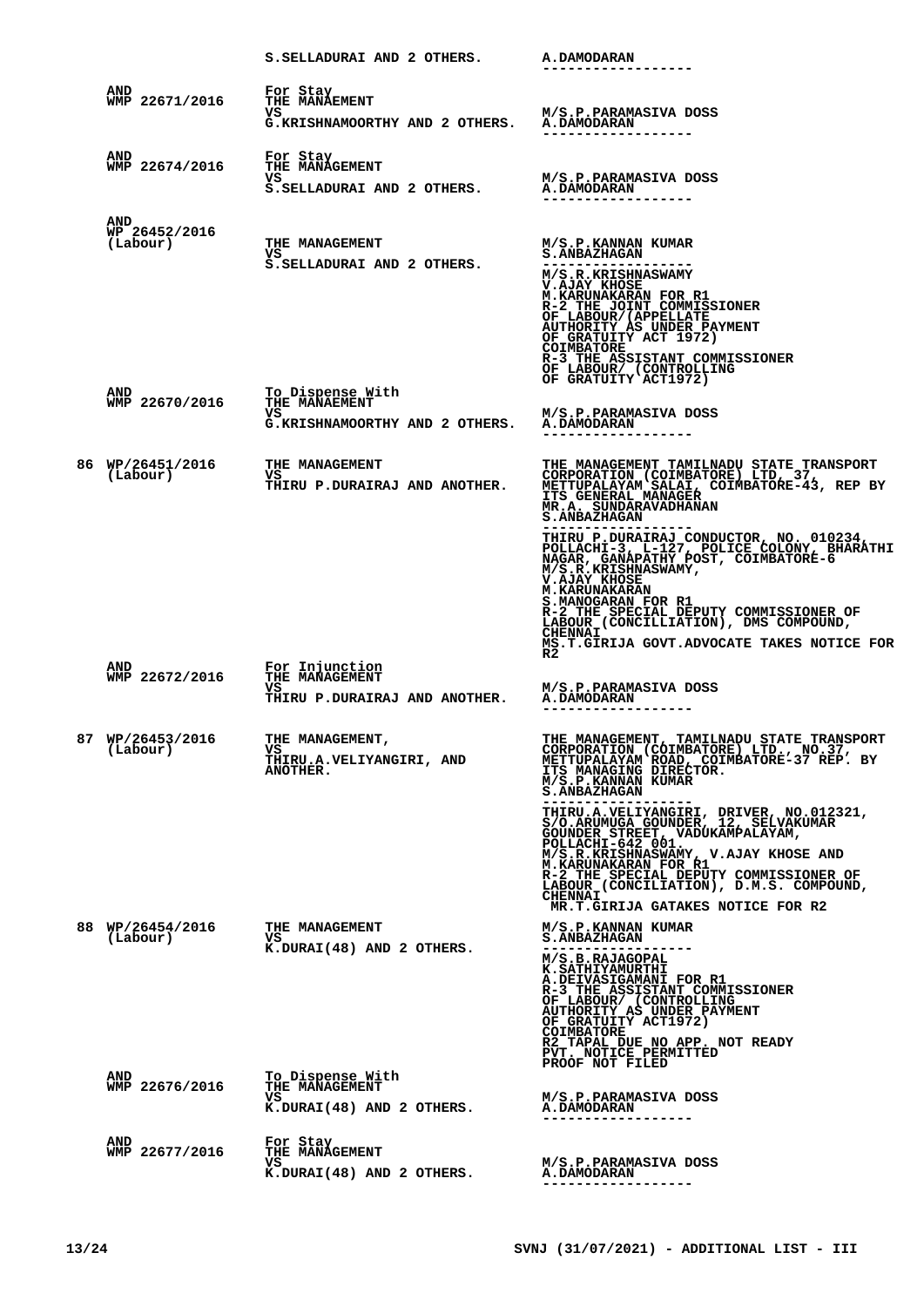|                                         | (RTI ACT)                                                                                  |                                                                                                                                                                                                                                                                                                                                                                                                                                                                                                       |
|-----------------------------------------|--------------------------------------------------------------------------------------------|-------------------------------------------------------------------------------------------------------------------------------------------------------------------------------------------------------------------------------------------------------------------------------------------------------------------------------------------------------------------------------------------------------------------------------------------------------------------------------------------------------|
| 89 WP/27415/2016<br>(Gen. Misc.)        | RAJESH KUMAR.S<br>VS.<br>UNION OF INDIA AND 4 OTHERS.                                      | M/S.J.R.K.BHAVANANTHAM<br><b>K.BOOPALAN</b><br>MR.J.MADANAGOPAL RAO FOR<br>RI TO R4<br>R5 R.SIVANESAN S/O RAMASAMY, B88, 6TH<br>STREET, PERIYAR NAGAR, CHENNAI 600 082<br>M/S. RAVICHANDRAN SUNDARESAN,<br>KARTHIKEYAN.R FOR R5 DT 7/1/2020                                                                                                                                                                                                                                                           |
| AND<br>WMP 23624/2016                   | For Direction<br>RAJESH KUMAR.S<br>VS.<br>UNION OF INDIA AND 4 OTHERS.                     | M/S.J.R.K.BHAVANANTHAM<br><b>K.BOOPALAN</b>                                                                                                                                                                                                                                                                                                                                                                                                                                                           |
| 90 WP/32235/2016<br>(Labour)            | THE MANAGEMENT,<br>VS<br>THE SPECIAL DEPUTY AND ANOTHER.                                   | M/S.D. VENKATACHALAM<br><b>G.RAMAR</b><br>------------------<br>M/S.V.AJAY KHOSE<br>G.M.XAVIER<br>X.SUMALATHA FOR R2<br>R-1 THE SPECIAL DEPUTY COMMISSIONER OF                                                                                                                                                                                                                                                                                                                                        |
| <b>AND</b><br>WMP 27955/2016            | For Stay<br>THE MANAGEMENT,<br>vs.<br>THE SPECIAL DEPUTY AND ANOTHER.                      | LABOUR, DMS CAMPUS, ANNA SALAI, CHENNAI.<br>M/S.D.VENKATACHALAM<br><b>G.RAMAR</b><br>------------------                                                                                                                                                                                                                                                                                                                                                                                               |
| 91 WP/42638/2016<br>(Labour)            | THE MANAGEMENT OF SOUTH INDIA<br>VS<br>THE PRESIDING OFFICER, AND 2<br>OTHERS.             | M/S.M.PRAVEEN KUMAR<br>T. BALAJI & R. I. RAMESH<br>M/S.T.RAMKUMAR & C.D.SUGUMAR<br>FOR R2<br>M/S.P.S.GANESH<br>M/S.KURIAN & ASSOCIATES FOR R3<br>R1-LABOUR COURT                                                                                                                                                                                                                                                                                                                                      |
| AND<br>WMP 36555/2016                   | For Stay<br>THE MANAGEMENT OF SOUTH INDIA<br>vs<br>THE PRESIDING OFFICER, AND 2<br>OTHERS. | M/S.M. PRAVEEN KUMAR<br><b>T.BALAJI &amp; R.I.RAMESH</b>                                                                                                                                                                                                                                                                                                                                                                                                                                              |
| 92 WP/43700/2016<br>(Labour)            | THE MANAGEMENT OF LOWER<br>vs<br>IYSAMMA AND ANOTHER.                                      | ADDL. GOVT. PLEADER (FOREST)<br><b>R1-UNCLAIMED</b><br>R2-LABOUR COURT                                                                                                                                                                                                                                                                                                                                                                                                                                |
| <b>AND</b><br>WMP 37506/2016            | For Stay<br>THE MANAGEMENT OF LOWER<br>vs<br>IYSAMMA AND ANOTHER.                          | ADDL. GOVT. PLEADER (FOREST)                                                                                                                                                                                                                                                                                                                                                                                                                                                                          |
| AND<br>WMP 37507/2016                   | For Stay<br>THE DIVISIONAL MANAGER<br>vs<br>AGILANDAM AND ANOTHER.                         | ADDL. GOVT. PLEADER (FOREST)                                                                                                                                                                                                                                                                                                                                                                                                                                                                          |
| <b>AND</b><br>WP 43701/2016<br>(Labour) | THE DIVISIONAL MANAGER<br>vs<br>AGILANDAM AND ANOTHER.                                     | ADDL. GOVT. PLEADER (FOREST)<br>M/S.R.KRISHNASWAMY, V.AJOY KHOSE AND M.KARUNAKARAN FOR R1 DT 30/11/2018                                                                                                                                                                                                                                                                                                                                                                                               |
| 93 WP/365/2017<br>(Labour)              | THE GENERAL MANAGER,<br>VS<br>THIRU.D.RAVICHANDRAN, AND<br>ANOTHER.                        | THE GENERAL MANAGER, TAMIL NADU STATE<br>TRANSPORT CORPORATION (VILLUPURAM) LTD,<br>VAZHUTHAREDDY, SALAMEDU, VILLUPURAM<br>REGION, VILLUPURAM- 605.602<br>M/S.K.J.SIVAKUMAR, J.LOKESH, DT.<br>10.10.2018<br>R1 THIRU.D.RAVICHANDRAN, DRIVER,<br>NO.DR4692, A.MARUR VILLÁGE, S.R.KUPPAM<br>POST- 606 203, NAGALUR VIA, VILLUPURAM<br><b>DISTRICT</b><br>M/S L.S.M. HASAN FIZAL<br>K. ARUNAGIRI<br>R.S.KRISHNASWAMY FOR R1<br>R-2 THE SPECIAL DEPUTY COMMISSIONER OF<br>LABOUR, D.M.S.COMPOUND, CHENNAI |
| AND<br>WMP 398/2017                     | For Stay<br>THE GENERAL MANAGER,<br>VS.<br>THIRU.D.RAVICHANDRAN, AND<br><b>ANOTHER.</b>    | M/S.P.PARAMASIVA DOSS<br><b>A.DAMODARAN</b><br>------------------                                                                                                                                                                                                                                                                                                                                                                                                                                     |
| 94 WP/5282/2017<br>(Labour)             | THE MANAGEMENT OF<br>vs<br>THE PRESIDING OFFICER, AND<br>ANOTHER.                          | M/S.K.PREMKUMAR, T.KISHORE KUMAR DT<br>29.07.2021<br>M/S.K.SATHIYAMURTHI<br>A.DEIVA SIGAMANI<br>L.KRISHNAMOORTHY FOR R2<br>R1-LABOUR COURT                                                                                                                                                                                                                                                                                                                                                            |
| <b>AND</b><br>WMP 22166/2018            | For Direction<br>P.DHANARAJ,<br>VS<br>THE PRESIDING OFFICER, AND<br><b>ANOTHER.</b>        | M/S.K.SATHIYAMURTHI<br><b>A.DEIVASIGAMANI</b><br>S. SATHISH & K. NARESH KUMAR                                                                                                                                                                                                                                                                                                                                                                                                                         |
| AND<br>WMP 5597/2017                    | To Dispense With<br>THE MANAGEMENT OF<br>vs                                                | M/S.R.KRISHNAMOORTHY                                                                                                                                                                                                                                                                                                                                                                                                                                                                                  |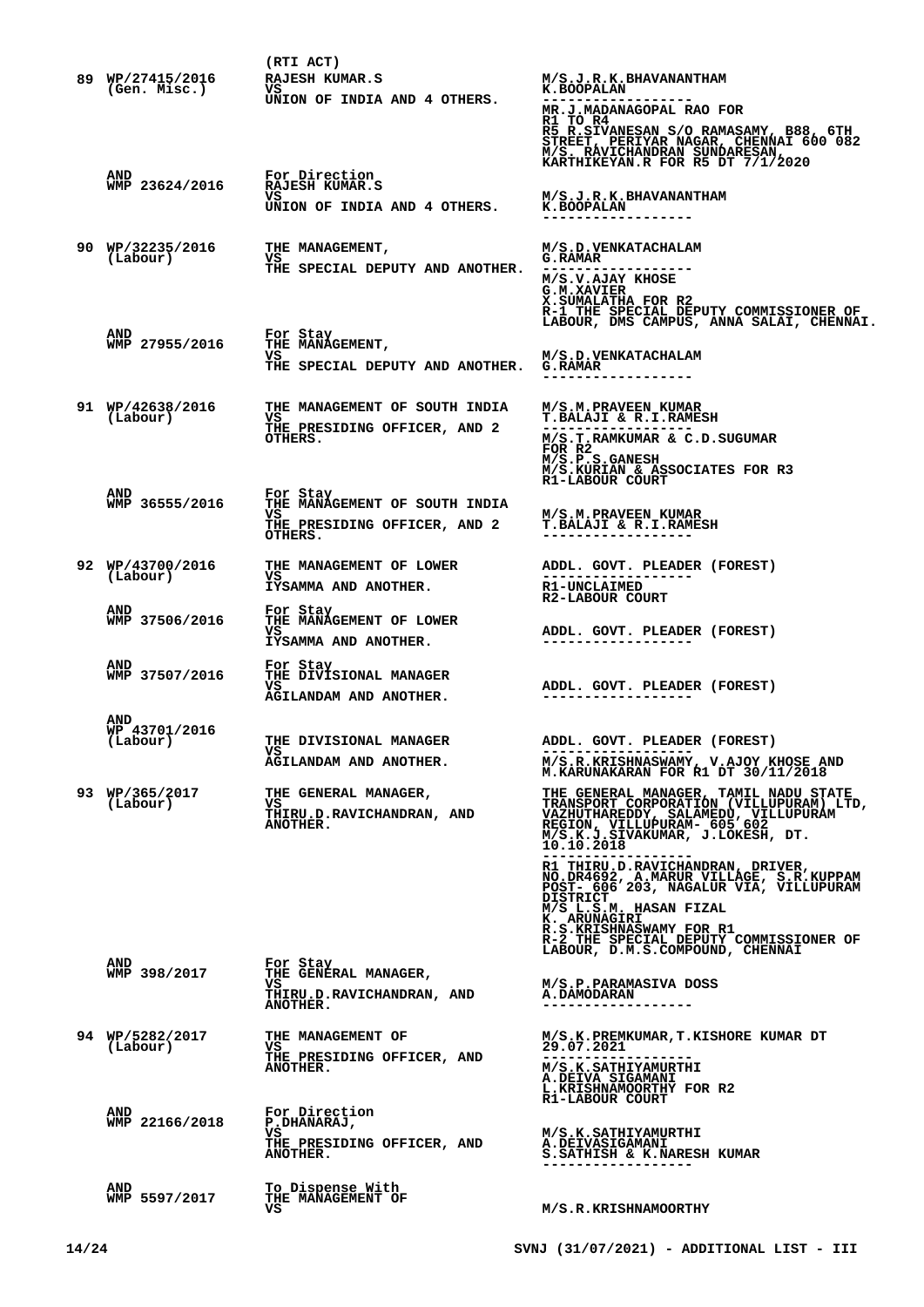|                              | THE PRESIDING OFFICER, AND<br><b>ANOTHER.</b>                       | ------------------                                                                                                                                                                                                                                                                                      |
|------------------------------|---------------------------------------------------------------------|---------------------------------------------------------------------------------------------------------------------------------------------------------------------------------------------------------------------------------------------------------------------------------------------------------|
| AND<br>WMP 5598/2017         | For Stay<br>THE MANAGEMENT OF<br>vs                                 | M/S.R.KRISHNAMOORTHY                                                                                                                                                                                                                                                                                    |
|                              | THE PRESIDING OFFICER, AND<br><b>ANOTHER.</b>                       | ------------------                                                                                                                                                                                                                                                                                      |
| 95 WP/8278/2017<br>(Labour)  | THE MANAGEMENT,<br>VS<br>TAMIL NADU STATE TRANSPORT AND<br>ANOTHER. | THE MANAGEMENT, REP BY MANAGING DIRECTOR,<br>TAMILNADU STATE TRANSPORT CORPORATION<br>(COIMBATORE) LTD, CHENNIMALAI ROAD, ERODE<br>MR. A.SUNDARAVADANAM LEARNED COUNSEL FOR<br><b>PETITIONER</b>                                                                                                        |
|                              |                                                                     | TAMIL NADU STATE TRANSPORT CORPORATION<br>EMPLOYEES UNION, REP BY GENERAL SECRETARY,<br>CITU OFFICE, 1, KUMARASAMY STREET, ERODE-1<br>M/S.R.KRISHNAMURTHY FOR R1<br>R2- LABOUR COURT                                                                                                                    |
| AND<br>WMP 9069/2017         | For Stay<br>THE MANAGEMENT,                                         |                                                                                                                                                                                                                                                                                                         |
|                              | vs<br>TAMIL NADU STATE TRANSPORT AND<br><b>ANOTHER.</b>             | M/S.P.PARAMASIVA DOSS<br><b>A.DAMODARAN</b>                                                                                                                                                                                                                                                             |
| 96 WP/25175/2017             | THE MANAGEMENT                                                      | M/S.D.VENKATACHALAM                                                                                                                                                                                                                                                                                     |
| (Labour)                     | VS                                                                  | THE SPECIAL DEPUTY AND ANOTHER. R-2 P.REGHUPATHY, SENIOR CONDUCTOR, STAFF<br>NO.91CRIORS, NAGAPATTINA BRANCHICA (POST), MANATHAN KOVIL<br>THERU, VEDARANIAM, NAGAPATTINAM-611 12.<br>M/S.G. PURUSHOTHAMAN FOR R2<br>R-1 THE SPECIAL DEPUTY COMMISSIONER OF<br>LABOUR DMS CAMPUS, ANNA SALAI, CHENNAI-6. |
| AND<br>WMP 26610/2017        | For Injunction<br>THE MANAGEMENT                                    |                                                                                                                                                                                                                                                                                                         |
|                              | VS<br>THE SPECIAL DEPUTY AND ANOTHER. -----------------             | <b>M/S.D.VENKATACHALAM</b>                                                                                                                                                                                                                                                                              |
| 97 WP/32413/2017<br>(Labour) | THE MANAGEMENT,<br>VS                                               | MR.A.SUNDHARAVADHANAN LEARNED COUNSEL FOR<br><b>PETITIONER</b>                                                                                                                                                                                                                                          |
|                              | THE PRESIDING OFFICER, AND<br>ANOTHER.                              | <b>M/S.A.VEERAPPA</b><br>V. SARANYA FOR R2<br>R1-LABOUR COURT<br>PVT. NOTICE PERMITTED, PROOF NOT FILED                                                                                                                                                                                                 |
| <b>AND</b><br>WMP 35701/2017 | For Stay<br>THE MANAGEMENT,                                         |                                                                                                                                                                                                                                                                                                         |
|                              | VS.<br>THE PRESIDING OFFICER, AND<br><b>ANOTHER.</b>                | M/S.K.J.SIVAKUMAR<br><b>J.LOKESH</b>                                                                                                                                                                                                                                                                    |
| 98 WP/12359/2018             | THE MANAGEMENT                                                      | M/S.D.VENKATACHALAM                                                                                                                                                                                                                                                                                     |
| (Labour)                     | VS                                                                  | THE SPECIAL DEPUTY AND ANOTHER. D. SOUNDAR RAJ-MS/1135/2014 FOR R2 DT<br>6/8/2020<br>R-1 THE SPECIAL DEPUTY COMMISSIONER OF<br>LABOUR DMS CAMPUS, ANNA SALAI, CHENNAI                                                                                                                                   |
| AND<br>WMP 70/2021           | Direction<br><b>M.RAJA</b>                                          |                                                                                                                                                                                                                                                                                                         |
|                              | vs<br>THE MANAGEMENT AND ANOTHER.                                   | M/S. D.SOUNDAR RAJ<br>------------------                                                                                                                                                                                                                                                                |
| 99 WP/13434/2018<br>(Labour) | THE MANAGEMENT<br>vs.                                               | M/S.M.CHIDAMBARAM<br>N. VARALAKSHMI & R. GIRIJA                                                                                                                                                                                                                                                         |
|                              | THE PRESIDING OFFICER AND<br>ANOTHER.                               | M/S.S.T.VARADARAJULU                                                                                                                                                                                                                                                                                    |
|                              |                                                                     | <b>P. GANESHAMURTHI</b><br><b>T.KARKKIVELAN FOR R2</b>                                                                                                                                                                                                                                                  |
| AND<br>WMP 15829/2018        | For Stay<br>THE MANAGEMENT                                          |                                                                                                                                                                                                                                                                                                         |
|                              | vs<br>THE PRESIDING OFFICER AND<br><b>ANOTHER.</b>                  | M/S.M.CHIDAMBARAM<br>N. VARALAKSHMI & R. GIRIJA                                                                                                                                                                                                                                                         |
| 100 WP/13435/2018            | THE MANAGEMENT                                                      | M/S.M.CHIDAMBARAM                                                                                                                                                                                                                                                                                       |
| (Labour)                     | VS<br>THE PRESIDING OFFICER AND<br><b>ANOTHER.</b>                  | N. VARALAKSHMI & R. GIRIJA<br>------------------                                                                                                                                                                                                                                                        |
| AND<br>WMP 15830/2018        | For Stay<br><b>THE MANAGEMENT</b>                                   |                                                                                                                                                                                                                                                                                                         |
|                              | VS.<br>THE PRESIDING OFFICER AND<br>ANOTHER.                        | M/S.M.CHIDAMBARAM<br>N.VARALAKSHMI & R.GIRIJA                                                                                                                                                                                                                                                           |
| 101 WP/22406/2018            | THE MANAGEMENT,                                                     | M/S. K. KATHIRESEN                                                                                                                                                                                                                                                                                      |
| (Labour)                     | VS<br>CHITHRA, AND 3 OTHERS.                                        | (9840379058)                                                                                                                                                                                                                                                                                            |
|                              |                                                                     | S.T. VARADARAJULU AMICUS CURIAE FOR RR1 TO<br>MR.D.SATHYARAJ SPL. GOVT PLEADER FOR R4                                                                                                                                                                                                                   |
| AND<br>WMP 26251/2018        | For Injunction<br>THE MANAGEMENT,                                   |                                                                                                                                                                                                                                                                                                         |
|                              | vs<br>CHITHRA, AND 3 OTHERS.                                        | M/S.D. VENKATACHALAM<br>------------------                                                                                                                                                                                                                                                              |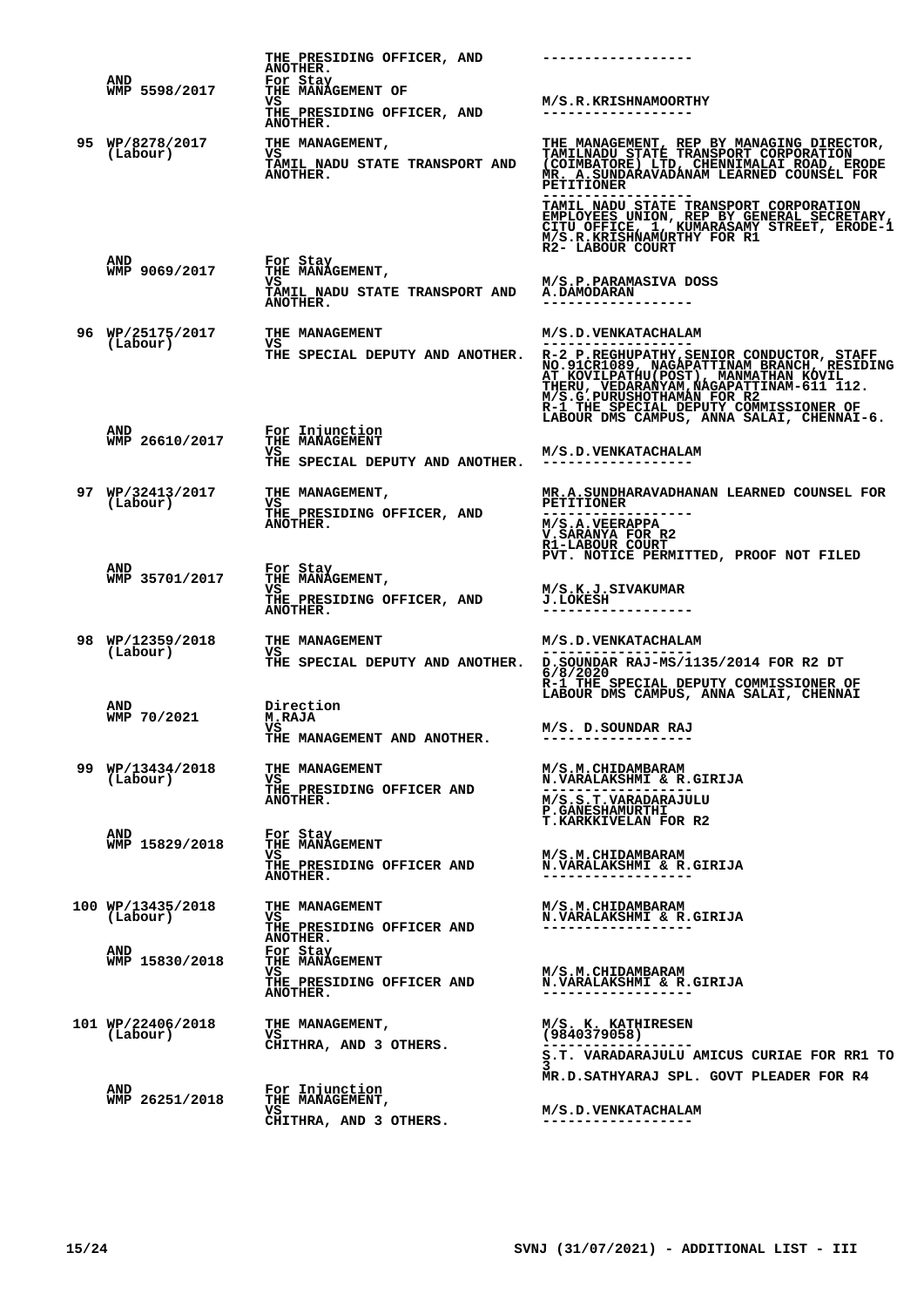| 102 WP/23532/2018<br>(Labour)    | M/S.PONDICHERRY COOPERATIVE<br>VS<br>RAMESH,                                                    | M/S.UMESH RAO<br><b>M.NIRMALKUMAR</b><br>M/S.S.MOHANKUMAR<br><b>D.PRASANA KUMAR</b><br>M. MOHAMED RIYAS<br>FOR R1 DT 12/03/2019                                                                                                                       |
|----------------------------------|-------------------------------------------------------------------------------------------------|-------------------------------------------------------------------------------------------------------------------------------------------------------------------------------------------------------------------------------------------------------|
| AND<br>WMP 28327/2018            | For Stay<br>M/S.PONDICHERRY COOPERATIVE<br>vs<br>KARTHIKEYAN,                                   | M/S.UMESH RAO<br><b>M.NIRMALKUMAR</b>                                                                                                                                                                                                                 |
| AND<br>WP 24308/2018<br>(Labour) | M/S.PONDICHERRY COOPERATIVE<br>vs<br><b>KARTHIKEYAN,</b>                                        | M/S.UMESH RAO<br><b>M.NIRMALKUMAR</b><br>M/S.S.MOHANKUMAR<br><b>D.PRASANA KUMAR</b><br>M.MOHAMED RIYAS<br>FOR R1 DT 12/03/2019                                                                                                                        |
| AND<br>WMP 27481/2018            | For Stay<br>M/S.PONDICHERRY COOPERATIVE<br>VS.<br>RAMESH,                                       | M/S.UMESH RAO<br><b>M.NIRMALKUMAR</b>                                                                                                                                                                                                                 |
| 103 WP/31419/2018<br>(Labour)    | THE MANAGEMENT<br>VS<br>R.PAPPAIAYAN (DECEASED) AND<br>ANOTHER.                                 | THE MANAGEMENT TAMIL NADU STATE TRANSPORT<br>CORPORATION (KUMBAKONAM) LIMITED, NO, 27<br>RAILWAY STATION NEW ROAD, KUMBAKONAM-612<br>001<br>M/S.D. VENKATACHALAM<br>M/S.T.ANANTHASEKAR FOR R1 DT 02/01/2019<br>R-2 THE SPECIAL DEPUTY COMMISSIONER OF |
| AND<br>WMP 36616/2018            | Injunction<br><b>THE MANAGEMENT</b><br>VS.<br>R.PAPPAIAYAN AND ANOTHER.                         | LABOUR CHENNAI-6<br>M/S.D.VENKATACHALAM                                                                                                                                                                                                               |
| AND<br>WMP 22965/2020            | Implead<br><b>THE MANAGEMENT</b><br>vs<br>R.PAPPAIAYAN (DIED) AND 4<br>OTHERS.                  | M/S. D. VENKATACHALAM<br><b>L.RAMANATHAN</b>                                                                                                                                                                                                          |
| 104 WP/31857/2018<br>(Labour)    | THE MANAGEMENT,<br>VS<br>R.SIVAMURUGAN AND ANOTHER.                                             | M/S.D.VENKATACHALAM<br>M/S.S.VIJAYAKUMAR, V.K.RAJENDRAN AND DURAI<br>GUNASEKARAN FOR R1 DT 09/01/2019<br>R-2 THE SPECIAL DEPUTY COMMISSIONER OF                                                                                                       |
| AND<br>WMP 37096/2018            | Injunction<br>THE MANAGEMENT,<br>vs<br>R.SIVAMURUGAN AND ANOTHER.                               | LABOUR, CHENNAI<br>M/S.D.VENKATACHALAM<br>------------------                                                                                                                                                                                          |
| 105 WP/32018/2018<br>(Labour)    | THE MANAGEMENT<br>VS<br>THE SPECIAL JOINT COMMISSIONER,<br>AND ANOTHER.                         | M/S.D.VENKATACHALAM<br>M/S.K.RAMESH, P.RAJAVEL AND M.KANDASAMY<br>FOR R2 DT 10/01/2019<br>R1-RE-ISSUE SENT SERVICE AWAITED, NO APP.<br><b>NOT READY</b>                                                                                               |
| AND<br>WMP 37272/2018            | Interim injunction<br>THE MANAGEMENT<br>VS<br>THE SPECIAL JOINT COMMISSIONER,<br>AND ANOTHER.   | M/S.D.VENKATACHALAM<br>------------------                                                                                                                                                                                                             |
| 106 WP/2320/2019<br>(Labour)     | THE GENERAL MANAGER,<br>VS<br>THE SPECIAL JOINT COMMISSIONER<br>OF LABOUR, AND ANOTHER.         | THE GENERAL MANAGER, STATE EXPRESS<br>TRANSPORT CORPORATIÓN (TAMIL NADU) LTD,<br>PALLAVAN SALAI, CHENNAÌ 2 CHENNAÌ<br>MR.K. KATHIRESAN (9840379058)<br>M/S.S.T.VARADARAJULU, P.GANESHAMURTHI, T.KARKKIVELAN FOR R2 DT 25/11/2019                      |
| AND<br>WMP 814/2021              | Direction<br><b>T.DHANARAJAN,</b><br>VS<br>THE GENERAL MANAGER, AND<br>ANOTHER.                 | MR.D.SATHYARAJ SPL. GOVT PLEADER FOR R1<br>M/S. S.T.VARADARAJALU<br>P.GANESHA MURTHI-MS/1361/1994<br><b>T.KARKIVELAN</b>                                                                                                                              |
| AND<br>WMP 2557/2019             | Stay<br>THE GENERAL MANAGER,<br>VS<br>THE SPECIAL JOINT COMMISSIONER<br>OF LABOUR, AND ANOTHER. | M/S.R.P.PRATHAP SINGH<br>------------------                                                                                                                                                                                                           |
| 107 WP/7954/2019<br>(Labour)     | THE MANAGEMENT,<br>VS<br>P.RAJKUMAR AND ANOTHER.                                                | M/S.D.VENKATACHALAM<br>NOTICE SENT SERVICE AWAITED REG R2<br>NO APP NOT READY M/S. V.S.JAGADEESAN<br>M. EGHAMBHARAM-MS/494/1996<br><b>E.ELANGOVAN</b><br>P.KIRTHANA MAYURI<br>FOR R1 DT 31/7/2019                                                     |
| <b>AND</b><br>WMP 8559/2019      | For Injunction<br>THE MANAGEMENT,<br>vs<br>P.RAJKUMAR AND ANOTHER.                              | <b>M/S.D.VENKATACHALAM</b>                                                                                                                                                                                                                            |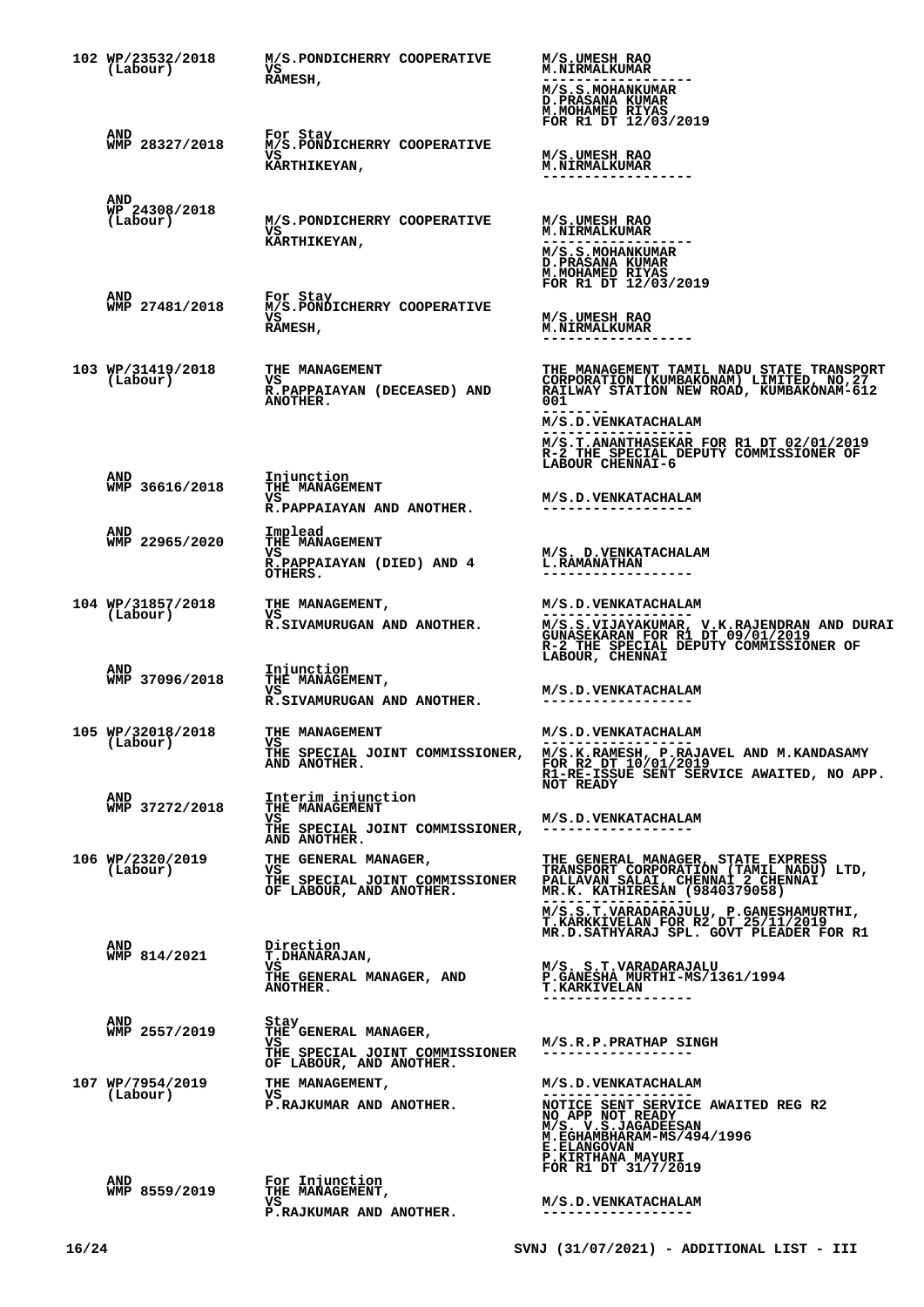| AND<br>WMP 8563/2019            | For Injunction<br>THE MANAGEMENT,                                 |                                                                                                                                                                                         |
|---------------------------------|-------------------------------------------------------------------|-----------------------------------------------------------------------------------------------------------------------------------------------------------------------------------------|
|                                 | VS<br>V.RAJA, AND ANOTHER.                                        | M/S.D. VENKATACHALAM<br>------------------                                                                                                                                              |
| AND<br>WP 7958/2019<br>(Labour) | THE MANAGEMENT,<br>VS                                             | M/S.D.VENKATACHALAM                                                                                                                                                                     |
|                                 | V.RAJA, AND ANOTHER.                                              | M/S.S.GIRIJA<br>FOR R1 DT 29/04/2019                                                                                                                                                    |
| 108 WP/9758/2019<br>(Labour)    | THE MANAGING DIRECTOR<br>vs<br>MR.V.PALANIVEL                     | M/S. D.RAGHU<br>M/S.K.V.SHANMUGANATHAN<br>V. VAIJAYANTHIMALA<br>R.M.D.NAZARULLAH<br>L. VIVEKANANDAN<br>FOR R1 DT 07/06/2019                                                             |
| <b>AND</b><br>WMP 10349/2019    | For Stay<br>THE MANAGING DIRECTOR                                 |                                                                                                                                                                                         |
|                                 | vs<br><b>MR.V.PALANIVEL</b>                                       | M/S.S.RAJENI RAMADASSS<br>C.P.SENTHIL SUJATHA, M.NARESH BABU<br>C.P.SENTHIL SUJATHA, M.NARESH BABU                                                                                      |
| 109 WP/24208/2019<br>(Labour)   | THE MANAGEMENT OF<br>vs                                           | M/S.T.S.GOPALAN AND CO                                                                                                                                                                  |
| AND                             | <b>T.KARUNAKARAN</b><br>To vacate stay                            | M/S.R.RAJARAM FOR R1 DT 5/11/2019                                                                                                                                                       |
| WMP 20559/2020                  | <b>T.KARUNAKARAN</b><br>vs<br>THE MANAGEMENT OF                   | <b>R.RAJARAM</b><br>------------------                                                                                                                                                  |
| AND<br>WMP 1884/2020            | To vacate stay<br><b>T.KARUNAKARAN</b><br>VS<br>THE MANAGEMENT OF | <b>MR.R.RAJARAM</b>                                                                                                                                                                     |
| AND<br>WMP 20560/2020           | Direction<br><b>T.KARUNAKARAN</b>                                 |                                                                                                                                                                                         |
|                                 | VS<br>THE MANAGEMENT OF                                           | <b>R.RAJARAM</b>                                                                                                                                                                        |
| AND<br>WMP 23979/2019           | Stay<br>THE MANAGEMENT OF<br>VS<br><b>T.KARUNAKARAN</b>           | M/S.T.S.GOPALAN AND CO                                                                                                                                                                  |
| AND<br>WMP 1886/2020            | For Direction<br><b>T.KARUNAKARAN</b><br>VS<br>THE MANAGEMENT OF  | <b>MR.R.RAJARAM</b>                                                                                                                                                                     |
| 110 WP/32269/2019<br>(Labour)   | THE MANAGING DIRECTOR,<br>vs<br>V. SANKARAN,                      | M/S. R. SARAVANAKUMAR<br>E.VEDA BAGATH SINGH<br><b>K.VIJAYARAGAVAN</b><br><b>J.RAJA RAO</b><br>(9444473314)                                                                             |
| AND<br>WMP 32559/2019           | For Stay<br>THE MANAGING DIRECTOR,<br>VS<br><b>V.SANKARAN,</b>    | M/S.JAYARAMAN AND ASSOCIATES, M.JAYARAMAN,<br>K.RANGESH, R.ARUL VIGNESH FOR R1<br>DT.09.12.2019<br>M/S. R. SARAVANAKUMAR<br>E.VEDA BAGATH SINGH<br>K.VIJAYARAGAVAN<br><b>J.RAJA RAO</b> |
| 111 WP/35744/2019<br>(Labour)   | THE MANAGEMENT<br>VS<br>S.RAMADOSS                                | MR.C.S.K.SATHISH<br>M/S. R. MURALIDHARAN, S. VENKIDUSAMY FOR<br>R1 DT 05/07/2021                                                                                                        |
| AND<br>WMP 17073/2021           | Direction<br>S.RAMADASS<br>VS<br>THE GENERAL MANAGER              | PRIVATE NOTICE PERMITTED PROOF NOT FILED<br><b>R.MURALIDHARAN</b><br><b>S.VENKIDUSAMY</b>                                                                                               |
| AND<br>WMP 36650/2019           | Stay<br>THE MANAGEMENT<br>VS<br>S.RAMADOSS                        | M/S. S.SAIRAMAN                                                                                                                                                                         |
| AND<br>WMP 17071/2021           | Direction<br>S.RAMADASS<br>VS<br>THE GENERAL MANAGER              | <b>R.MURALIDHARAN</b><br><b>S.VENKIDUSAMY</b>                                                                                                                                           |
| AND<br>WMP 17072/2021           | Direction<br>S.RAMADASS<br>VS<br>THE GENERAL MANAGER              | R. MURALIDHARAN<br><b>S.VENKIDUSAMY</b>                                                                                                                                                 |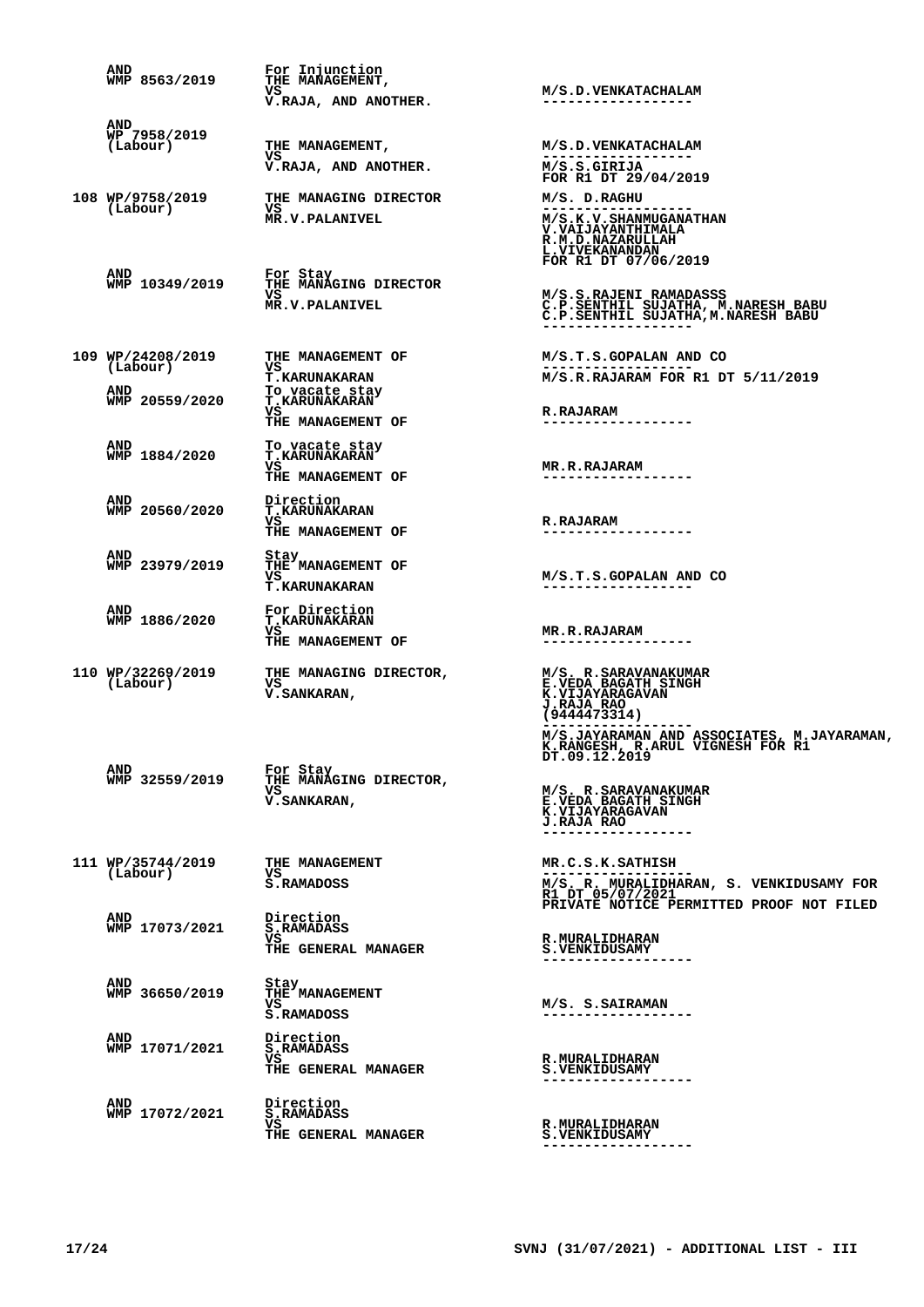| 112 WP/5822/2020<br>(Labour)        | M/S.J.B. INDUSTRIES<br>VS<br>JOINT COMMISSIONER OF LABOUR AND --<br>2 OTHERS.                                                                               | <b>R.KRISHNASWAMY</b><br>P.K.MOHAN VEL<br>MR. M. VENKATESH KUMAR GOVT. ADVOCATE FOR<br>R1 & R2<br>PVT. NOTICE PERMITTED<br>PROOF NOT FILED<br>P. SRIVIDHYA, S. MAHENDRAN FOR R3 DT<br>27/7/2020                                                                                                       |
|-------------------------------------|-------------------------------------------------------------------------------------------------------------------------------------------------------------|-------------------------------------------------------------------------------------------------------------------------------------------------------------------------------------------------------------------------------------------------------------------------------------------------------|
| AND<br>WMP 6823/2020                | Stay<br>M/S.J.B.INDUSTRIES<br>VS<br>JOINT COMMISSIONER OF LABOUR AND P.K.MOHAN VEL<br>2 OTHERS.                                                             | <b>R.KRISHNASWAMY</b>                                                                                                                                                                                                                                                                                 |
| 113 WP/6324/2020<br>(Labour)        | <b>T.N.PRASAD</b><br>VS<br>THE ASSISTANT REGIONAL PROVIDENT G.SYED KALEEMULLAH<br>FUND COMMISSIONER, AND 2 OTHERS. -------                                  | M/S. M.ARAVIND SUBRAMANYAM<br><b>MARTIN D. THARAKAN</b><br>MR.J.SATHYA NARAYANA PRASAD FOR R1<br>R2 NOTICE SENT SERVICE AWAITED NO.APP. NOT<br><b>READY</b><br>PRIVATE NOTICE IS ALSO PERMITTED.<br>PROOF NOT FILED<br>M/S. O.R.SANTHANA KRISHNAN-MS/328/1978,<br>O.S.KARTHIKEYAN FOR R3 DT 19/3/2020 |
| AND<br>WMP 17874/2020               | To Amend<br><b>T.N.PRASAD</b><br>vs<br>THE ASSISTANT REGIONAL PROVIDENT -----------------<br>FUND COMMISSIONER, AND 3 OTHERS.                               | M/S. M.ARAVIND SUBRAMANYAM                                                                                                                                                                                                                                                                            |
| <b>AND</b><br>WMP 17868/2020<br>AND | Implead<br><b>T.N.PRASAD</b><br>vs<br>THE ASSISTANT REGIONAL PROVIDENT -----------------<br>FUND COMMISSIONER, AND 3 OTHERS.<br>Dispensed with (d.w)        | M/S. M.ARAVIND SUBRAMANYAM                                                                                                                                                                                                                                                                            |
| WMP 7456/2020                       | <b>T.N.PRASAD</b><br>VS M/S. M.ARAVIND SUBRAMANYAM<br>FUND COMMISSIONER, AND 2 OTHERS. G.SYED KALEEMULLAH                                                   |                                                                                                                                                                                                                                                                                                       |
| AND<br>WMP 7460/2020                | Interim injunction<br>T.N.PRASAD<br>VS<br>THE ASSISTANT REGIONAL PROVIDENT MARTIN D.THARAKAN<br>FUND COMMISSIONER, AND 2 OTHERS. G.SYED KALEEMULLAH         | M/S. M.ARAVIND SUBRAMANYAM                                                                                                                                                                                                                                                                            |
| AND<br>WMP 7463/2020                | Interim directions<br><b>T.N.PRASAD</b><br>vs<br>THE ASSISTANT REGIONAL PROVIDENT MARTIN D. THARAKAN<br>FUND COMMISSIONER, AND 2 OTHERS. G.SYED KALEEMULLAH | M/S. M.ARAVIND SUBRAMANYAM<br>------------------                                                                                                                                                                                                                                                      |
| 114 WP/15694/2020<br>(Labour)       | S.SASIKUMAR (PUMP OPERATOR), AND M/S. LAW SQUARE<br>15 OTHERS.<br>vs<br>THE MANAGING DIRECTOR AND 2<br>OTHERS.                                              | <b>S.SIVAKUMAR</b><br>G.P.ARIVUCHUDAR<br><b>P.H.C.M.GANDHI</b><br>M.KAMATCHI SUNDHARI<br><b>B.HARITHA PRIYADHARSHINI</b><br>M/S.S.ERASKINE LEO FOR R1 DT 03.12.2020<br>MR. TAMILARASAN LEARNED COUNSEL TAKES<br>NOTICE FOR R3<br>R2- TAPAL DUE                                                        |
| AND<br>WMP 19535/2020               | Injunction<br>S.ŠASIKUMAR (PUMP OPERATOR), AND<br>15 OTHERS.<br>vs<br>THE MANAGING DIRECTOR AND 2<br>OTHERS.                                                | NO APP. NOT READY<br>M/S. LAW SQUARE<br><b>S.SIVAKUMAR</b><br>G.P.ARIVUCHUDAR<br>P.H.C.M.GANDHI<br>M.KAMATCHI SUNDHARI<br><b>B.HARITHA PRIYADHARSHINI</b><br>------------------                                                                                                                       |
| 115 WP/17092/2020<br>(Labour)       | THE MANAGEMENT<br>VS<br><b>P.RAJENDRAN</b>                                                                                                                  | M/S. C.S.K. SATHISH<br>M/S. K. ARUNA GIRI, L.S.M. HASAN FIZAL, R.S. KRISHNA SWAMY FOR R1 DT 22/12/2020<br>PRIVATE NOTICE PERMITTED                                                                                                                                                                    |
| <b>AND</b><br>WMP 21158/2020        | Stay<br>THE MANAGEMENT<br>vs<br><b>P.RAJENDRAN</b>                                                                                                          | PROOF NOT FILED<br>M/S. C.S.K.SATHISH<br>. <u>.</u> .                                                                                                                                                                                                                                                 |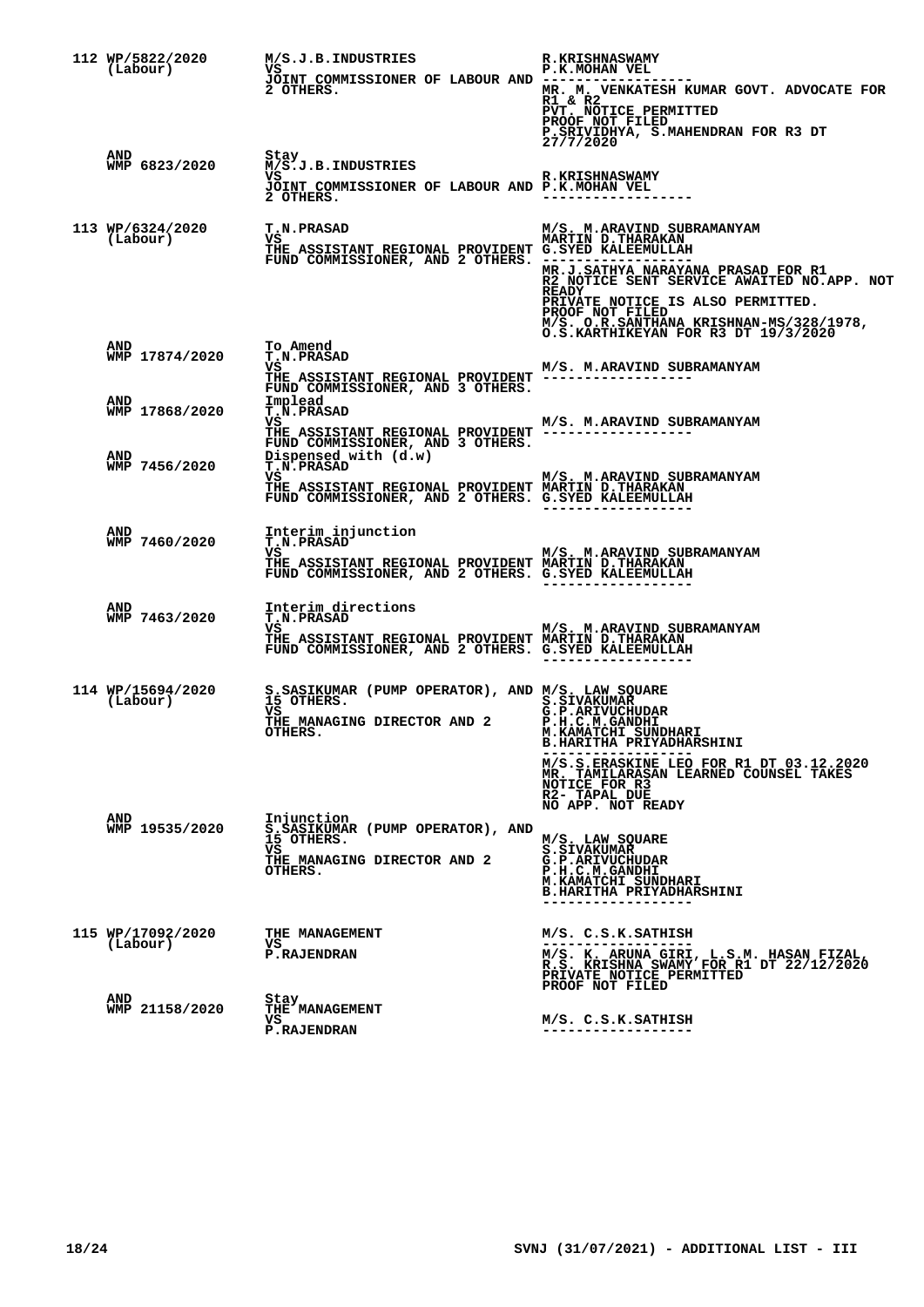| 116 WP/20402/2020<br>(Labour) | <b>TAMIL NADU STATE TRANSPORT</b><br>EMPLOYEES FEDERATION<br>vs<br>GOVERNMENT OF TAMIL NADU AND 10 H.NANDHINI<br>OTHERS.              | KRISHNASWAMY R.<br><b>V.AJOY KHOSE</b><br>S.MANOGARAN<br>MR. V.KATHIRVELU SPL GP TAKES NOTICE FOR<br>R1 & R2<br>MR. K. MOORTHY STANDING COUNSEL TAKES<br>NOTICE FOR RR3, 4 & 5<br>MR. C.S.K.SATHISH STANDING COUNSEL TAKES<br>NOTICE FOR R6<br>MR. A.SUNDARAVADHANAM LEARNED STANDING<br><b>COUNSEL TAKES NOTICE FOR R8</b><br>MR. D. VENKATACHALAM LEARNED COUNSEL TAKES<br>NOTICE FOR R9<br>$M/S$ . D. RAGHU FOR R7, R10 & R11 |
|-------------------------------|---------------------------------------------------------------------------------------------------------------------------------------|----------------------------------------------------------------------------------------------------------------------------------------------------------------------------------------------------------------------------------------------------------------------------------------------------------------------------------------------------------------------------------------------------------------------------------|
| AND<br>WMP 25181/2020         | AD-INTERIM DIRECTION<br>TAMIL NADU STATE TRANSPORT<br><b>EMPLOYEES FEDERATION</b><br>vs<br>GOVERNMENT OF TAMIL NADU AND 10<br>OTHERS. | M/S. KRISHNASAMY R.<br>V.AJOY KHOSE<br><b>S.MANOGARAN</b><br><b>H.NANDHINI</b>                                                                                                                                                                                                                                                                                                                                                   |
| 117 WP/2912/2021<br>(RTI)     | <b>T.N.SUBRAMANIAN,</b><br>VS<br>UNION OF INDIA AND 2 OTHERS.                                                                         | M/S. M.GNANASEKAR<br>K. SATHIYAVEL<br><b>M. N. KATHIR</b><br>R. KALAIYARASI<br>D. PAVITHRA<br>M/S. VENKATASWAMY BABU, SPC FOR R1 MEMO DT<br>12/02/2021<br>R-3 THE PUBLIC INFORMATION OFFICER,<br>PONDICHERRY AGRO SERVICE INDUSTRIES<br>CORPORTION LTD, THATTANCHAVADI, PUDUCHERRY<br>$-605009.$<br>$M/S$ . T.M. NAVEEN, G. SHABNAM, M. GOPI, A. ALFIYA FOR R2 DT $18/3/2021$<br>PRIVATE NOTICE PERMITTED<br>PROOF NOT FILED     |
| 118 WP/7289/2021<br>(Labour)  | THE SUPERINTENDING ENGINEER<br>vs<br>THE ASSISTANT COMMISSIONER OF<br>LABOUR AND 18 OTHERS.                                           | T.S.GOPALAN AND COMPANY<br>$M/S$ . V. STALIN FOR R2 TO R6, R8 TO R19 DT $31/3/2021$<br>R-1 THE ASSISTANT COMMISSIONER OF LABOUR<br>(ENFORCEMENT ), AUTHORITY UNDER TAMIL NADU, CONFERMENT OF PERMANENT STATUS TO WORKMEN ACT, CIRCLE -II, NANDANAM, CHENNAI<br>600 035.<br><b>R7-DECEASED</b>                                                                                                                                    |
| AND<br>WMP 11817/2021         | To vacate stay<br>C.KALIDASS, AND 16 OTHERS.<br>VS.<br><b>THE SUPERINTENDING ENGINEER AND</b><br>2 OTHERS.                            | M/S. V.STALIN                                                                                                                                                                                                                                                                                                                                                                                                                    |
| AND<br>WMP 7793/2021          | Stay<br>THE SUPERINTENDING ENGINEER<br>VS.<br>THE ASSISTANT COMMISSIONER OF<br>LABOUR AND 18 OTHERS.                                  | T.S.GOPALAN AND COMPANY<br>------------------                                                                                                                                                                                                                                                                                                                                                                                    |
| 119 WP/9311/2021<br>(Labour)  | MOHAMMED NAZEEM<br>VS<br>M/S.METROPOLITAN TRANSPORT<br>CORPORATION, AND ANOTHER.                                                      | <b>P.VIJENDRAN</b><br><b>V.CHITHRA</b><br><b>R.AMBUROSH</b><br>MR.K.MOORTHY FOR RESPONDENTS.                                                                                                                                                                                                                                                                                                                                     |
| AND<br>WMP 9879/2021          | Direction<br>MOHAMMED NAZEEM<br>VS<br>M/S.METROPOLITAN TRANSPORT<br>CORPORATION, AND ANOTHER.                                         | <b>P.VIJENDRAN</b><br>V. CHITHRA<br><b>R.AMBUROSH</b>                                                                                                                                                                                                                                                                                                                                                                            |
| 120 WP/9313/2021<br>(Labour)  | <b>THE MANAGEMENT</b><br>VS<br>M. SATHISHKUMAR AND ANOTHER.                                                                           | <b>A. SUNDARAVADHANAN</b><br><b>M.ARUN</b><br><b>A.INDUMATHI</b><br>. _ _ _ _ _ _ _ _ _ _ _ _ _ _ _ _ _ _<br>MR.V.AJOY KHOSE FOR RESPONDENTS                                                                                                                                                                                                                                                                                     |
| <b>AND</b><br>WMP 7575/2021   | To Dispense With<br>THE MANAGEMENT<br>VS<br>C.PRADEEP AND ANOTHER.                                                                    | M/S. A. SUNDARAVADHANAN<br><b>M.ARUN</b><br><b>A. INDUMATHI</b><br>. _ _ _ _ _ _ _ _ _ _ _ _ _ _ _ _ _                                                                                                                                                                                                                                                                                                                           |
| AND<br>WMP 7637/2021          | To Dispense With<br>THE MANAGEMENT<br>VS<br>K.PRANESH (RC NO.4109) AND<br>ANOTHER.                                                    | M/S. A. SUNDARAVADHANAN<br><b>M.ARUN</b><br><b>A. INDUMATHI</b><br>------------------                                                                                                                                                                                                                                                                                                                                            |
| AND<br>WMP 9004/2021          | Dispensed with (d.w)<br>THE MANAGEMENT<br>VS<br>J. MOHANRAJ (RC NO. 4116), AND M. ARUN<br>ANOTHER.                                    | M/S. A. SUNDARAVADHANAN<br>A. INDUMATHI<br>---------------                                                                                                                                                                                                                                                                                                                                                                       |
| AND<br>WMP 7576/2021          | THE MANAGEMENT<br>VS<br>C.PRADEEP AND ANOTHER.                                                                                        | M/S. A. SUNDARAVADHANAN<br><b>M.ARUN</b><br><b>A. INDUMATHI</b><br>------------------                                                                                                                                                                                                                                                                                                                                            |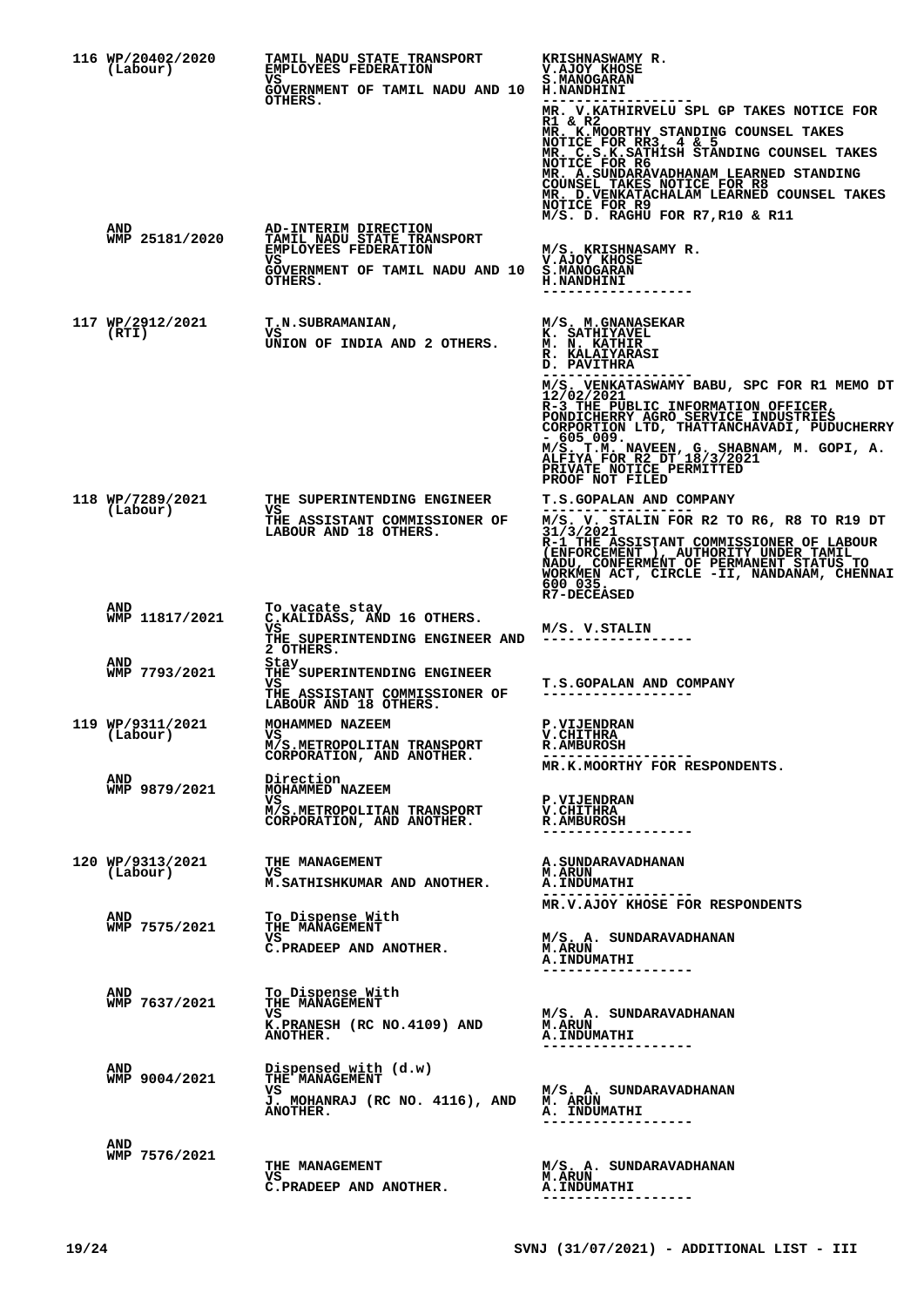| AND<br>WMP 7638/2021                    | Stay<br>THE MANAGEMENT<br>VS<br>K.PRANESH (RC NO.4109) AND<br><b>ANOTHER.</b>                  | M/S. A. SUNDARAVADHANAN<br><b>M.ARUN</b><br><b>A. INDUMATHI</b>                                                                                                     |
|-----------------------------------------|------------------------------------------------------------------------------------------------|---------------------------------------------------------------------------------------------------------------------------------------------------------------------|
| <b>AND</b><br>WP 8450/2021<br>(Labour)  | THE MANAGEMENT<br>VS<br>J. MOHANRAJ (RC NO. 4116), AND<br>ANOTHER.                             | M/S. A. SUNDARAVADHANAN<br><b>M. ARUN</b><br>A. INDUMATHI<br>. _ _ _ _ _ _ _ _ _ _ _ _ _ _ _ _ _ _                                                                  |
| AND<br>WMP 18979/2020                   | To Dispense With<br>THE MANAGEMENT<br>VS<br><b>R.VIVEK AND ANOTHER.</b>                        | M/S. A. SUNDARAVADHANAN<br>M.ARUN AND A.INDUMATHI<br>-------------------                                                                                            |
| AND<br>WMP 18980/2020                   | <b>Stay</b><br>THE MANAGEMENT<br>VS<br>R.VIVEK AND ANOTHER.                                    | M/S. A. SUNDARAVADHANAN<br><b>M.ARUN AND A.INDUMATHI</b>                                                                                                            |
| <b>AND</b><br>WMP 10022/2021            | Stay<br>THE MANAGEMENT<br>vs<br>M. SATHISHKUMAR AND ANOTHER.                                   | <b>A. SUNDARAVADHANAN</b><br><b>M.ARUN</b><br><b>A. INDUMATHI</b>                                                                                                   |
| AND<br>WMP 9005/2021                    | Interim stay<br>THE MANAGEMENT<br>VS.<br>J. MOHANRAJ (RC NO. 4116), AND<br>ANOTHER.            | M/S. A. SUNDARAVADHANAN<br>M. ARUN<br>A. INDUMATHI                                                                                                                  |
| AND<br>WMP 9850/2021                    | To Dispense With<br>THE MANAGEMENT<br>VS<br>L.SURESH KUMAR (RC NO.4124) AND M.ARUN<br>ANOTHER. | A. SUNDARAVADHANAN<br><b>A. INDUMATHI</b>                                                                                                                           |
| AND<br>WMP 9851/2021                    | Stay<br>THE MANAGEMENT<br>VS<br>L.SURESH KUMAR (RC NO.4124) AND M.ARUN<br><b>ANOTHER.</b>      | A. SUNDARAVADHANAN<br><b>A.INDUMATHI</b>                                                                                                                            |
| AND<br>WMP 9882/2021                    | Dispensed with (d.w)<br>THE MANAGEMENT<br>vs<br>M. SATHISHKUMAR AND ANOTHER.                   | A. SUNDARAVADHANAN<br><b>M.ARUN</b><br><b>A.INDUMATHI</b><br>---------------                                                                                        |
| <b>AND</b><br>WP 15187/2020<br>(Labour) | THE MANAGEMENT<br>vs<br>R.VIVEK AND ANOTHER.                                                   | M/S. A. SUNDARAVADHANAN<br>M.ARUN AND A.INDUMATHI                                                                                                                   |
| <b>AND</b><br>WP 7064/2021<br>(Labour)  | THE MANAGEMENT<br>VS<br>C.PRADEEP AND ANOTHER.                                                 | M/S. A. SUNDARAVADHANAN<br><b>M.ARUN</b><br><b>A. INDUMATHI</b><br>R-2 THE ASSISTANT COMMISSIONER OF LABOUR<br>COORNOOR, NILGIRIS DISTRICT.<br>R1- ADDRESSEE ABSENT |
| <b>AND</b><br>WP 7118/2021<br>(Labour)  | THE MANAGEMENT<br>VS<br>K.PRANESH (RC NO.4109) AND<br>ANOTHER.                                 | PVT NOTICE PERMITTED PROOF NOT FILED<br>M/S. A. SUNDARAVADHANAN<br><b>M.ARUN</b><br><b>A.INDUMATHI</b>                                                              |
| AND<br>WP 9284/2021<br>(Labour)         | THE MANAGEMENT<br>VS<br>L. SURESH KUMAR (RC NO. 4124) AND A. INDUMATHI<br>ANOTHER.             | A. SUNDARAVADHANAN<br><b>M.ARUN</b><br>------------------                                                                                                           |
| 121 WP/12426/2021<br>(Labour)           | THE MANAGEMENT<br>VS<br>D.P.SADASIVAM AND ANOTHER.                                             | M/S. A. SUNDARAVADHANAN<br><b>M.ARUN</b><br>A. INDUMATHI<br>-------------------<br>RR1 & 2-SERVICE AWAITED                                                          |
| <b>AND</b><br>WMP 13213/2021            | Dispensed with (d.w)<br>THE MANAGEMENT<br>VS<br>D.P.SADASIVAM AND ANOTHER.                     | M/S. A. SUNDARAVADHANAN<br><b>M.ARUN</b><br><b>A. INDUMATHI</b>                                                                                                     |
| <b>AND</b><br>WMP 13214/2021            | Stay<br>THE MANAGEMENT<br>vs                                                                   | M/S. A. SUNDARAVADHANAN                                                                                                                                             |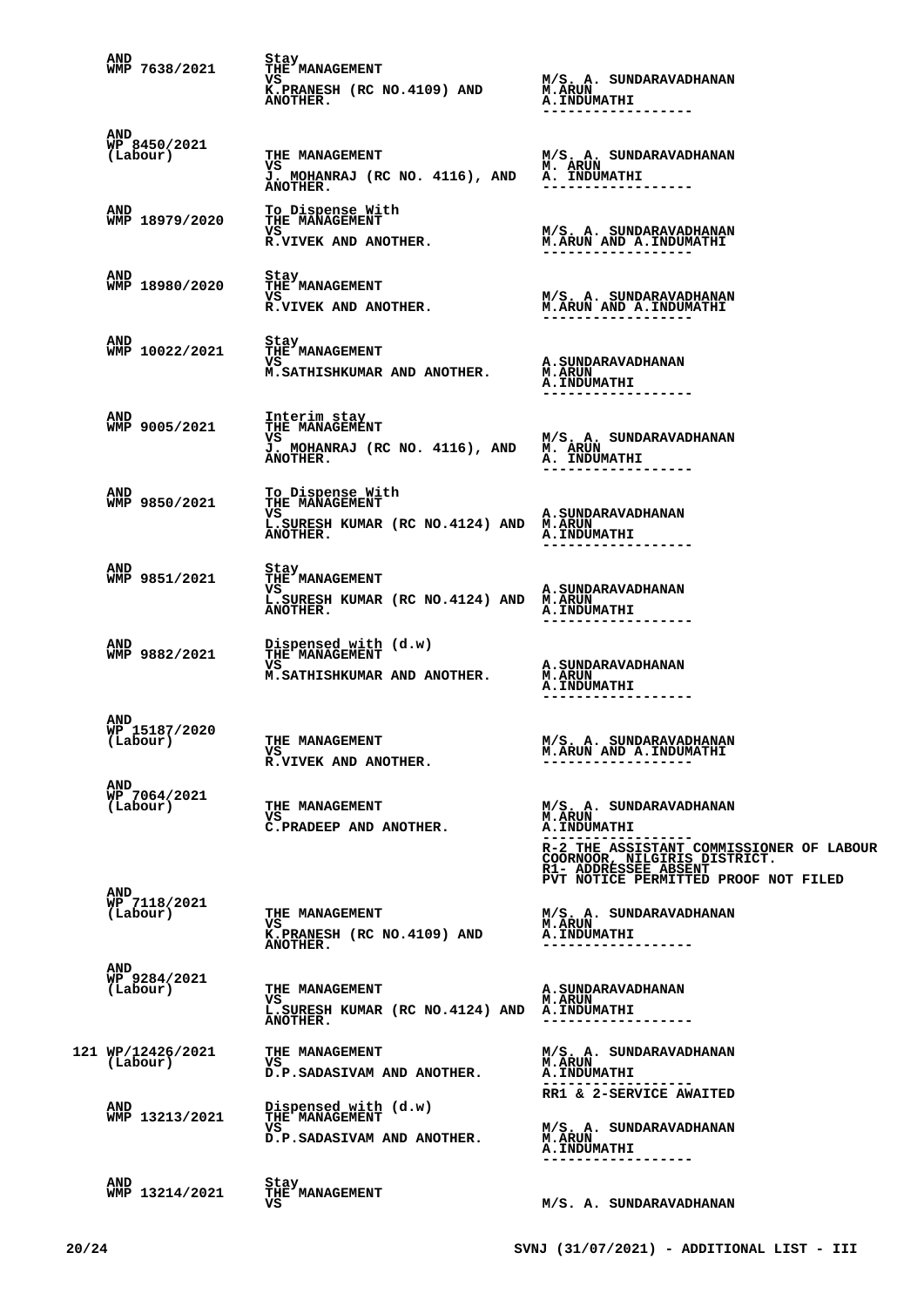|                                         | D.P.SADASIVAM AND ANOTHER.                                                    | <b>M.ARUN</b><br><b>A. INDUMATHI</b>                                                                                                                                                                                                                         |
|-----------------------------------------|-------------------------------------------------------------------------------|--------------------------------------------------------------------------------------------------------------------------------------------------------------------------------------------------------------------------------------------------------------|
| 122 WP/12967/2021<br>(Labour)           | THE MANAGING DIRECTIOR<br>vs.<br>S.PARIMALA AND 2 OTHERS.                     | <b>N.MALA</b><br>G.SUDHA<br>. _ _ _ _ _ _ _ _ _ _ _ _ _ _ _<br>RR1 TO 3 - SERVICE AWAITED<br>NO APP. NOT READY                                                                                                                                               |
| AND<br>WMP 14689/2021                   | Stay<br>THE MANAGING DIRECTIOR                                                |                                                                                                                                                                                                                                                              |
|                                         | vs<br>S. PARIMALA AND 2 OTHERS.                                               | <b>N.MALA</b><br>G.SUDHA                                                                                                                                                                                                                                     |
| AND<br>WMP 14690/2021                   | Stay<br>THE MANAGING DIRECTIOR<br>vs<br>S.MANNANGATTY AND 2 OTHERS.           | <b>N.MALA</b><br>G.SUDHA                                                                                                                                                                                                                                     |
| AND<br>WP 12968/2021<br>(Labour)        | THE MANAGING DIRECTIOR<br>vs<br>S.MANNANGATTY AND 2 OTHERS.                   | <b>N.MALA</b><br>G.SUDHA<br>-------------                                                                                                                                                                                                                    |
| 123 WP/13116/2021<br>(Labour)           | <b>N.SELVARAJ</b><br>VS<br>THE MANAGEMENT                                     | N.SELVARAJ S/O.NACHIMUTHU, NO.75,<br>KAROOTHUPALAYAM , AVALPUNDHURAI POST,<br>ERODE DISTRICT<br>K.V.SHANMUGANATHAN<br>V. VAIJAYANTHIMALA<br>R.M.D.NASRULLAH<br>L. VIVEKANANDAN<br>THE MANAGEMENT TNSTC (COIMBATORE)LTD,<br>SENNIMALAI ROAD, ERODE DISTRICT-1 |
| 124 WP/13294/2021                       | THE MANAGEMENT                                                                | MR.A. SUNDARAVADHANAN FOR RESPDTS<br>M/S. K.J.SIVAKUMAR                                                                                                                                                                                                      |
| (Labour)<br><b>AND</b>                  | vs<br>D.ELUMALAI AND ANOTHER.<br>Interim injunction                           |                                                                                                                                                                                                                                                              |
| WMP 14119/2021                          | THE MANAGEMENT<br>vs<br>D.ELUMALAI AND ANOTHER.                               | M/S. K.J.SIVAKUMAR                                                                                                                                                                                                                                           |
| AND<br>WMP 14120/2021                   | Interim injunction<br>THE MANAGEMENT<br>vs<br>K. CHANDRAN AND ANOTHER.        | M/S. K.J.SIVAKUMAR                                                                                                                                                                                                                                           |
| <b>AND</b><br>WP 13301/2021<br>(Labour) | THE MANAGEMENT<br>VS<br>K.KUMARESAN AND ANOTHER.                              | M/S. K.J.SIVAKUMAR                                                                                                                                                                                                                                           |
| <b>AND</b><br>WMP 14124/2021            | Interim injunction<br>THE MANAGEMENT<br>vs<br>V. ALBERT SELVARAJ AND ANOTHER. | M/S. K.J.SIVAKUMAR                                                                                                                                                                                                                                           |
| AND<br>WMP 14127/2021                   | Interim injunction<br>THE MANAGEMENT<br>VS.<br>K.KUMARESAN AND ANOTHER.       | M/S. K.J.SIVAKUMAR<br>------------------                                                                                                                                                                                                                     |
| AND<br>WP 13297/2021<br>(Labour)        | THE MANAGEMENT<br>VS<br>K. CHANDRAN AND ANOTHER.                              | M/S. K.J.SIVAKUMAR<br>------------------                                                                                                                                                                                                                     |
| AND<br>WP 13299/2021<br>(Labour)        | THE MANAGEMENT<br>vs<br>V. ALBERT SELVARAJ AND ANOTHER.                       | M/S. K.J.SIVAKUMAR<br>------------------                                                                                                                                                                                                                     |
| 125 WP/13538/2021<br>(Labour)           | G.GOPAL<br>VS<br>THE EMPLOYEES COMPENSATION<br>COMMISSIONER II/ AND 2 OTHERS. | M/S. S.V. KARTHIKEYAN<br><b>R.ELIZABETH</b><br><b>J.JAYENDRAKRISHNAN</b><br>MR.L.S.M.HASAN FIZAL GOVT. ADVOCATE TAKES<br>NOTICE FOR R1<br>MRS.N.MALA GOVT. PLEADER (PUDUCHERRY) FOR<br>R2<br>MR.R.GANESH KANNA FOR R3<br>PRIVATE NOTICE PERMITTED            |
|                                         |                                                                               | PROOF NOT FILED<br>M/S.R.GANESH KANNA, J.MADHUMITHA FOR R3 DT<br>28.07.2021                                                                                                                                                                                  |
| 126 WP/13750/2021<br>(Labour)           | MRS.SELVAPRIYA N.P<br>VS<br>DEPUTY REGIONAL PROVIDENT FUND                    | <b>JJR.EDWIN</b><br>SANGEETHA RAJKUMAR<br>C.SEEMON<br>V.LALITHA KUMARI<br>M/S. R. MEENAKSHI S.C, V. MOHANA PRIYA, M.<br>SUGANYA, A. NAMBIRAJAN FOR R1 MEMO DT<br>2/7/2021                                                                                    |
| 127 WP/14120/2021<br>(Labour)           | THE MANAGEMENT<br>VS<br>A.KANNAN AND ANOTHER.                                 | M/S. D. VENKATACHALAM<br><b>L.RAMANATHAN</b><br>------------------                                                                                                                                                                                           |
| AND<br>WMP 14998/2021                   | Interim injunction<br>THE MANAGEMENT                                          |                                                                                                                                                                                                                                                              |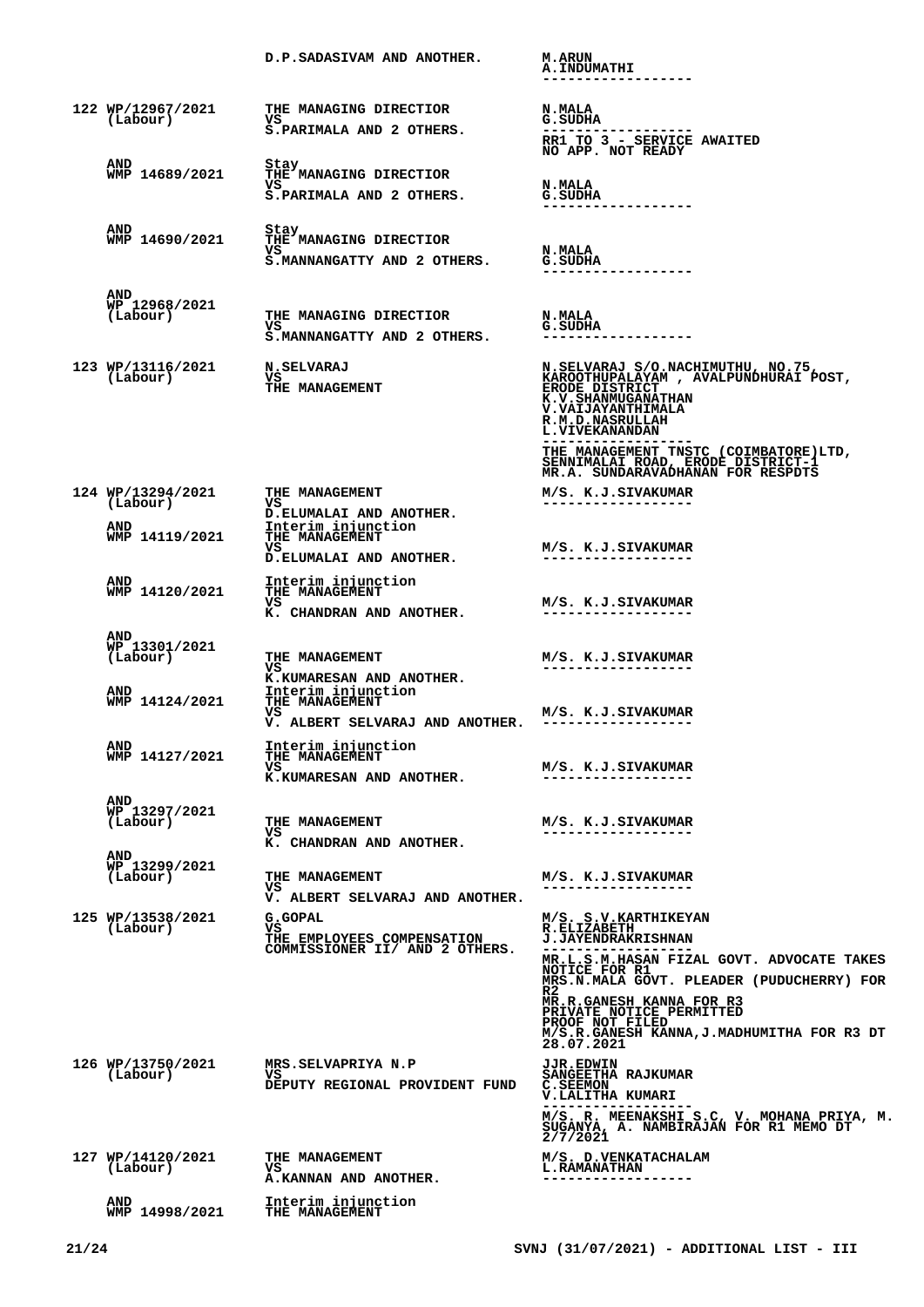|                                         | vs<br>A.KANNAN AND ANOTHER.                                                                                | M/S. D. VENKATACHALAM<br><b>L.RAMANATHAN</b>                                                                                                                                                                                                                       |
|-----------------------------------------|------------------------------------------------------------------------------------------------------------|--------------------------------------------------------------------------------------------------------------------------------------------------------------------------------------------------------------------------------------------------------------------|
| 128 WP/14191/2021<br>(Labour)           | THE MANAGEMENT<br>VS<br>M.SAKRAVARTHI VINAYAKA SARAVANAN -----------------<br>AND ANOTHER.                 | M/S. D. VENKATACHALAM<br>L. RAMANATHAN<br>MR. S.SANTHOSHKUMAR FOR WORKMEN                                                                                                                                                                                          |
| <b>AND</b><br>WMP 15067/2021            | Injunction<br>THE MANAGEMENT<br>vs<br>M. SAKRAVARTHI VINAYAKA SARAVANAN L. RAMANATHAN<br>AND ANOTHER.      | M/S.S.SANTHOSH KUMAR FOR R1 DT 22.07.2021<br>M/S. D. VENKATACHALAM                                                                                                                                                                                                 |
| AND<br>WMP 15068/2021                   | Injunction<br><b>THE MANAGEMENT</b><br>VS<br>S. VEERAMANIKANDAN AND ANOTHER.                               | M/S. D. VENKATACHALAM<br><b>L.RAMANATHAN</b>                                                                                                                                                                                                                       |
| AND<br>WP 14192/2021<br>(Labour)        | THE MANAGEMENT<br>VS<br>S. VEERAMANIKANDAN AND ANOTHER.                                                    | M/S. D.VENKATACHALAM<br><b>L.RAMANATHAN</b><br>M/S.S.SANTHOSH KUMAR FOR R1 DT 22.07.2021                                                                                                                                                                           |
| AND<br>WP 14193/2021<br>(Labour)        | THE MANAGEMENT<br>VS<br>M.SENTHILKUMAR AND ANOTHER.                                                        | M/S. D.VENKATACHALAM<br><b>L.RAMANATHAN</b><br>M/S.S.SANTHOSH KUMAR FOR R1 DT 22.07.2021                                                                                                                                                                           |
| <b>AND</b><br>WMP 15070/2021            | Injunction<br>THE MANAGEMENT<br>VS<br>M.SENTHILKUMAR AND ANOTHER.                                          | M/S. D.VENKATACHALAM<br><b>L.RAMANATHAN</b>                                                                                                                                                                                                                        |
| 129 WP/14279/2021<br>(Labour)           | <b>R.MUTHURAMALINGAM</b><br>VS –<br>THE MANAGEMENT                                                         | M/S. D.BHARATHY                                                                                                                                                                                                                                                    |
| 130 WP/14558/2021<br>(Labour)           | THE GENERAL MANAGER<br>VS<br>R.NATARAJAN AND ANOTHER.                                                      | M/S. D.VENKATACHALAM<br><b>L.RAMANATHAN</b><br>$M/S.V.PORKODI, G.M.XAVIER FOR R1 DT. 29/07/2021$                                                                                                                                                                   |
| <b>AND</b><br>WP 14563/2021<br>(Labour) | THE MANAGEMENT<br>VS<br>M.RAMAIYAN AND ANOTHER.                                                            | M/S. D.VENKATACHALAM<br><b>L.RAMANATHAN</b>                                                                                                                                                                                                                        |
| AND<br>WMP 15442/2021                   | Injunction<br>THE GENERAL MANAGER<br>vs<br>R.NATARAJAN AND ANOTHER.                                        | M/S. D. VENKATACHALAM<br><b>L.RAMANATHAN</b>                                                                                                                                                                                                                       |
| AND<br>WMP 15448/2021                   | Injunction<br>THE MANAGEMENT<br>vs<br>M.KALAIARASAN AND ANOTHER.                                           | M/S. D. VENKATACHALAM<br><b>L.RAMANATHAN</b>                                                                                                                                                                                                                       |
| AND<br>WMP 15450/2021                   | Injunction<br>THE MANAGEMENT<br>vs<br>M.RAMAIYAN AND ANOTHER.                                              | M/S. D.VENKATACHALAM<br><b>L.RAMANATHAN</b>                                                                                                                                                                                                                        |
| AND<br>WMP 15452/2021                   | Injunction<br>THE GENERAL MANAGER<br>vs<br><b>B.GNANASEKARAN AND ANOTHER.</b>                              | M/S. D.VENKATACHALAM<br><b>L.RAMANATHAN</b>                                                                                                                                                                                                                        |
| <b>AND</b><br>WP 14562/2021<br>(Labour) | THE MANAGEMENT<br>VS<br>M.KALAIARASAN AND ANOTHER.                                                         | M/S. D.VENKATACHALAM<br><b>L.RAMANATHAN</b>                                                                                                                                                                                                                        |
| <b>AND</b><br>WP 14565/2021<br>(Labour) | THE GENERAL MANAGER<br>vs<br><b>B.GANANASEKARAN AND ANOTHER.</b>                                           | M/S. D.VENKATACHALAM<br><b>L.RAMANATHAN</b><br>------------------                                                                                                                                                                                                  |
| 131 WP/14760/2021<br>(Labour)           | THE PUDUCHERRY POWER CORPORATION USHA RAMMAN<br>VS<br>THE SECRETARY TO GOVERNMENT<br>(LABOUR) AND ANOTHER. | <b>R.VENKATESULU</b><br><b>S.HARSHITHA</b><br>MR. G.DJEARANY GOVT. ADVOCATE (PONDY)<br>TAKES NOTICE FOR R1<br>R2 - SERVICE AWAITED<br>NO APP. NOT READY<br>PRIVATE NOTICE PERMITTED<br>PROOF FILED VIDE USR. NO. 25249 DT.<br>20/07/2021<br>( ONLY RECEIPT FILED ) |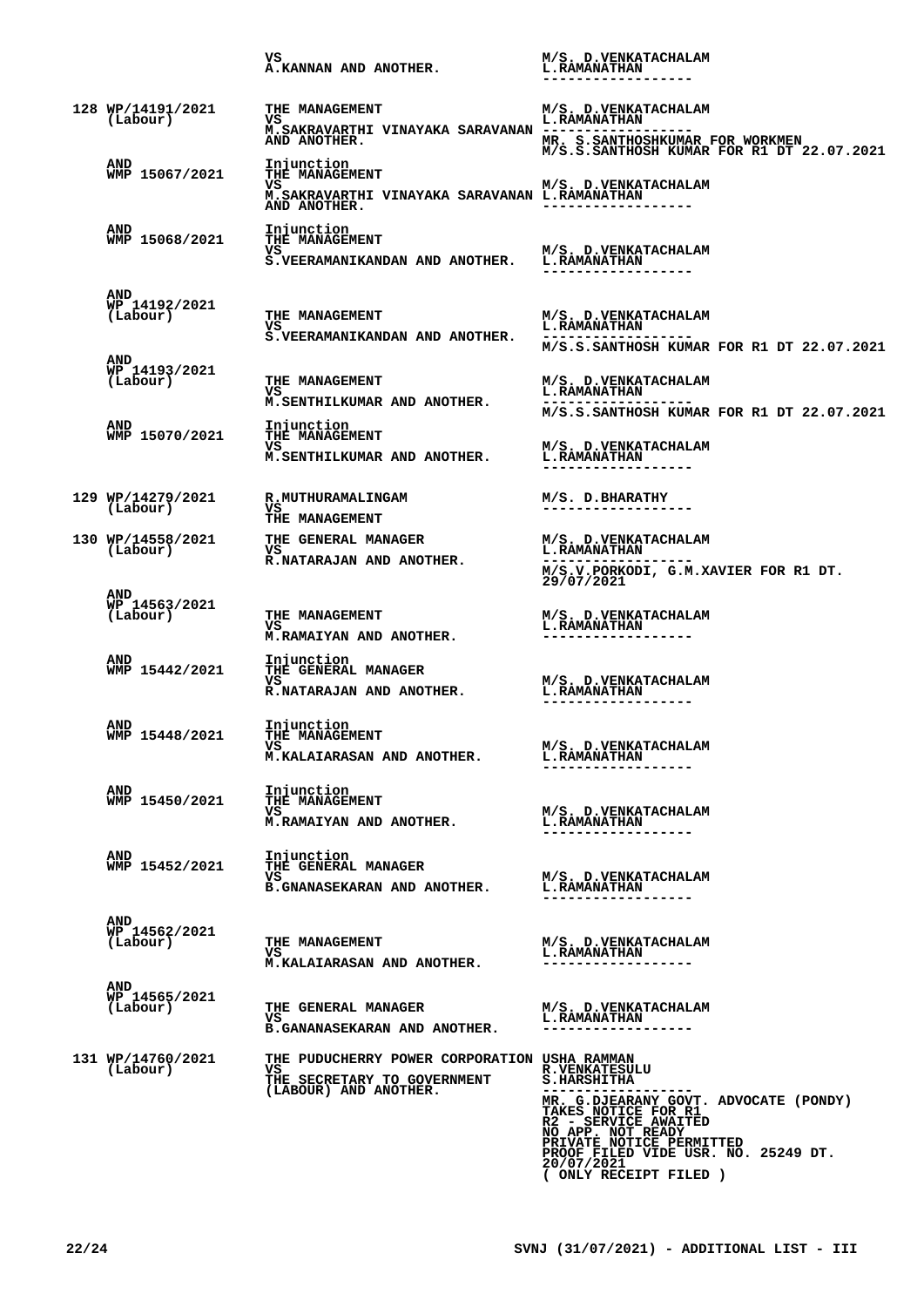| 132 WP/14797/2021<br>(Labour)    | THE GENERAL MANAGER<br>VS                                                                       | M/S. K.J.SIVAKUMAR                                                                                                                                                 |
|----------------------------------|-------------------------------------------------------------------------------------------------|--------------------------------------------------------------------------------------------------------------------------------------------------------------------|
|                                  | <b>K.RAMAMOORTHY</b>                                                                            | M/S.R.MURALIDHARAN, S.VENKIDUSAMY FOR R1 DT<br>27.07.2021                                                                                                          |
| AND<br>WMP 17074/2021            | Direction<br><b>K.RAMAMOORTHY</b><br>VS<br>THE GENERAL MANAGER                                  | <b>R.MURALIDHARAN</b><br><b>S.VENKIDUSAMY</b>                                                                                                                      |
| AND<br>WMP 17075/2021            | Direction<br><b>K.RAMAMOORTHY</b><br>VS<br>THE GENERAL MANAGER                                  | <b>R.MURALIDHARAN</b><br><b>S.VENKIDUSAMY</b>                                                                                                                      |
| AND<br>WMP 15679/2021            | Stay<br>THE GENERAL MANAGER<br>VS<br>K.RAMAMOORTHY                                              | M/S. K.J.SIVAKUMAR<br>------------------                                                                                                                           |
| 133 WP/15233/2021<br>(RTI)       | <b>J.M.PRATAP</b><br>VS<br>THE CENTRAL PUBLIC INFORMATION<br>OFFICER AND AND 2 OTHERS.          | M/S. R.SANKARAPPAN<br>RR1 TO 3 - NOTICE SENT SERVICE AWAITED<br>NO APP. NOT READY<br>PRIVATE NOTICE PERMITTED<br>PROOF NOT FILED                                   |
| 134 WP/15598/2021<br>(Labour)    | THE MANAGEMENT<br>VS<br>GOVERNMENT OF TAMIL NADU AND<br>ANOTHER.                                | FOX MANDAL AND ASSOCIATES<br><b>JOHN ZACHARIAH</b><br>M.V.V.N.SIVANTHY                                                                                             |
| AND<br>WMP 16515/2021            | To Dispense With<br>THE MANAGEMENT<br>vs<br>GOVERNMENT OF TAMIL NADU AND<br>ANOTHER.            | M/S.FOX MANDAL AND ASSOCIATES<br><b>JOHN ZACHARIAH</b><br>M.V.V.N.SIVANTHY<br>------------------                                                                   |
| AND<br>WP 13731/2020<br>(Labour) | THE MANAGEMENT<br>VS<br>GOVERNMENT OF TAMIL NADU AND<br>ANOTHER.                                | FOX MANDAL ASSOCIATES<br>MR JOHAN ZACHARIAH<br>VIJAY R SEKAR                                                                                                       |
|                                  |                                                                                                 | R.KRISHNASWAMY, V.AJOY KHOSE FOR R2 DT<br>14.10.2020                                                                                                               |
| AND<br>WMP 16516/2021            | Stay<br>THE MANAGEMENT<br>vs<br>GOVERNMENT OF TAMIL NADU AND<br>ANOTHER.                        | FOX MANDAL AND ASSOCIATES<br><b>JOHN ZACHARIAH</b><br>M.V.V.N.SIVANTHY                                                                                             |
| AND<br>WMP 17066/2020            | Stay<br>THE MANAGEMENT<br>VS<br>GOVERNMENT OF TAMIL NADU AND<br>ANOTHER.                        | FOX MANDAL ASSOCIATES<br>MR JOHAN ZACHARIAH<br>MVVN SIVANTHY<br><b>VIJAY R SEKAR</b><br>------------------                                                         |
| AND<br>WMP 21856/2020            | To vacate stay<br>THE GENERAL SECRETARY<br>vs<br>THE MANAGEMENT AND 2 OTHERS.                   | <b>R.KRISHNASWAMY</b><br><b>V.AJAY KHOSE</b>                                                                                                                       |
| AND<br>WP 13727/2020<br>(Labour) | <b>THE MANAGEMENT</b><br>VS<br>GOVERNMENT OF TAMIL NADU AND<br><b>ANOTHER.</b>                  | FOX MANDAL ASSOCIATES<br>MR JOHAN ZACHARIAH<br>MVVN SIVANTHY<br><b>VIJAY R SEKAR</b><br>. <u>.</u> .                                                               |
| AND<br>WMP 17070/2020            | Dispensed with (d.w)<br><b>THE MANAGEMENT</b><br>vs<br>GOVERNMENT OF TAMIL NADU AND<br>ANOTHER. | R.KRISHNASWAMY, V.AJOY KHOSE FOR R2 DT<br>14.10.2020<br>FOX MANDAL ASSOCIATES<br>MR JOHAN ZACHARIAH<br><b>MVVN SIVANTHY</b><br>VIJAY R SEKAR<br>------------------ |
| AND<br>WMP 21394/2020            | To amend the prayer<br>THE MANAGEMENT<br>VS.<br>GOVERNMENT OF TAMIL NADU AND<br>ANOTHER.        | FOX MONDAL AND ASSOCIATES<br>MR JOHAN ZACHARIAH<br><b>MVVN SIVANTHY</b><br><b>VIJAY R SEKAR</b><br>----------------                                                |
| AND<br>WMP 21855/2020            | To vacate stay<br>THE GENERAL SECRETARY<br>VS.<br>THE MANAGEMENT AND 2 OTHERS.                  | M/S. KRISHNASAMY R.<br>V.AJAY KHOSE                                                                                                                                |

## **FOR DISMISSAL**